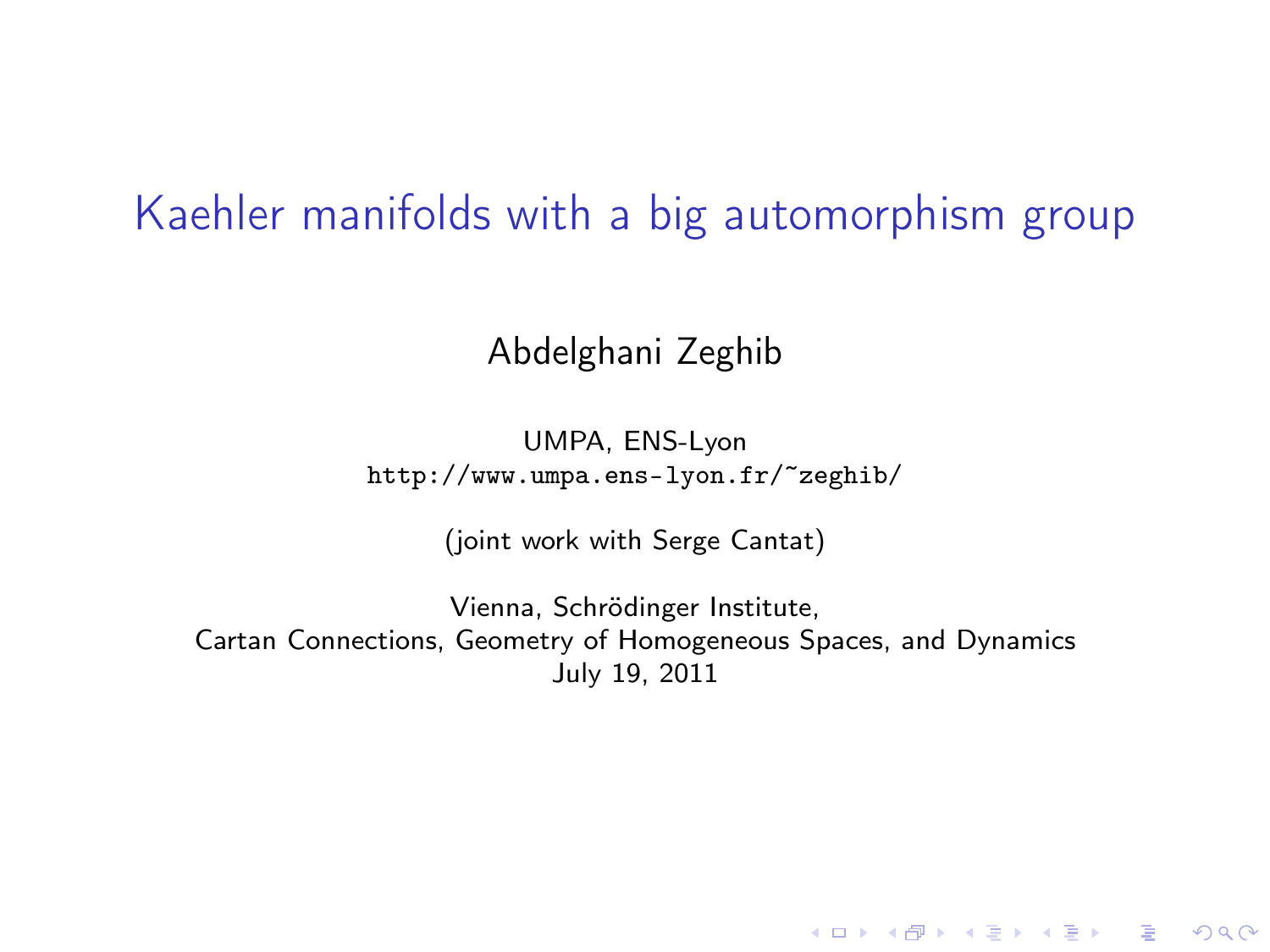How this talk is different (most of the others)?

1. We deal with automorphisms of a complex structure,

There is no "locally rigid" geometric structure involved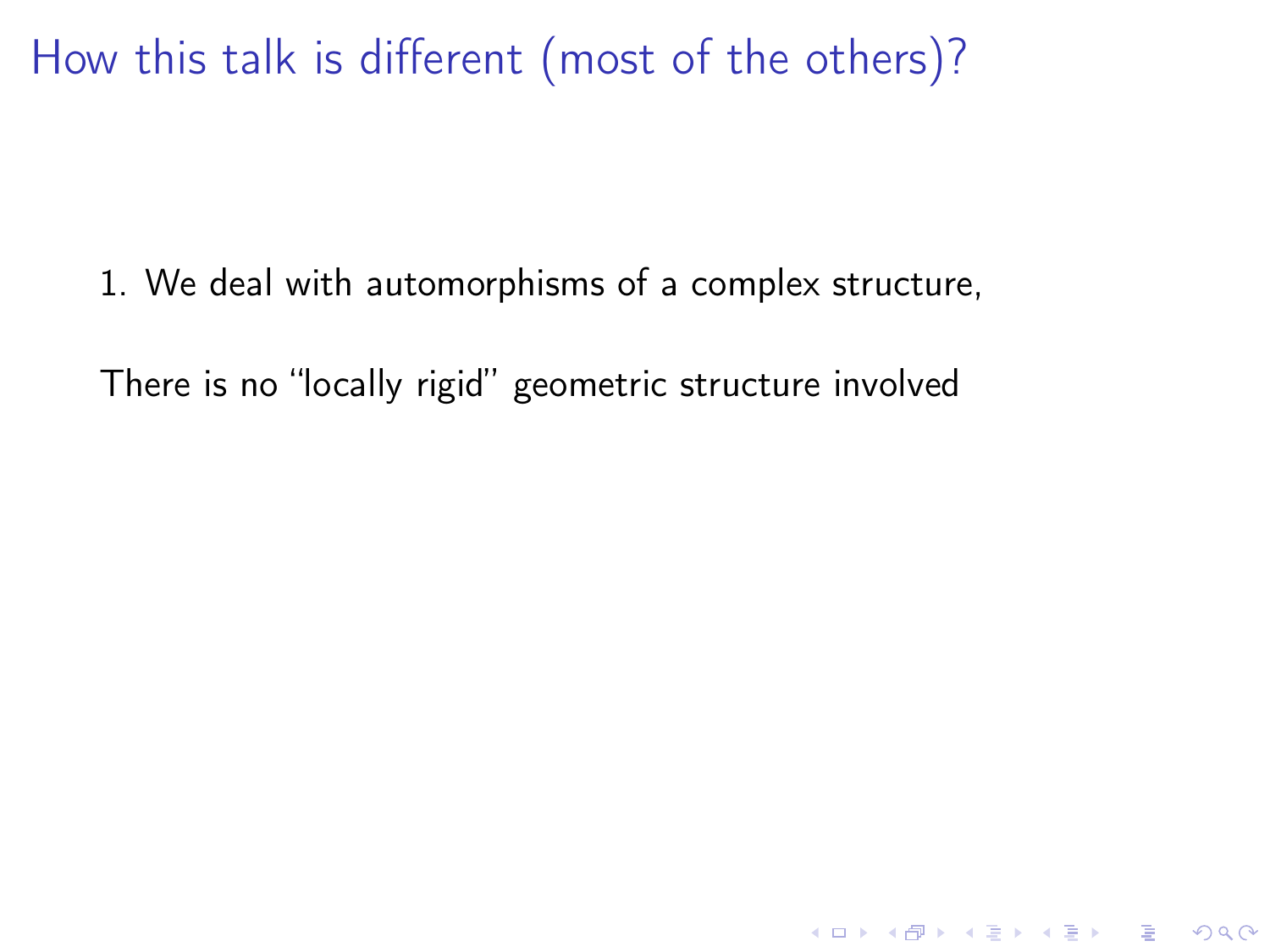How this talk is different (most of the others)?

- 1. We deal with automorphisms of a complex structure,
- There is no "locally rigid" geometric structure involved

- Rather, global considerations
- 2. Elie Cartan is not involved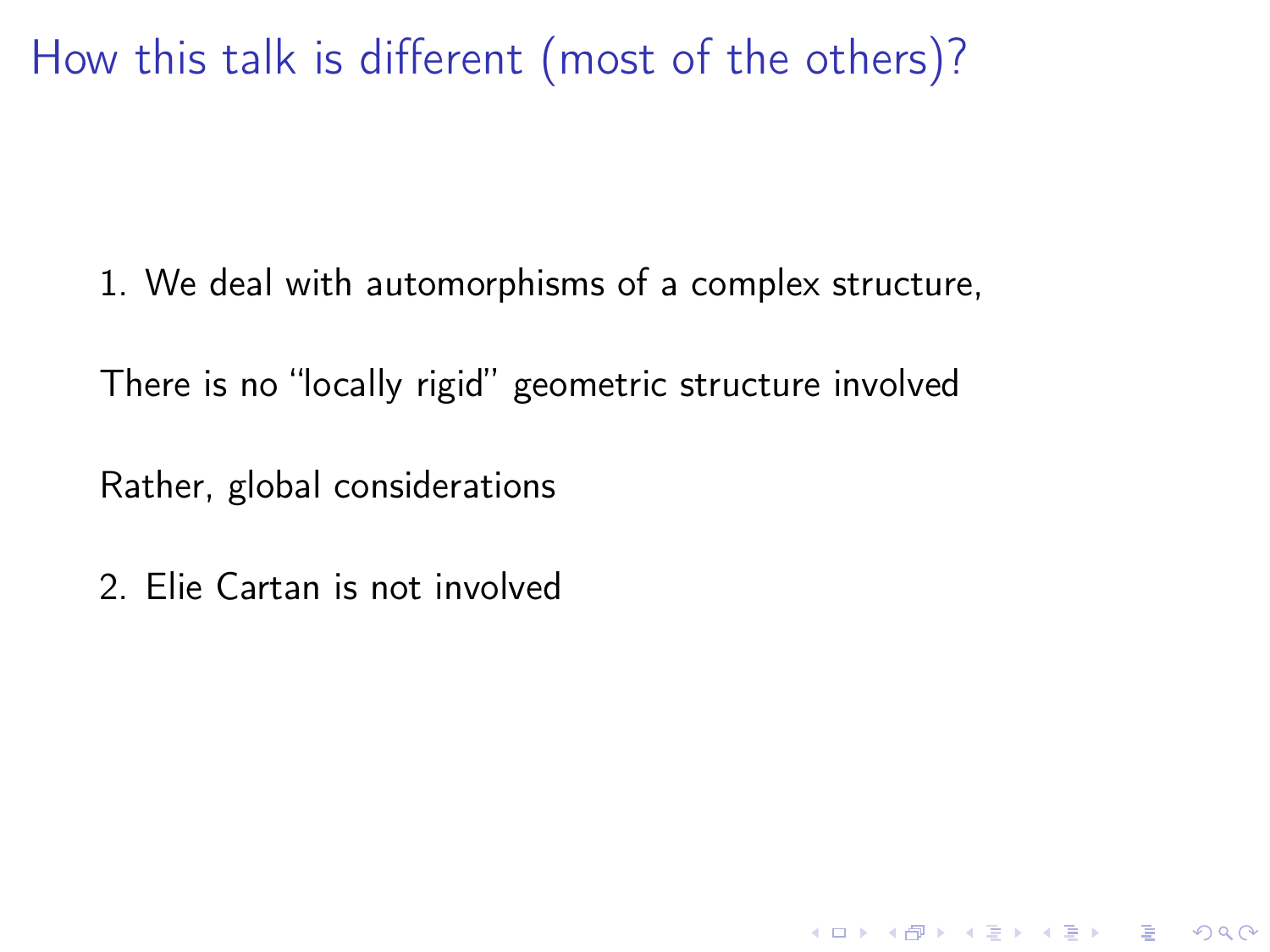How this talk is different (most of the others)?

- 1. We deal with automorphisms of a complex structure,
- There is no "locally rigid" geometric structure involved

Rather, global considerations

2. Elie Cartan is not involved

Rather, Henri Cartan could be concerned!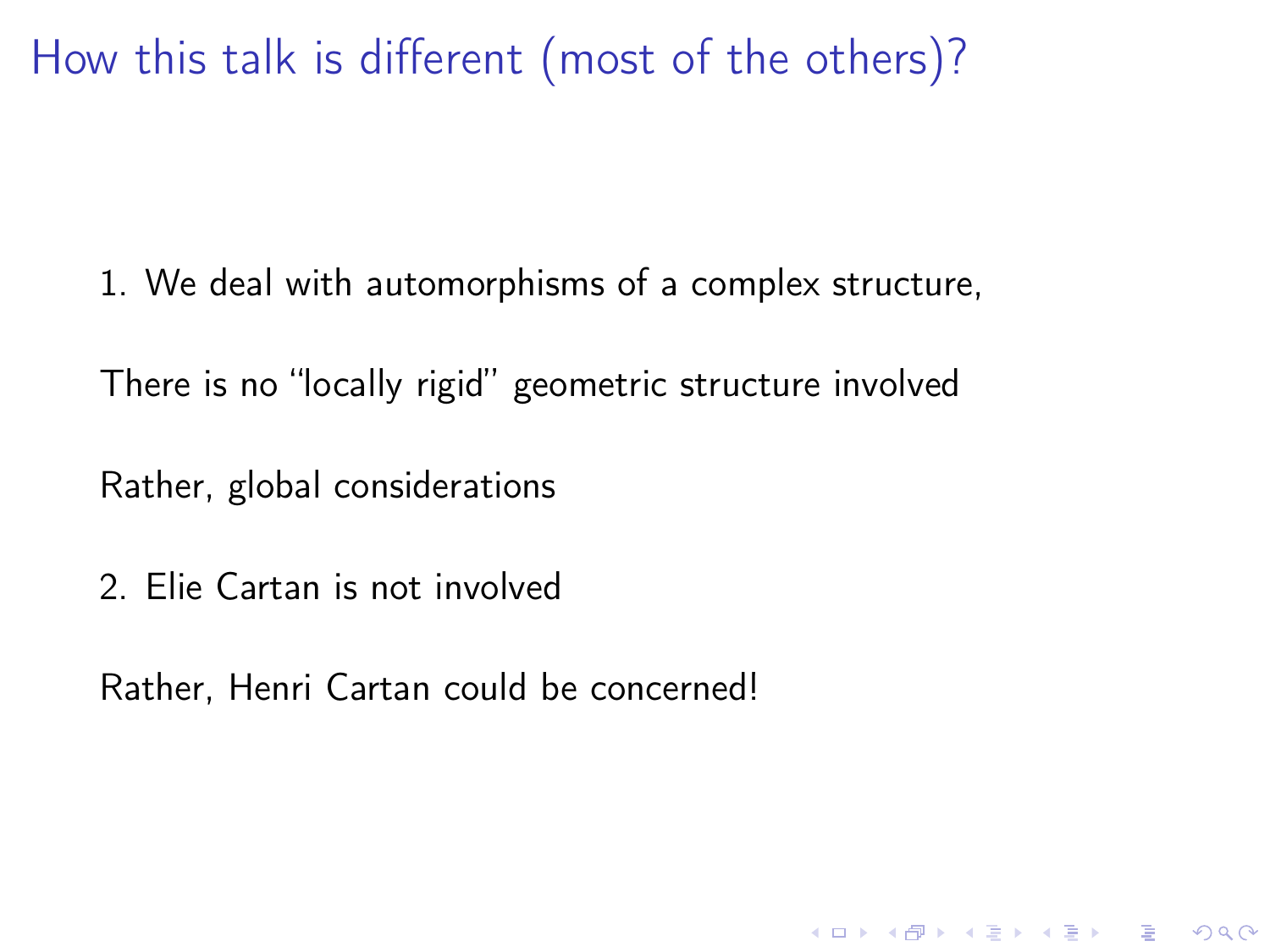It would not be a historical mistake to say that Elie Cartan has proved everything in differential geometry,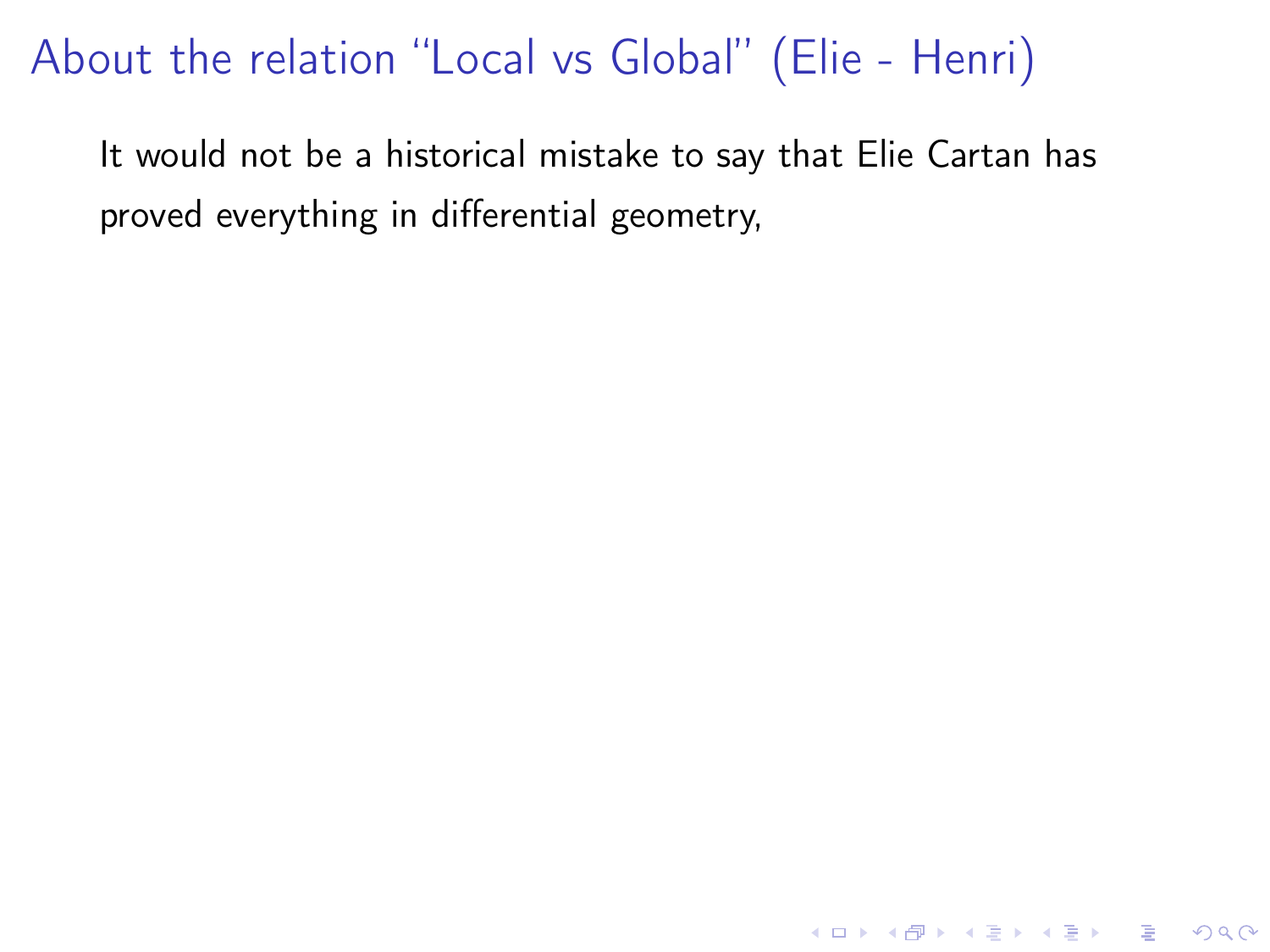It would not be a historical mistake to say that Elie Cartan has proved everything in differential geometry, but locally!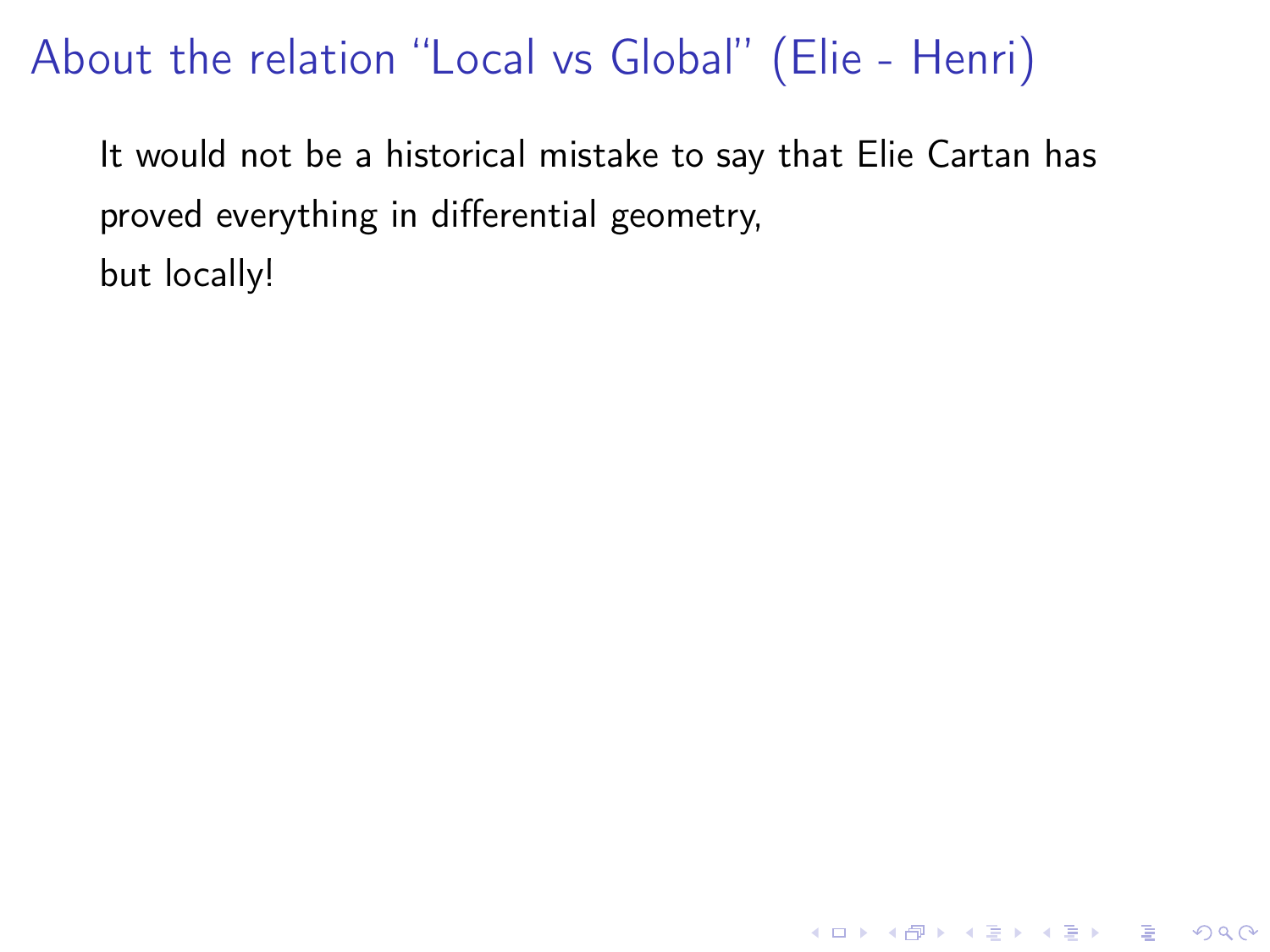It would not be a historical mistake to say that Elie Cartan has proved everything in differential geometry, but locally!

Maybe, He didn't know the definition of a manifold by atlases...!?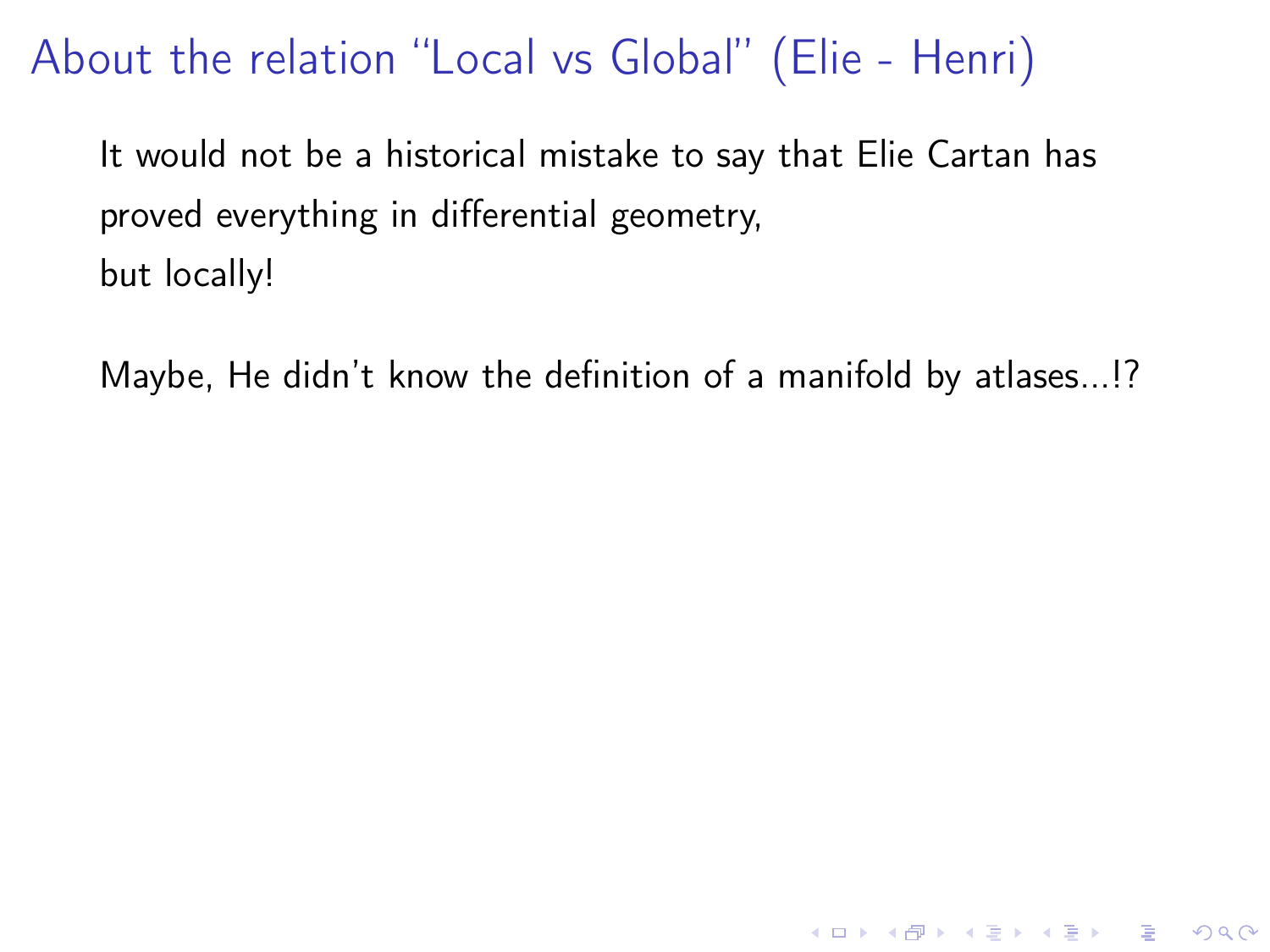It would not be a historical mistake to say that Elie Cartan has proved everything in differential geometry, but locally!

Maybe, He didn't know the definition of a manifold by atlases...!?

From a letter of A. Weil to Henri Cartan:

... il me dit de son ton tranquille: "J'apprends l'analysis situs, je crois que je pourrai en tirer quelque chose"

He (E. Cartan) told me with his quiet tone: " I am currently learning the analysis situs (which means Topology), with hope to take benifit of it"

(published in an Astérisque volume dedicated to Cartan, 1985)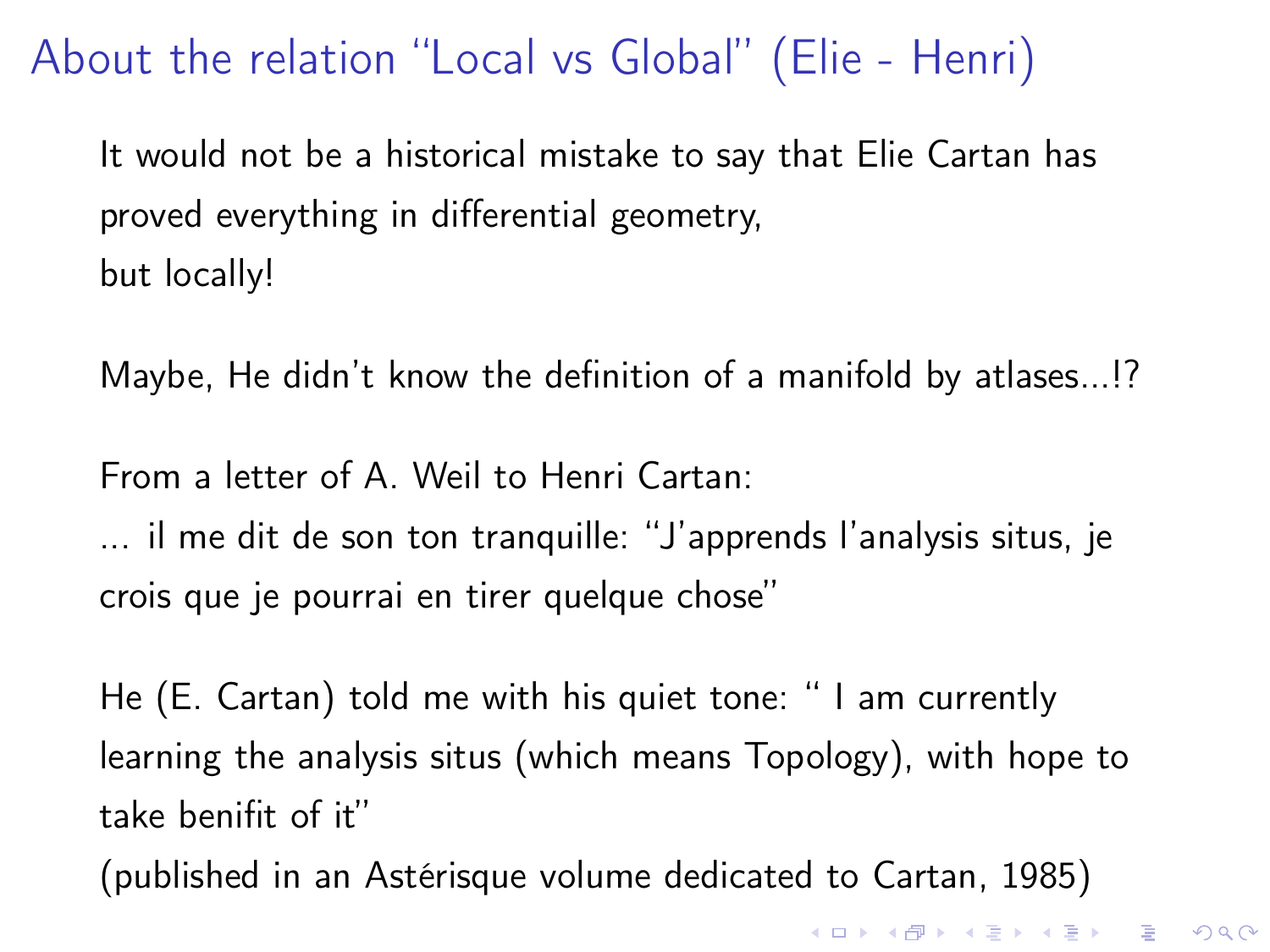イロト イ部ト イミド イミド ニミー のんぴ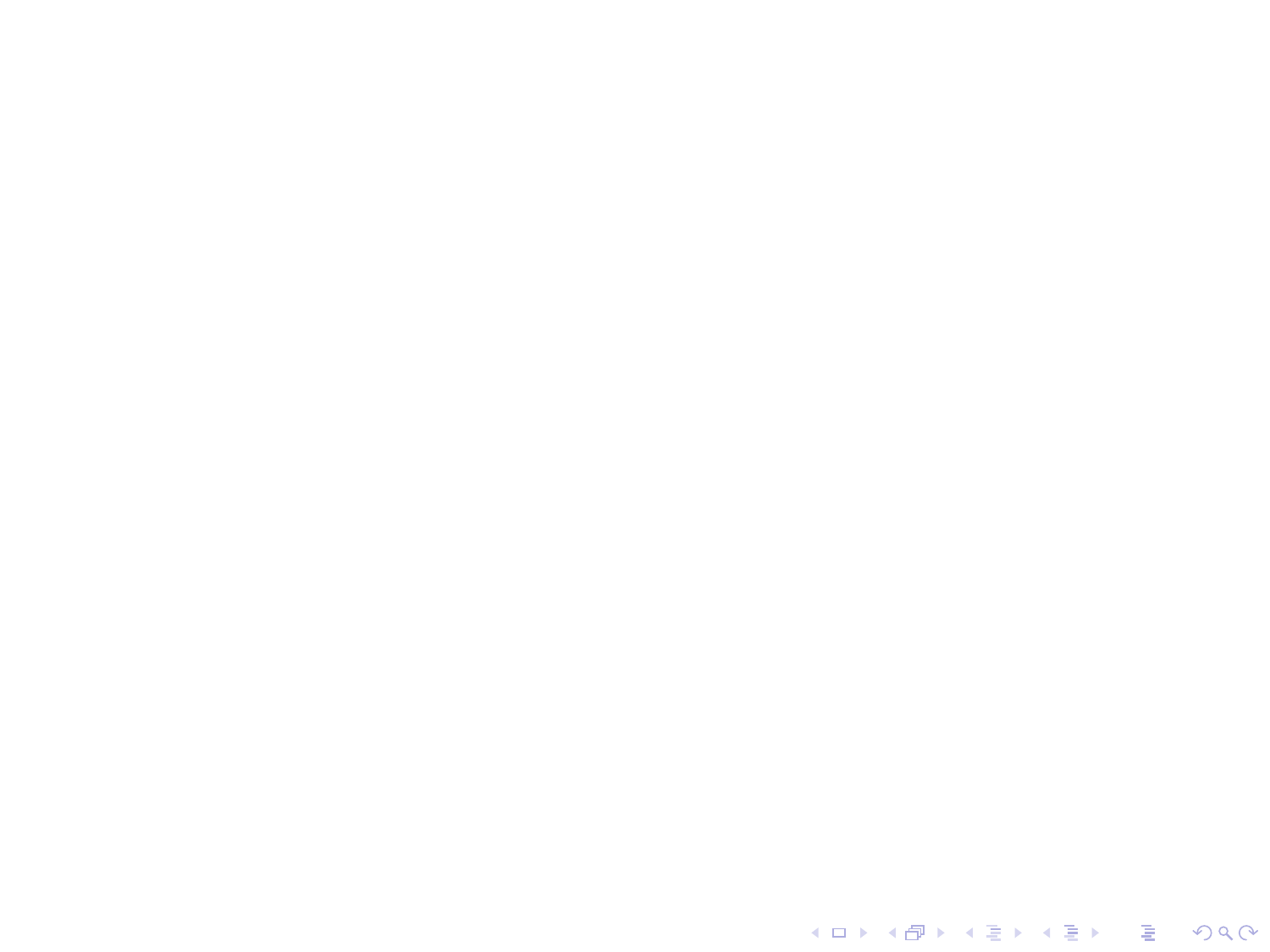### The Theorem

### Warning: almost all statements are, up to a finite cover for spaces, and finite index for groups!

K □ ▶ K @ ▶ K 할 X K 할 X | 할 X 1 9 Q Q \*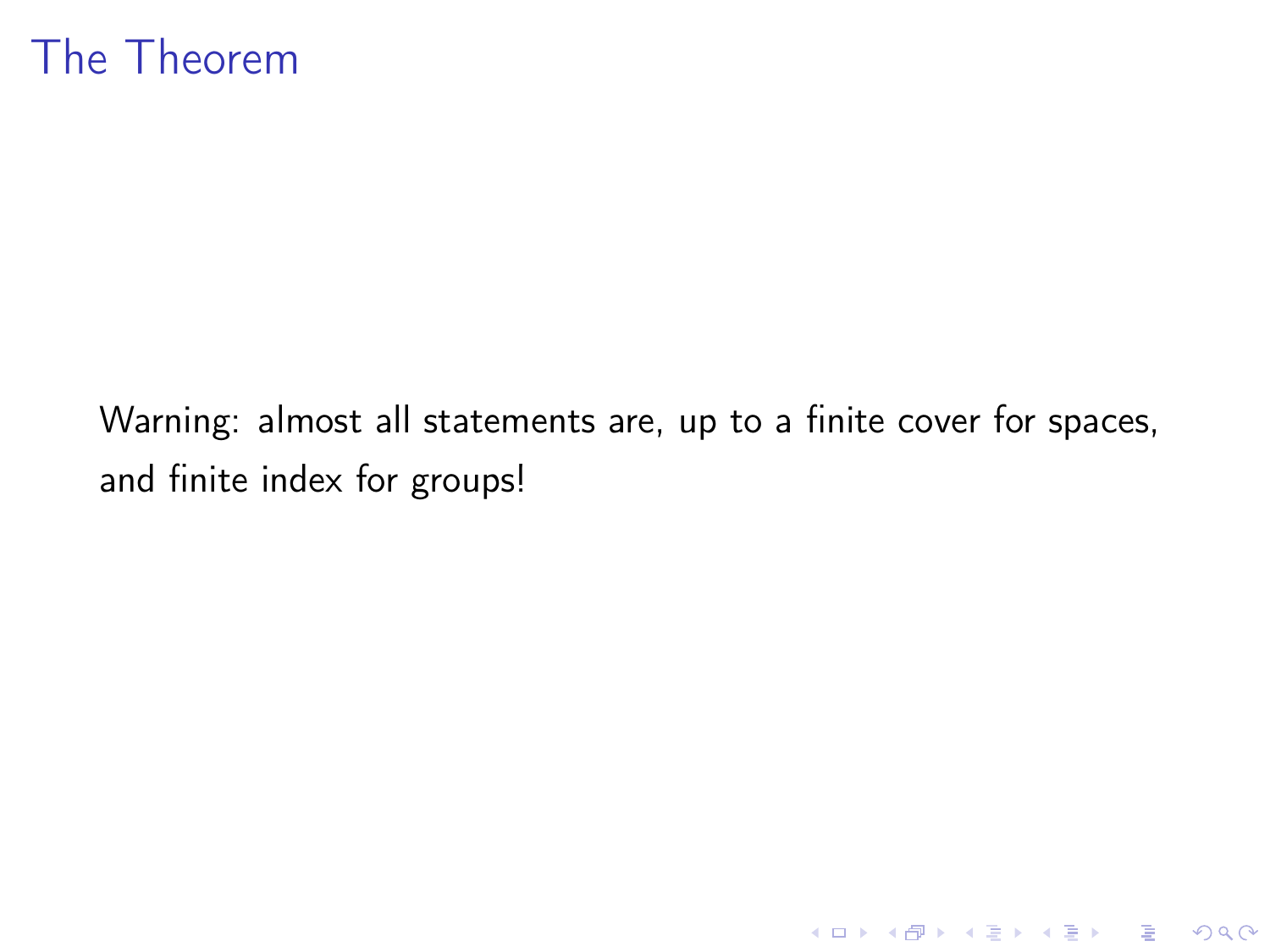### Theorem

Let M be a compact Kaehler manifold of dimension n. Let  $\Gamma$  be a lattice in a simple Lie group G of real rank  $n-1$ . Let Γ acts on M holomorphically. Then, either 1) The action extends to an action of the full Lie group G. 2) or M is birational to a complex torus.

KEL KARIK KEL KEL KARIK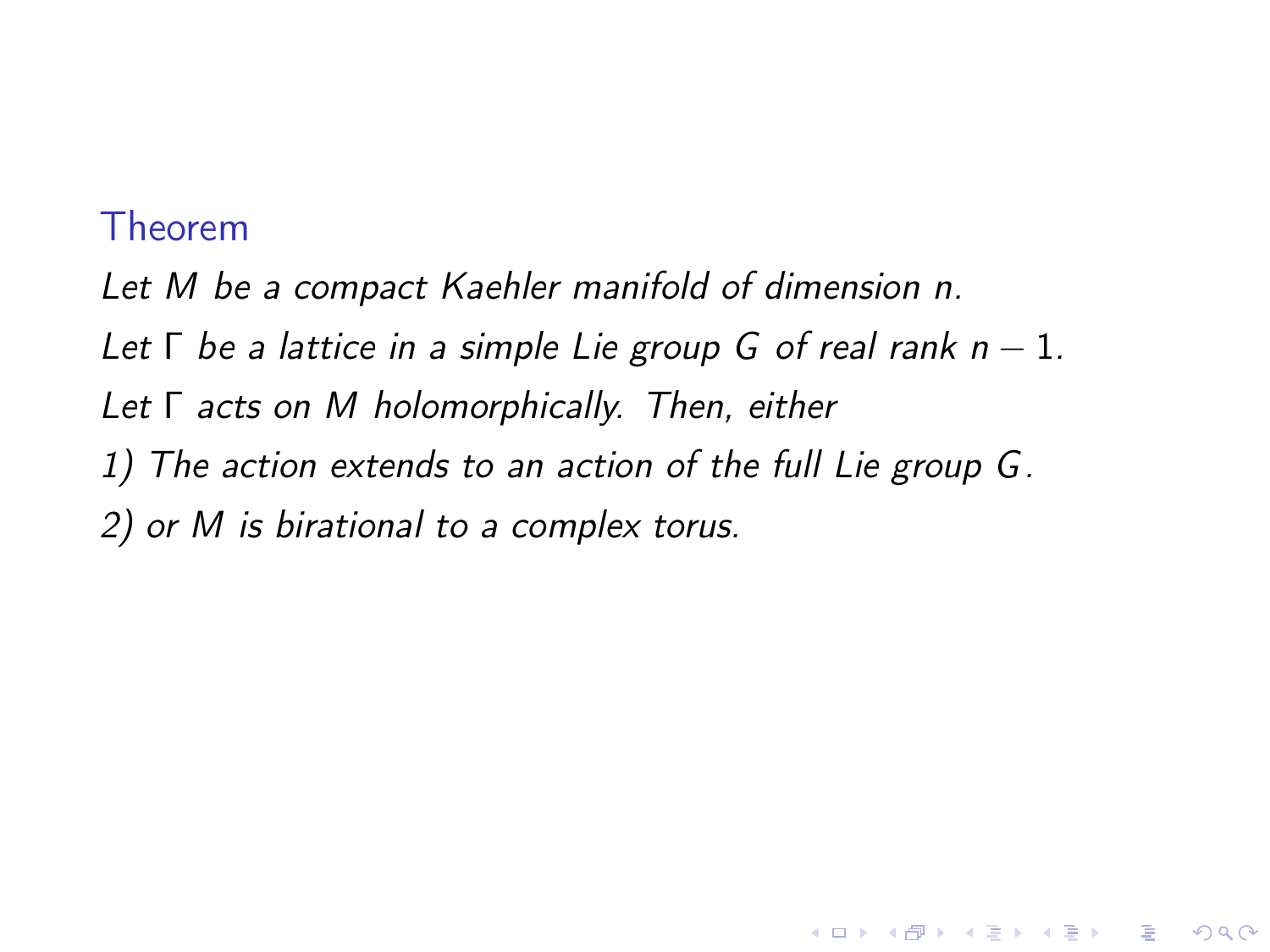### Theorem

Let M be a compact Kaehler manifold of dimension n. Let  $\Gamma$  be a lattice in a simple Lie group G of real rank  $n-1$ . Let Γ acts on M holomorphically. Then, either 1) The action extends to an action of the full Lie group G. 2) or M is birational to a complex torus.

More precisely, M is a Kummer variety: it is obtained form an abelian orbifold  $A/F$  by blow ups and resolution of singularities.

**KORKA REPARATION ADD**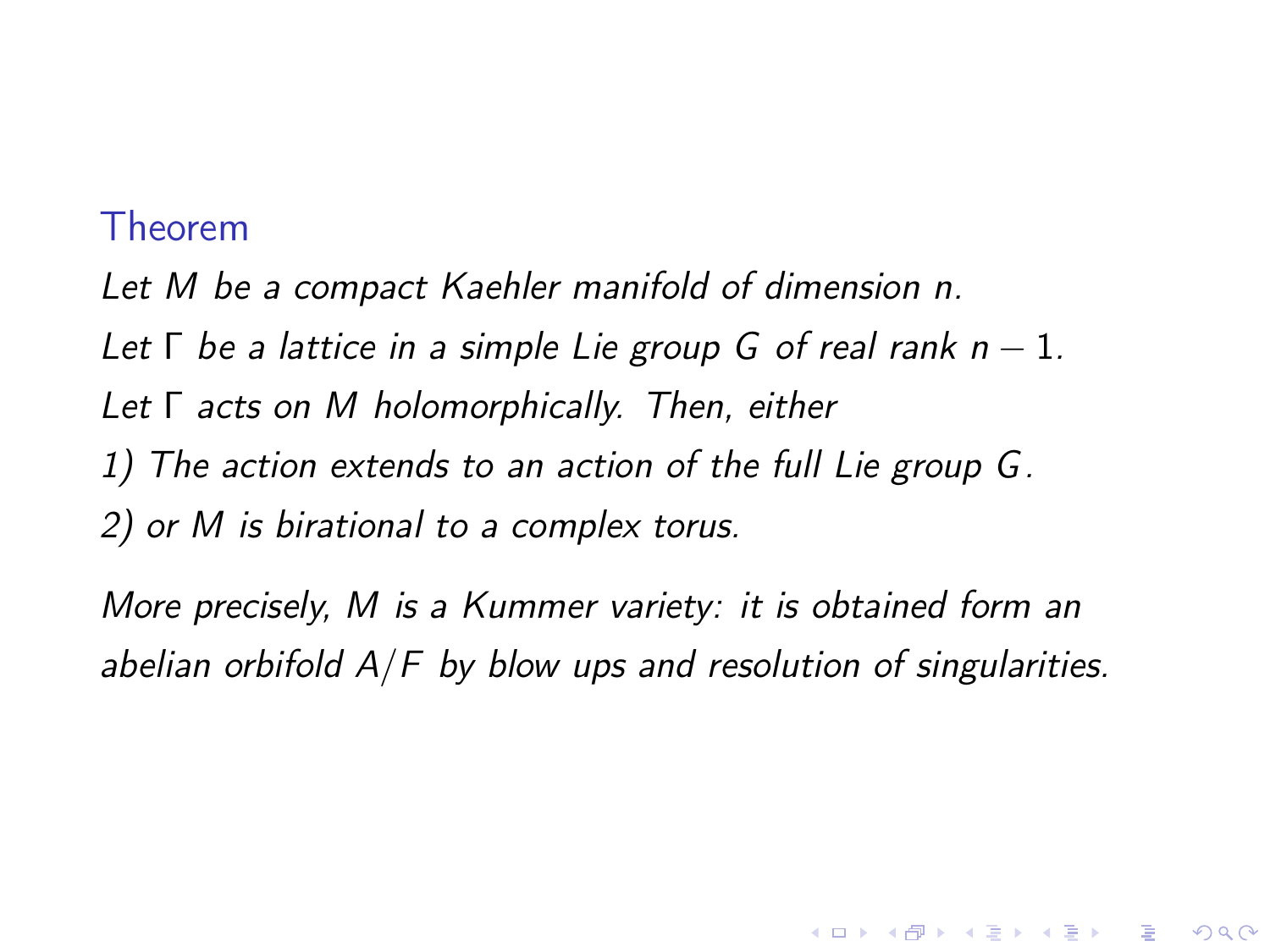### [Introdution 1: Kähler manifolds](#page-14-0)

[Automorphism groups of Kaehler manifolds](#page-15-0) [Kähler Dynamics](#page-24-0)

#### [Actions of discrete groups](#page-31-0)

[Discrete groups: lattices in higher rank groups](#page-32-0)

**KOD KARD KED KED E VOOR** 

### **[Results](#page-42-0)**

[Special tori](#page-44-0) [Kummer examples](#page-56-0)

[Cohomological actions](#page-61-0)

[Algebraic Geometry](#page-81-0)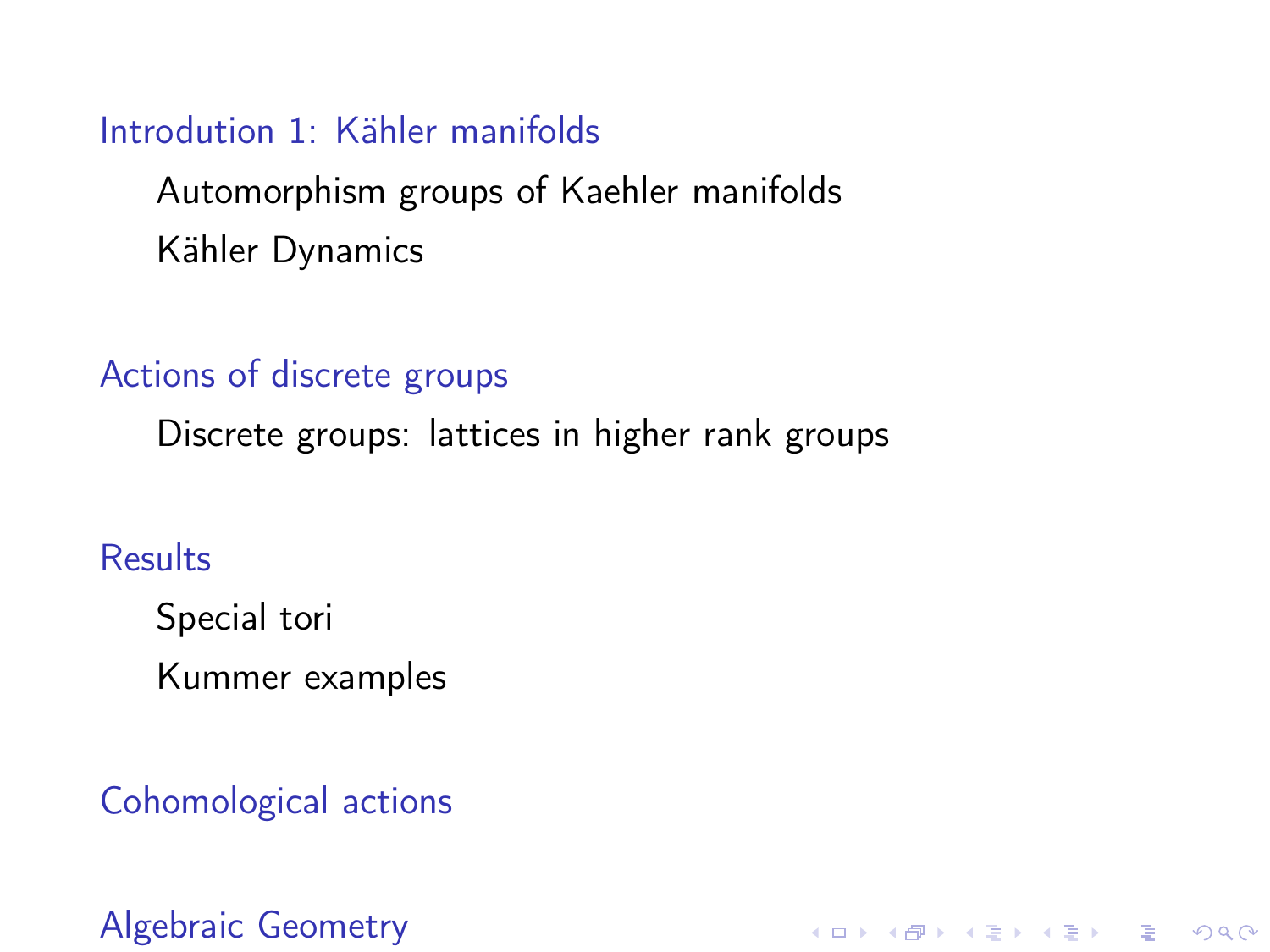## Introduction: Meeting of two worlds

**KORK (FRAGE) KERK EL POLO**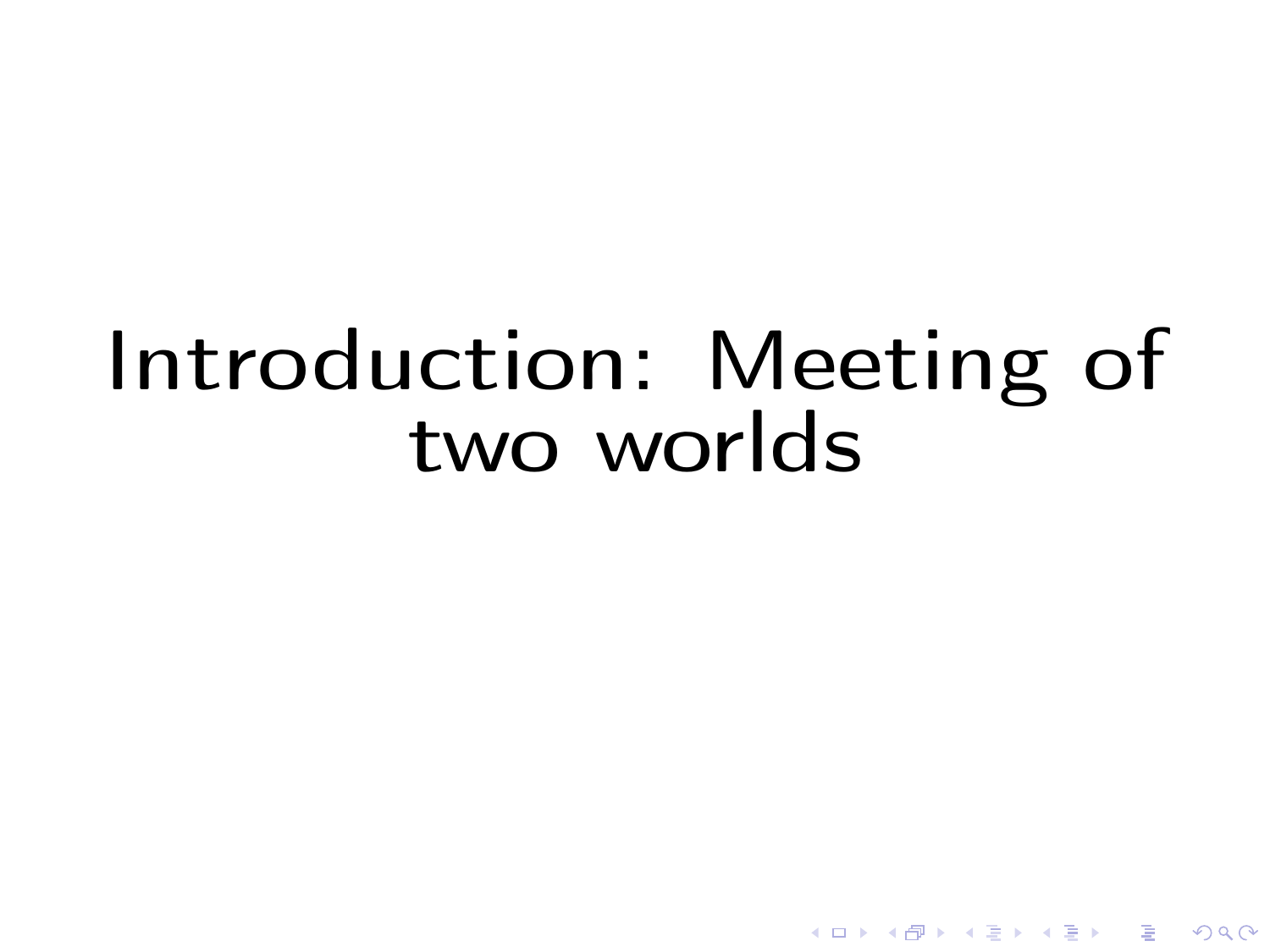## <span id="page-14-0"></span>Introduction 1: Automorphism groups of Kähler manifolds

**KOD KOD KED KED E YORA**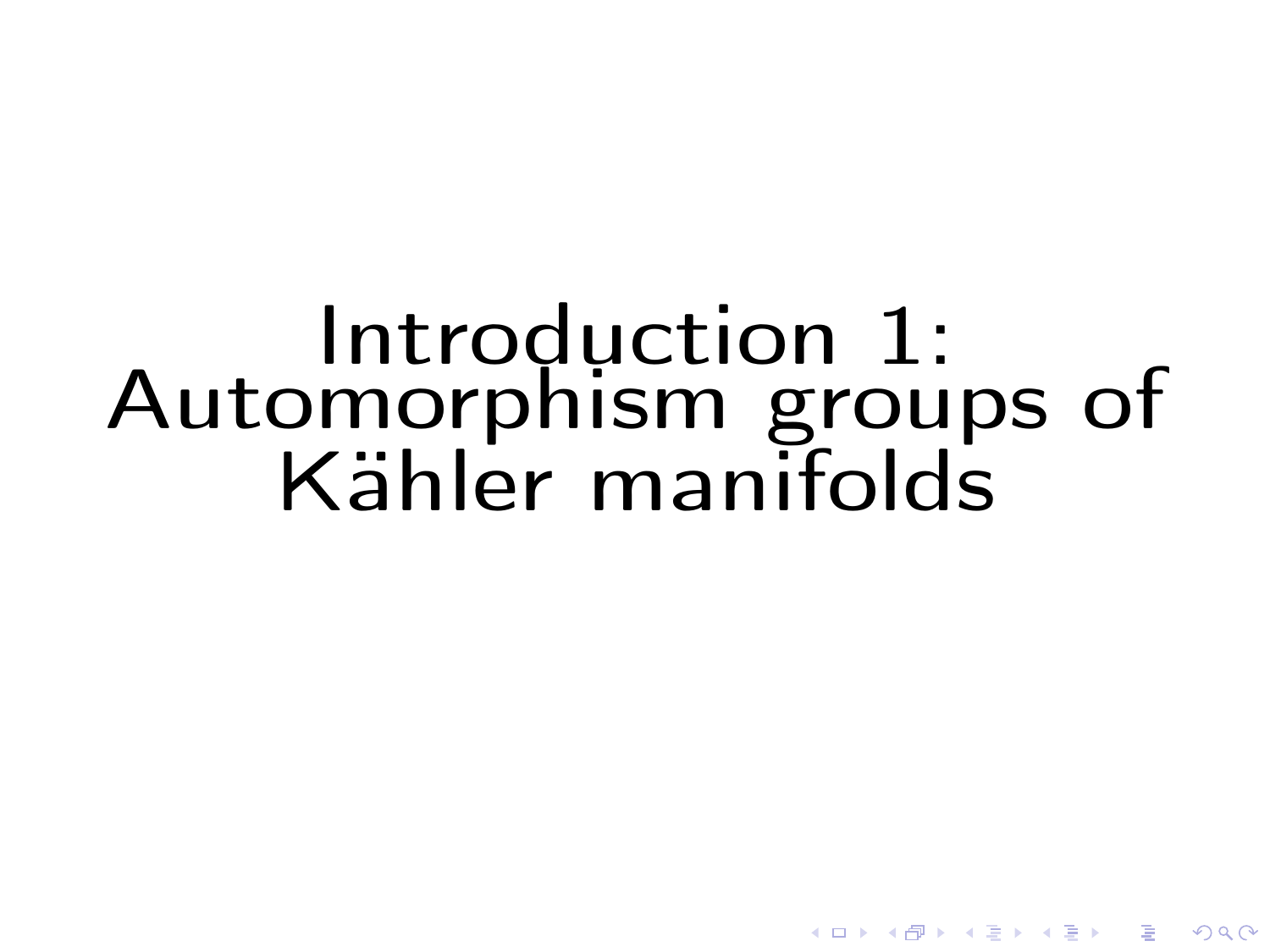The discrete factor of the automorphism group

Let M be a complex manifold.

 $Aut(M)$  the group of holomorphic diffeomorphisms of M

– If M is compact, then  $Aut(M)$  is a complex Lie group (of finite dimension).

– The Lie algebra of the identity component  $\mathit{Aut}^0(M)$  is the space of holomorphic fields on M.

**KORKA REPARATION ADD** 

<span id="page-15-0"></span>(Bochner-Montgomery...?)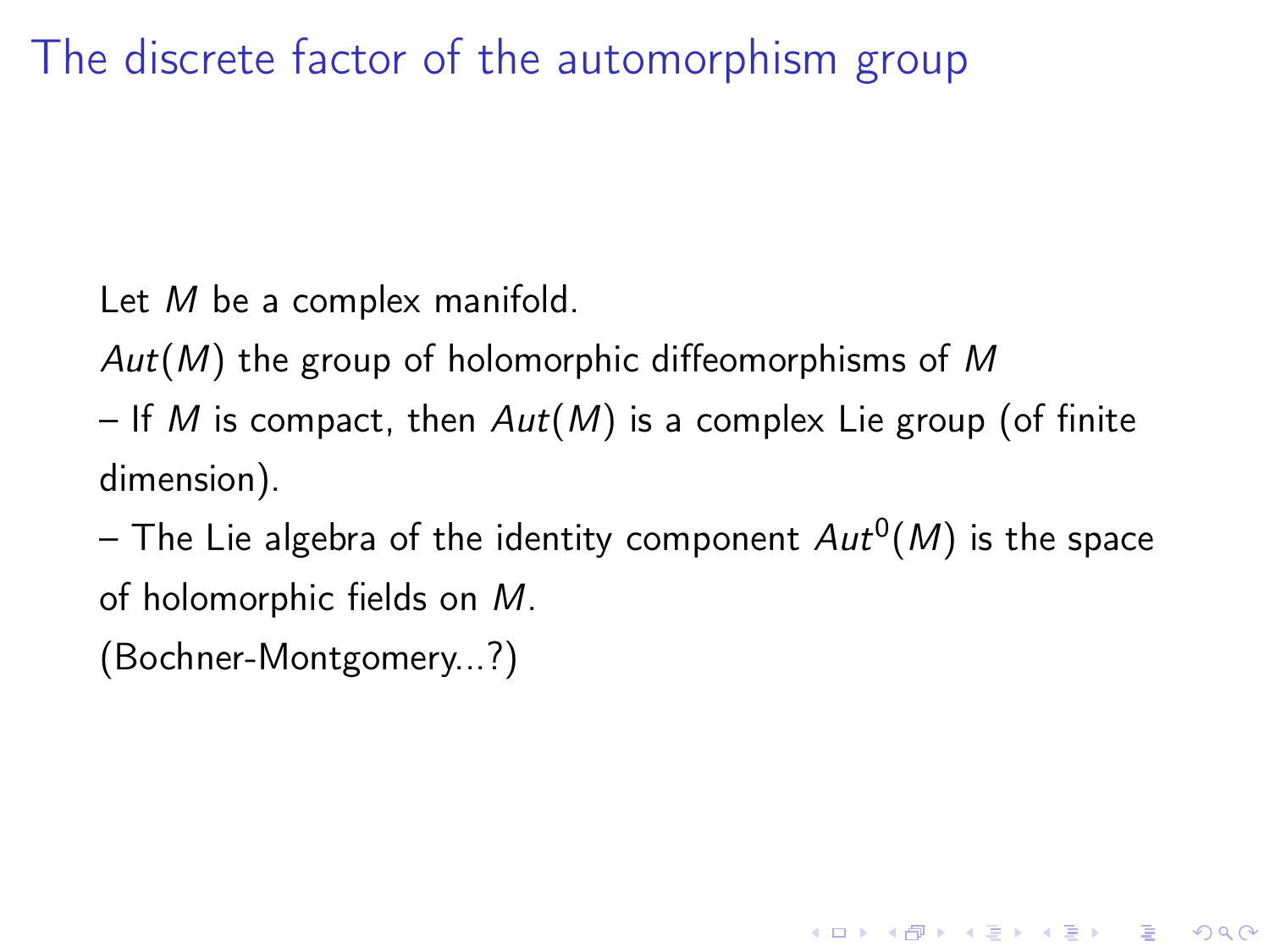A complex structure is not a rigid geometric structure!

The Lie group property (for compact spaces) follows from "ellipticity"

(Ref: Kobayashi's book, transformation groups)

the space of holomorphic sections of a holomorphic bundle over a compact complex manifold, has finite dimension (Cauchy formula):  $L^{\infty}$  boundeness  $\Longrightarrow$   $C^{1}$  boundeness

**KORKA REPARATION ADD**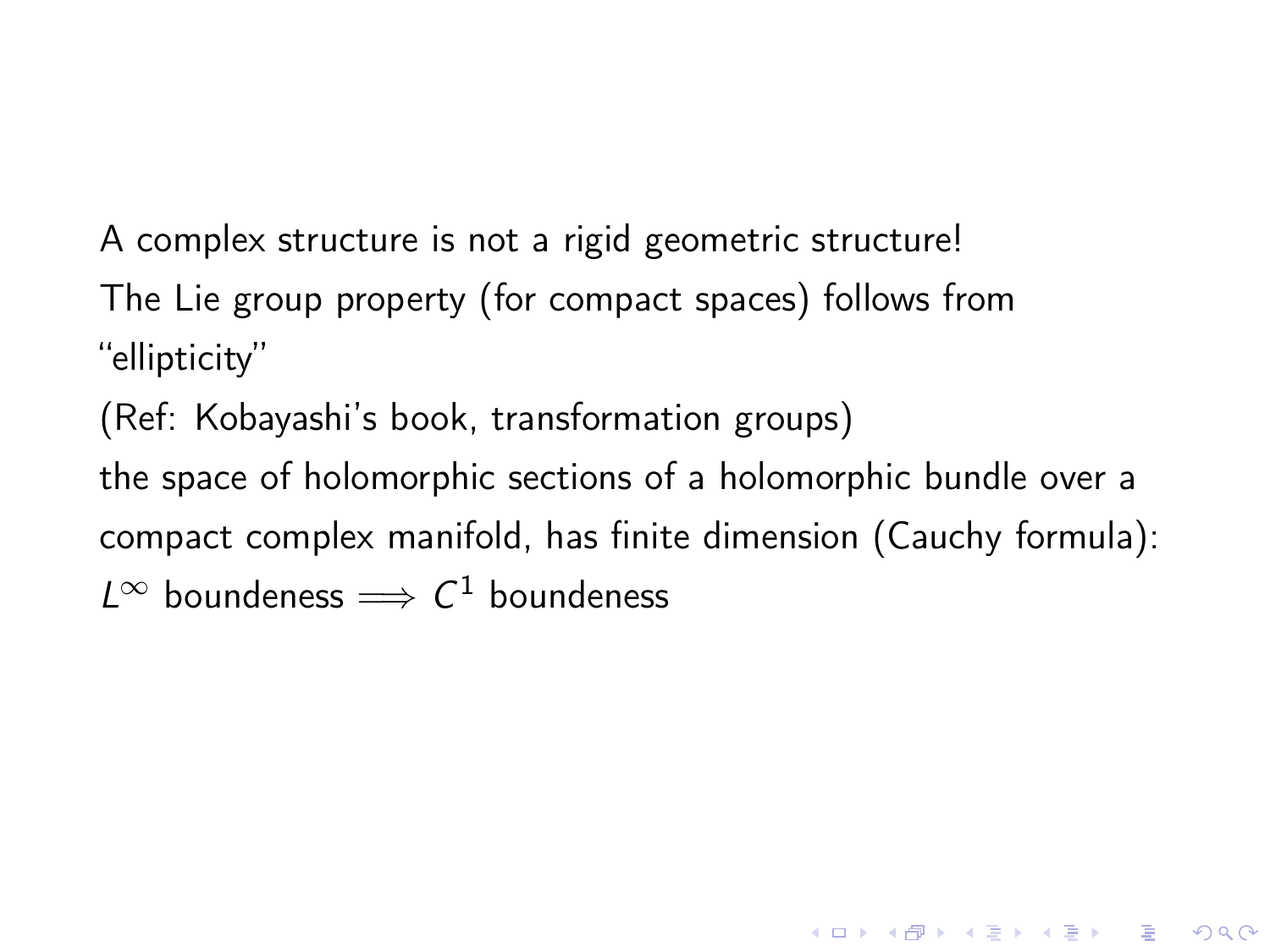イロト イ部ト イミド イミド ニミー のんぴ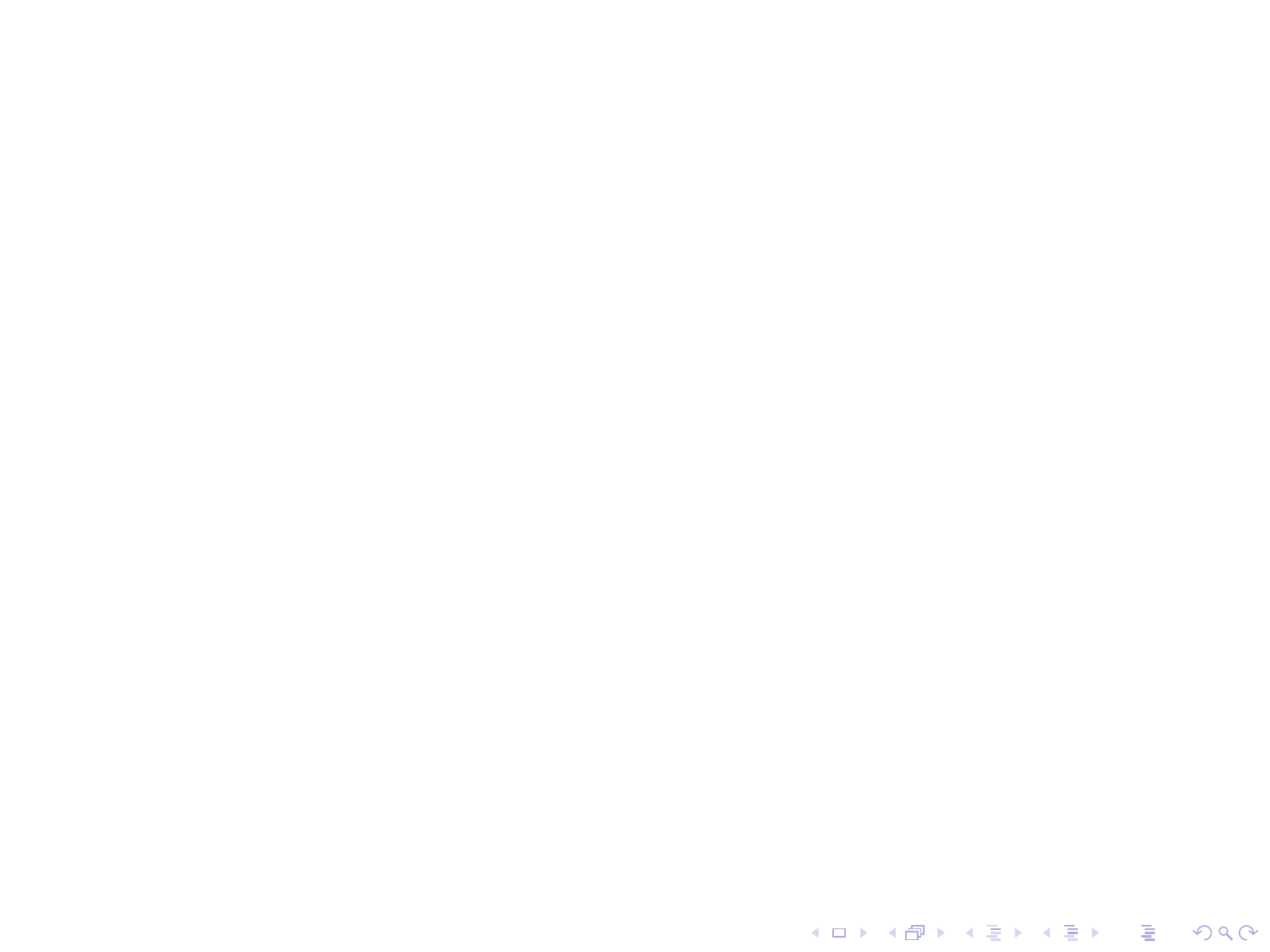## Automorphism groups in the Kähler case

- If  $M$  is Kaehler, the dynamics of  $\text{\it Aut}^0(M)$  (the connected component of 1) is poor (in particular non-chaotic) Explanations:
- Elements of  $\textit{Aut}^0(M)$  have vanishing topological entropy.
- $-$  In the projective case, i.e.  $\mathcal{M}\subset\mathbb{C}P^{N},$

$$
Aut^0(M) = \{g \in PGL_{N+1}(\mathbb{C}), gM = M\},\
$$

i.e. automorphisms of M are restrictions of global linear automorphisms of  $\mathbb{C}P^N$ 

4 D X 4 P X 3 X 4 B X 3 B X 9 Q Q

(actually we need to consider a bigger N)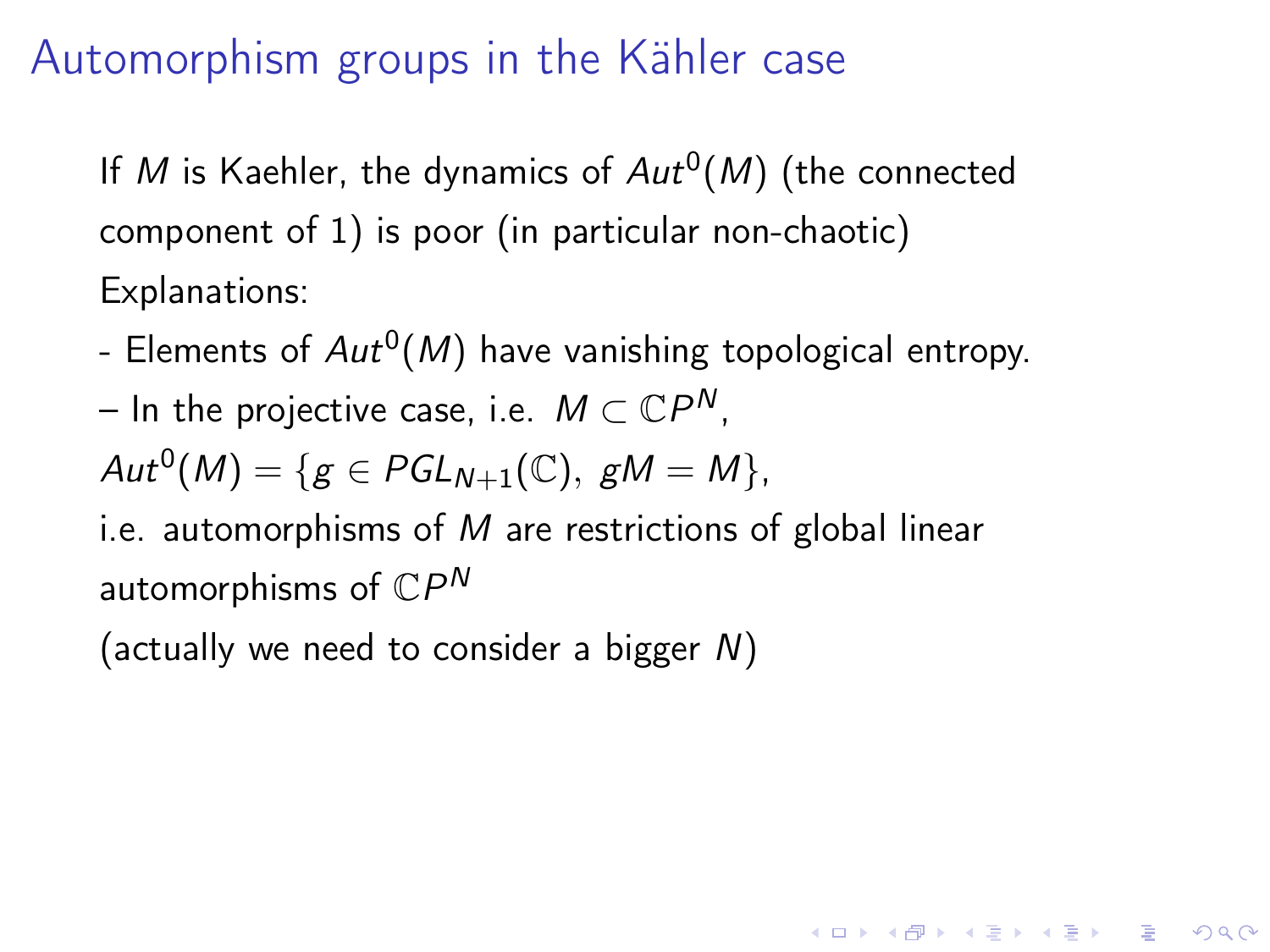### Automorphism groups in the Kähler case

- If  $M$  is Kaehler, the dynamics of  $\text{\it Aut}^0(M)$  (the connected component of 1) is poor (in particular non-chaotic) Explanations:
- Elements of  $\textit{Aut}^0(M)$  have vanishing topological entropy.
- $-$  In the projective case, i.e.  $\mathcal{M}\subset\mathbb{C}P^{N},$

$$
Aut^0(M) = \{g \in PGL_{N+1}(\mathbb{C}), gM = M\},\
$$

i.e. automorphisms of M are restrictions of global linear automorphisms of  $\mathbb{C}P^N$ 

(actually we need to consider a bigger N)

 $\rightarrow$  it is more important to consider the discrete factor  $\mathsf{\Gamma}_M = \mathsf{Aut}^{\#}(M) = \mathsf{Aut}(M)/\mathsf{Aut}^0(M).$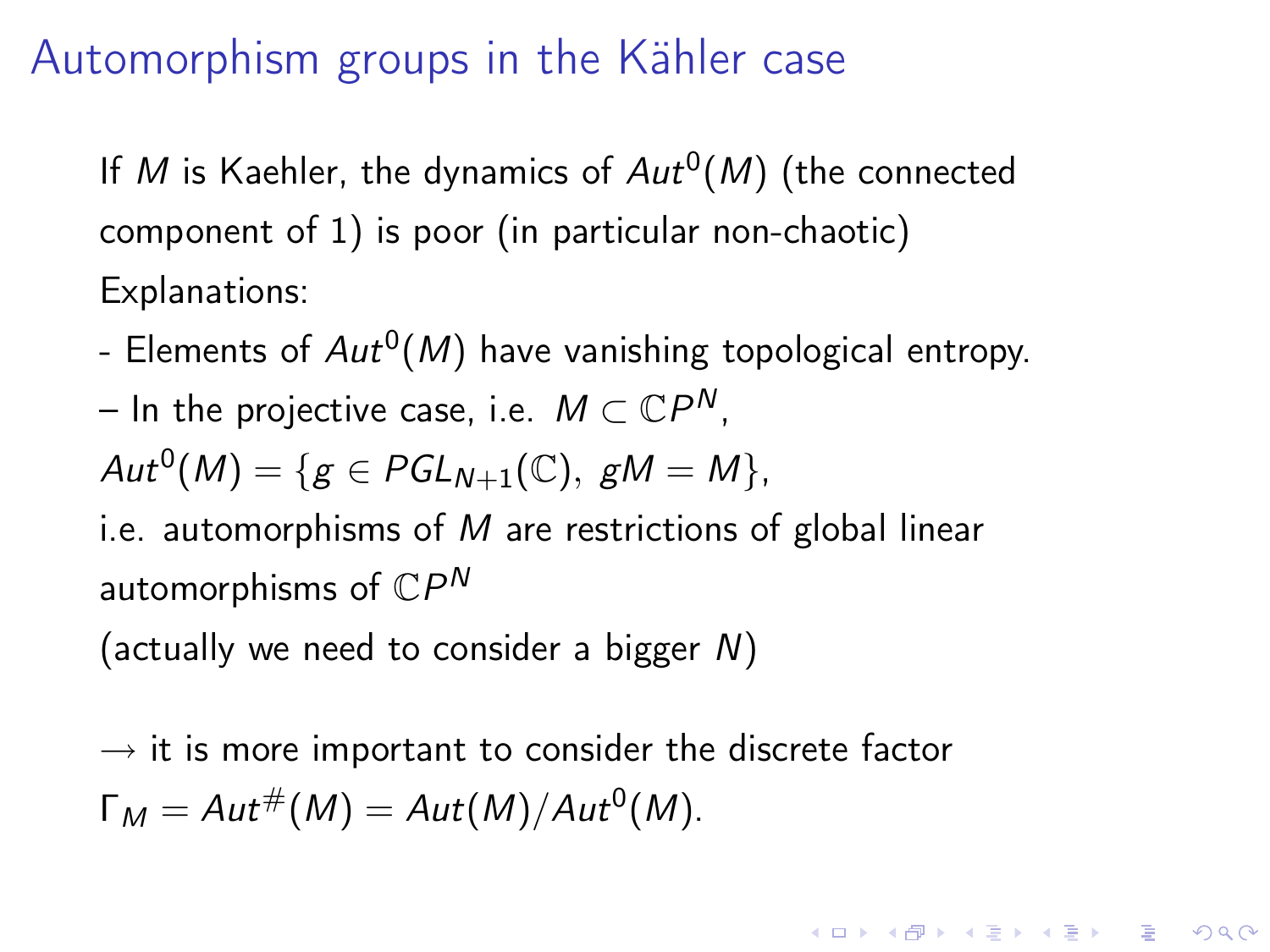- Which discrete groups are equal to  $\Gamma_M = Aut^{\#}(M)$  for some M?
- For fixed dimension *n*, find *M* for which  $Aut^{\#}(M)$  is as big as possible?

K □ ▶ K @ ▶ K 할 ▶ K 할 ▶ | 할 | X 9 Q Q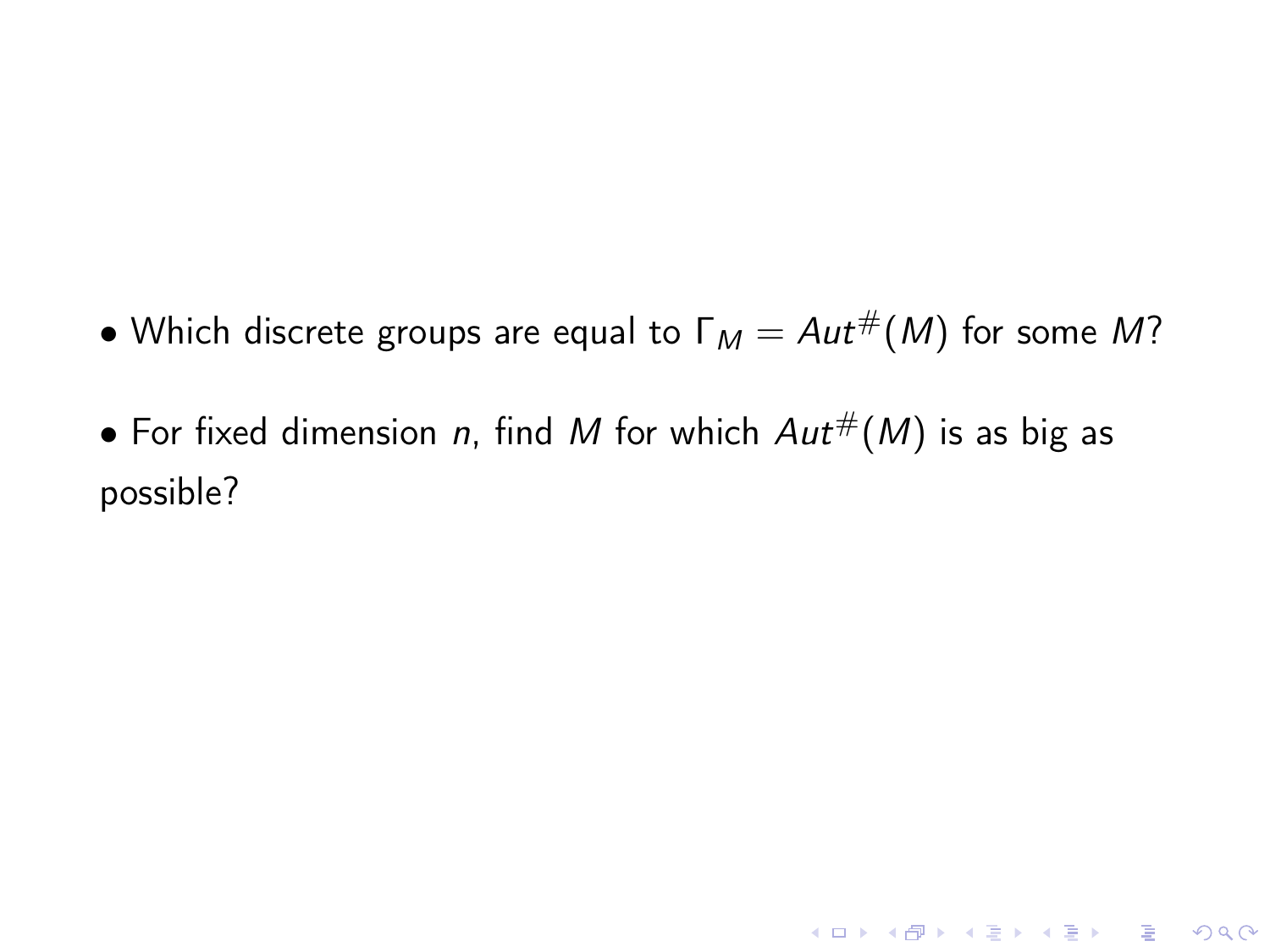### What is and Why Kähler?

Definition:  $(M, J)$  is Kähler, if there exists a Hermitian metric g, such that  $\omega(u, v) = g(u, Jv)$  is a closed 2-form.

- Kähler: compatibility of complex geometry and Riemannian geometry:
- $-$  "holomorphic  $\sim$  harmonic"
- Any complex submanifold is minimal (in the sense of Riemannian geometry)

**A DIA K PIA A BIA A BIA A Q A CA** 

• Kähler: it gives a natural, almost optimal condition for holomorphic embedding in  $\mathbb{C}P^n$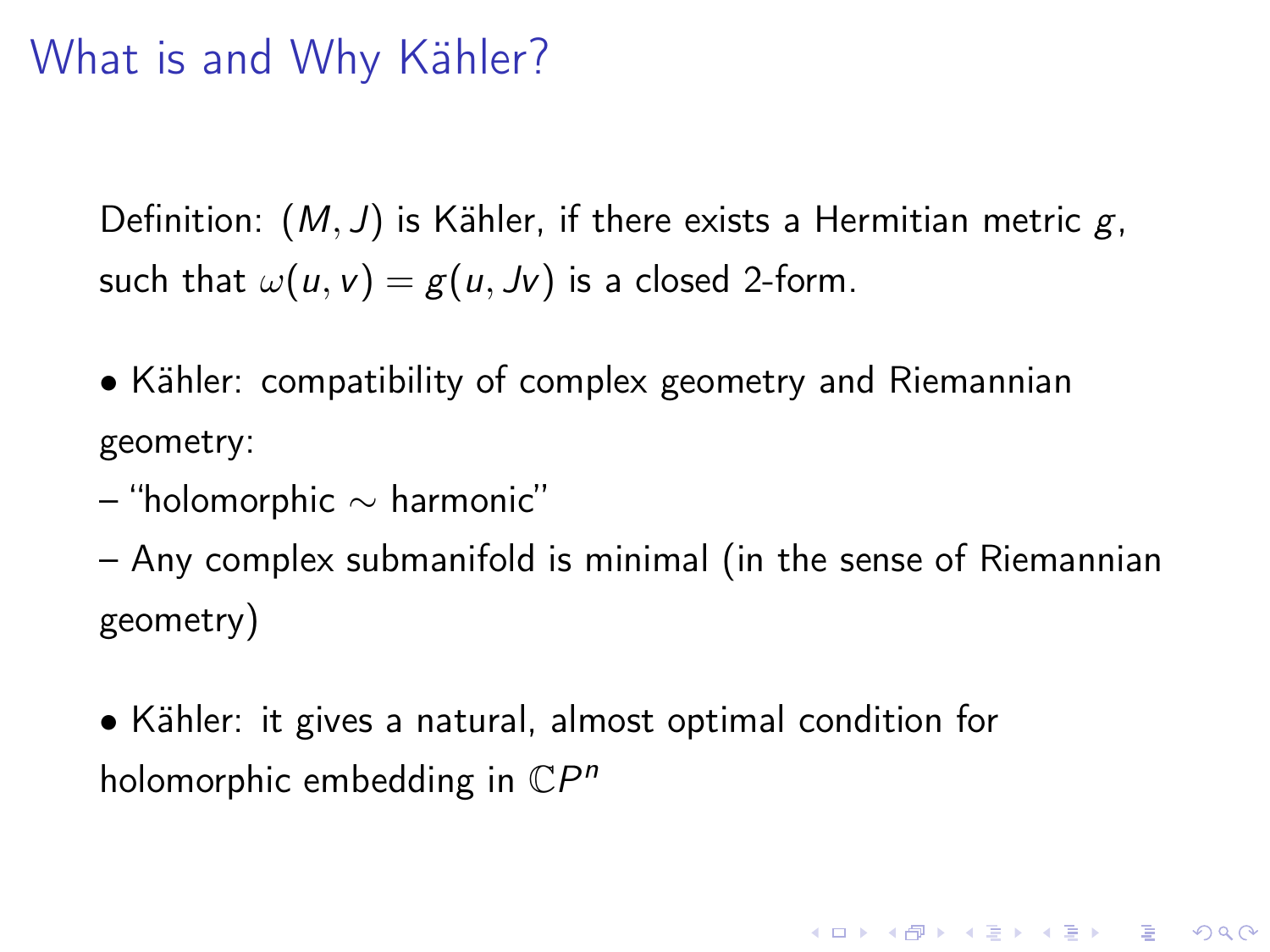### Non-Kähler examples

 $M = G/\Gamma$ , homogeneous with  $\Gamma$  discrete, G complex

K □ ▶ K @ ▶ K 할 X K 할 X | 할 X 1 9 Q Q \*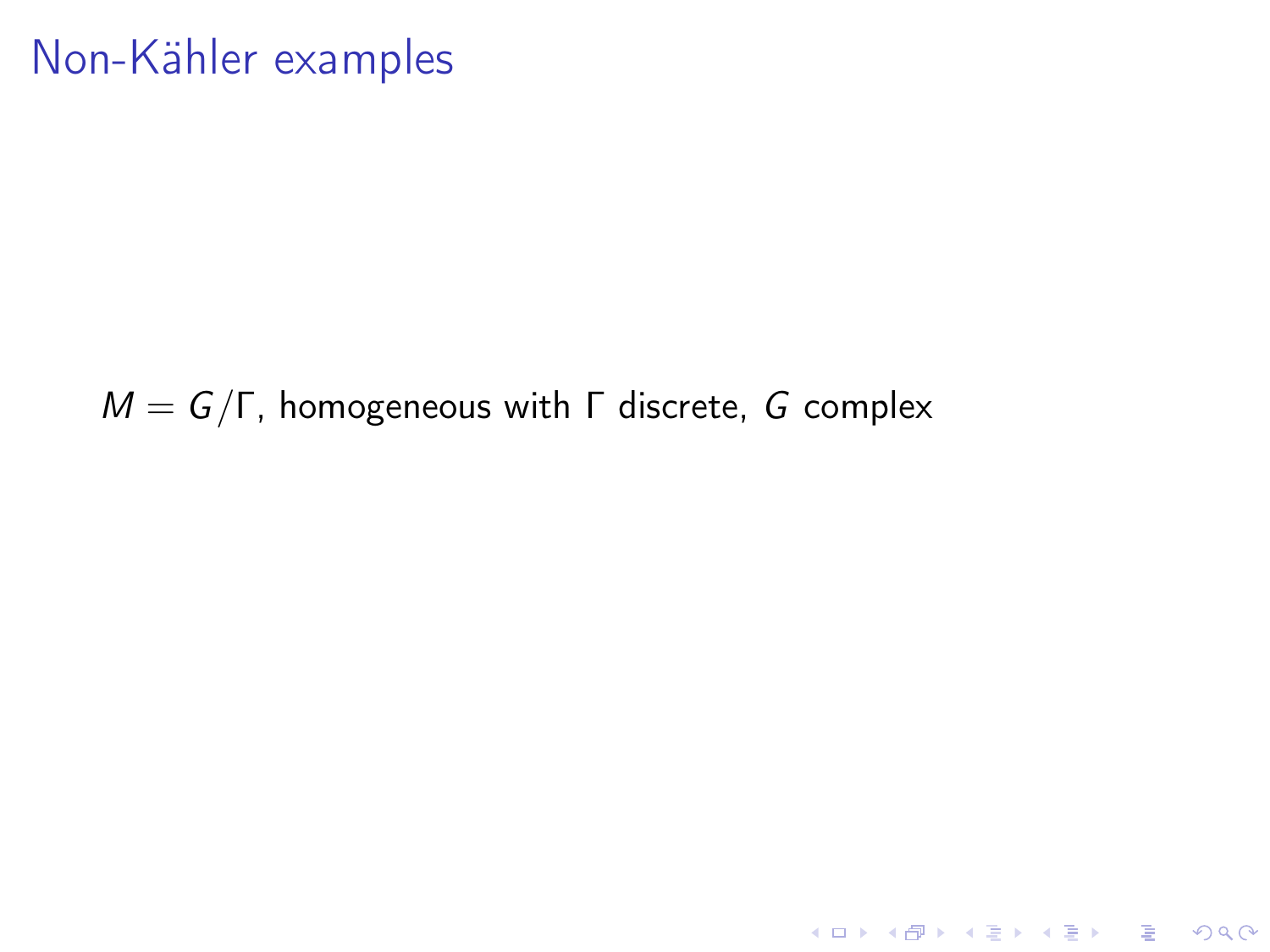### Non-Kähler examples

 $M = G/\Gamma$ , homogeneous with  $\Gamma$  discrete, G complex

K □ ▶ K @ ▶ K 할 X K 할 X | 할 X 1 9 Q Q \*

M admits a Kähler metric  $\iff$  G is abelian!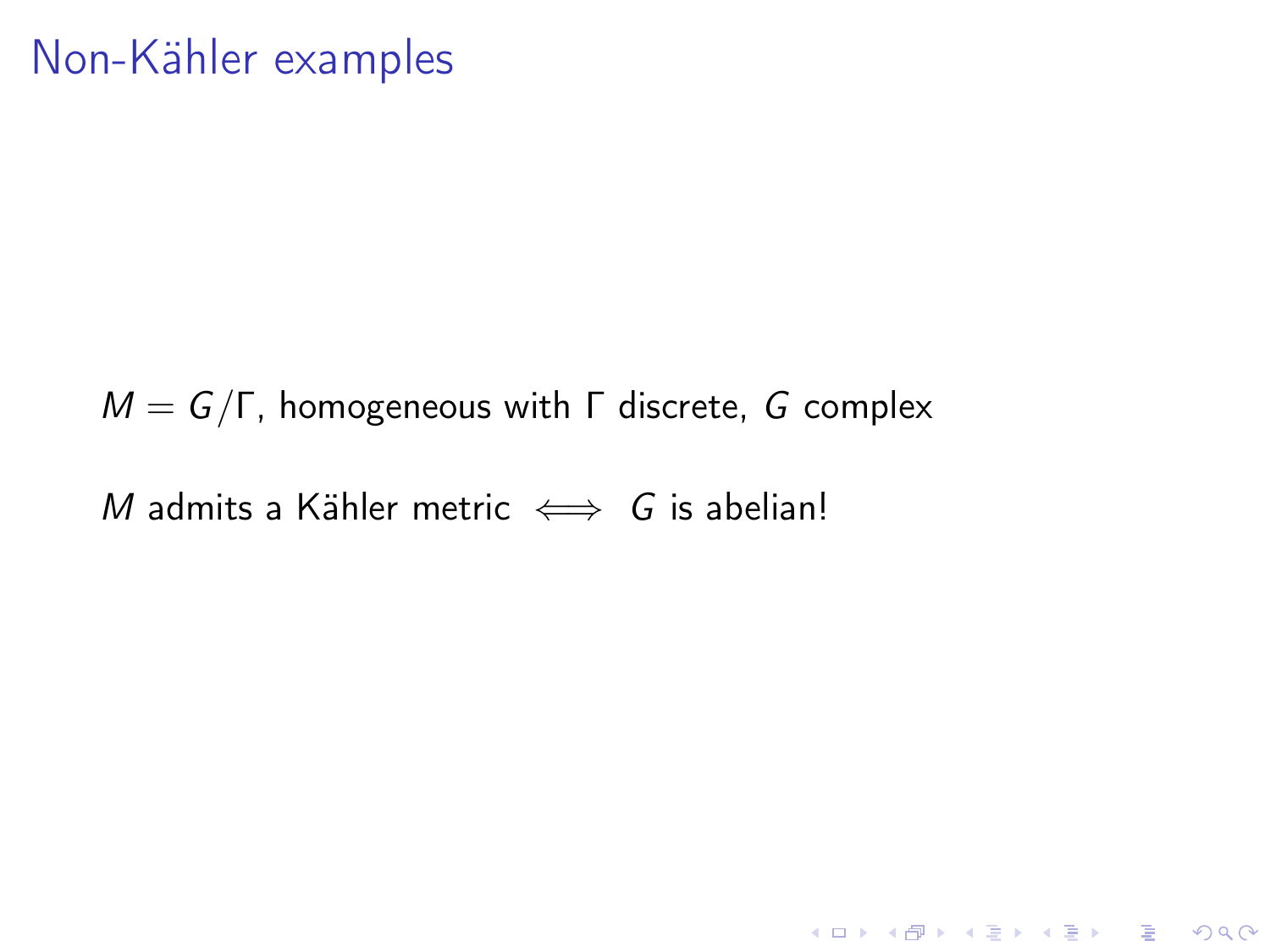Two facts:

 $\bullet$  The action of Aut $^{0}(\mathit{M})$  looks like an algebraic action of an algebraic group on an algebraic manifold

<span id="page-24-0"></span>• The action of  $\Gamma_M$  on the cohomology is (virtually) faithful.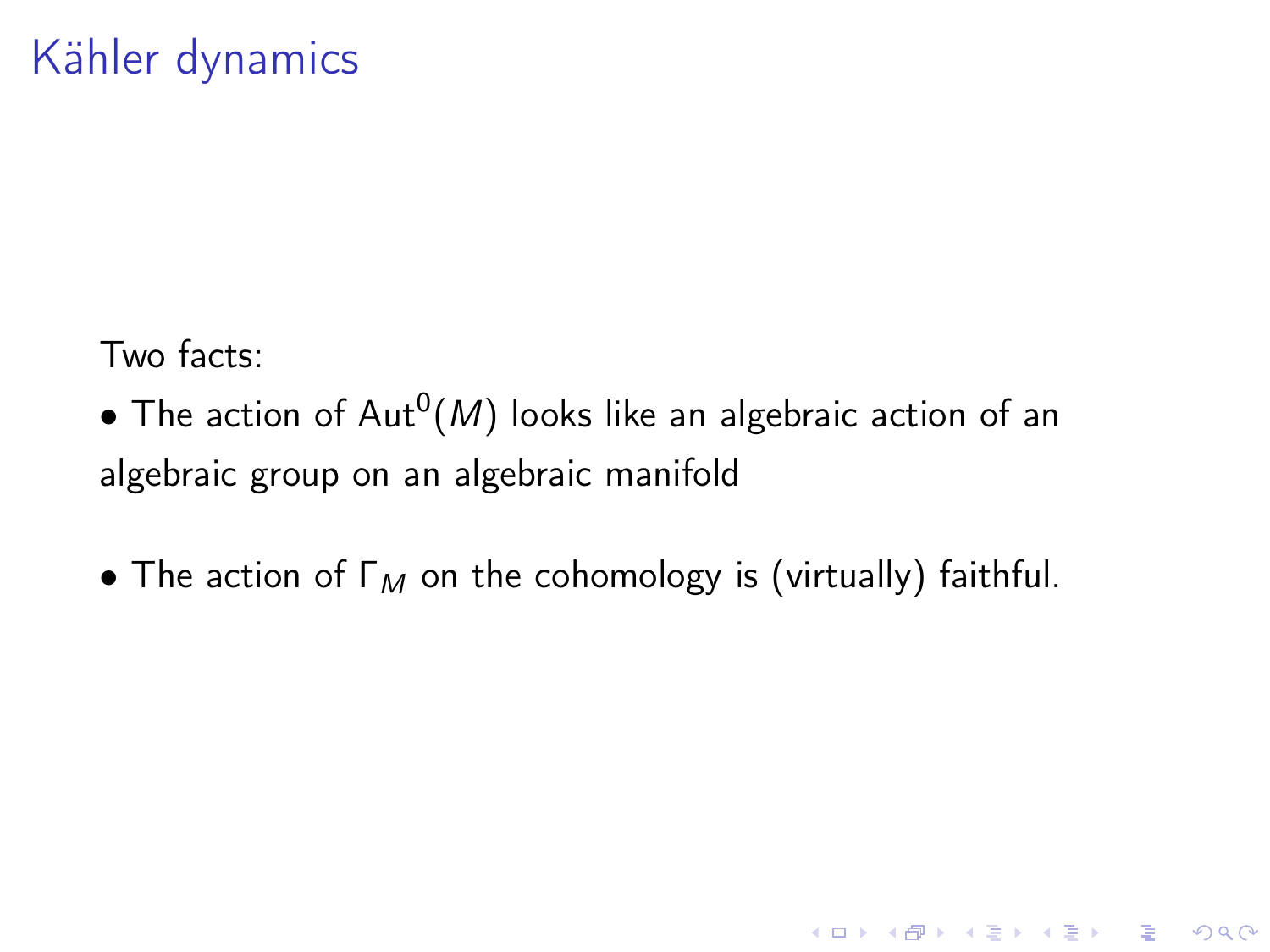$$
\begin{aligned}\n\Gamma \text{ acts on } & H^*(M, \mathbb{C}), \\
W &= H^{1,1}(M, \mathbb{R}) \subset H^2(M, \mathbb{R}) \\
\rho: \Gamma &\rightarrow \text{GL}(W) \\
&- Aut(M), \text{ in fact } Aut^{\#}(M) = Aut(M)/Aut^0(M), \text{ acts on } W.\n\end{aligned}
$$

Fundamental Kaehler Fact: The action of  $Aut^{\#}(M)$  is virtually faithful: its kernel is finite  $\iff$  if an automorphism acts trivially on  $W$ , then a power of it belongs a flow. (authors: Liebermann, Fujiki...)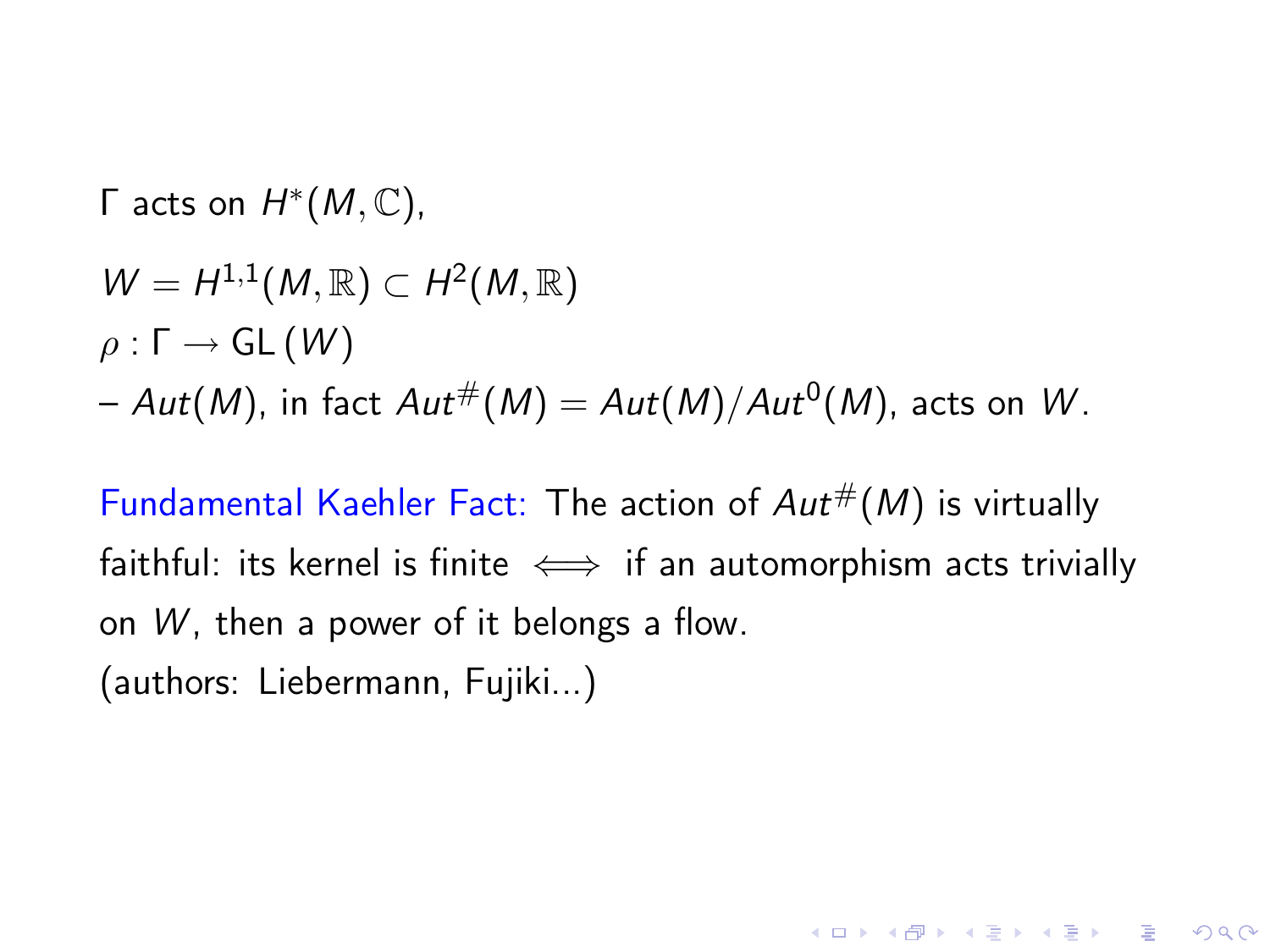### Lieberman-Fujiki

 $(M,\omega)$  ${\sf Aut}_{[\omega]}(M)=\{f\in{\sf Aut}(M) \hbox{ such that } f^*\omega \hbox{ is cohomologeous to } \omega \hbox{ } \}$ 

ω Kaehler form

Fact:  $\textit{Aut}_{[\omega]}(M)$  has a finite number of connected components

4 D X 4 P X 3 X 4 B X 3 B X 9 Q Q

Idea of proof:

– Graph $(f^n) \subset M \times M$  have a bounded volume:  $Graph(f) = \{(x, f(x)) | x \in M\}$  $\omega^{\textit{n}} = \omega \wedge \ldots \wedge \omega \text{ ( } n\text{-times)}$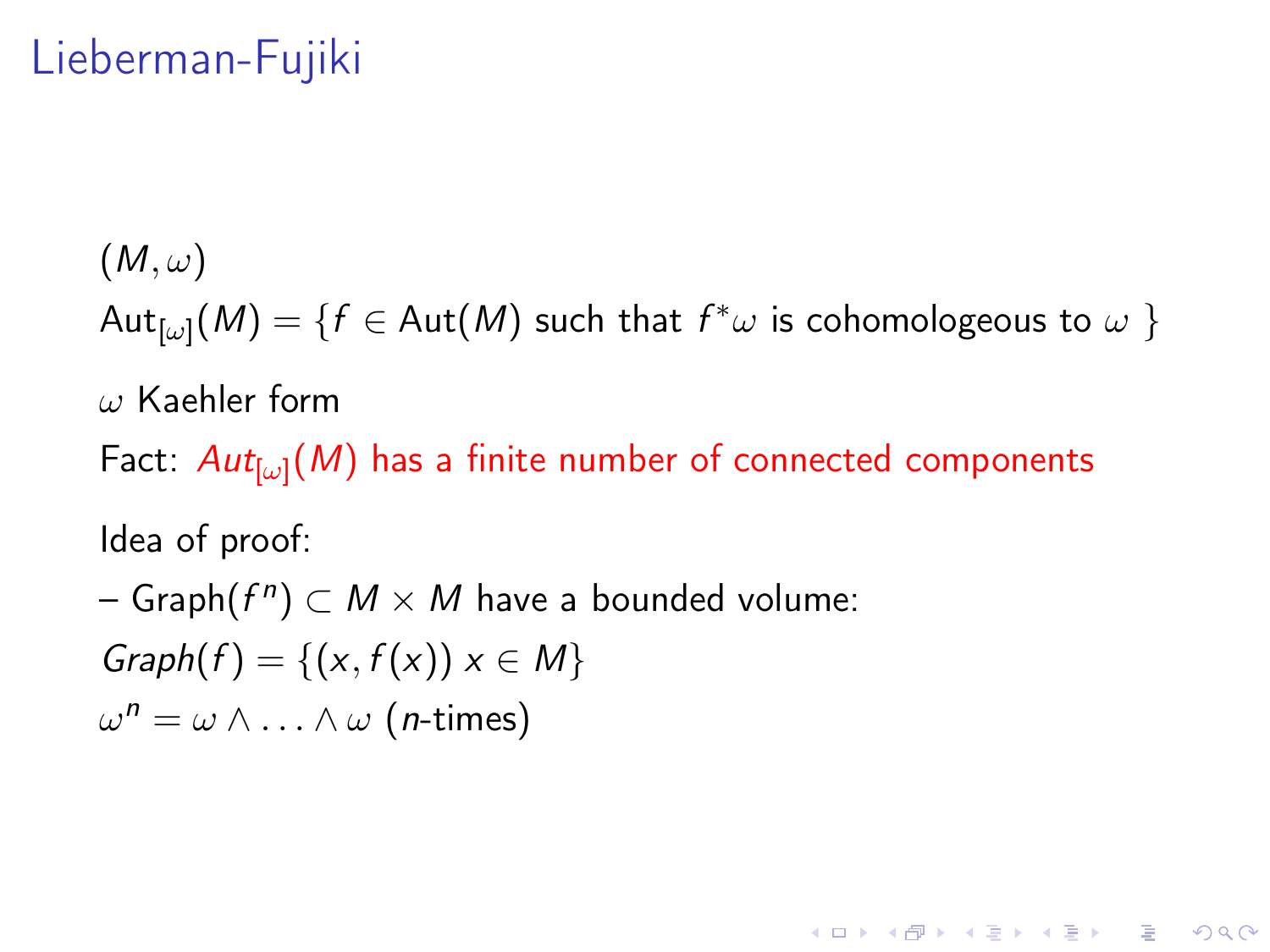$$
\int_{Graph(f)} \omega^n = \int_{Graph(Identity)} \omega^n
$$

Kähler character: The Riemannian volume of any complex submanifold  $\,Y\,$  of dimension  $\,d\,$  equals  $\int_Y\omega^d\,$ 

In particular, complex submanifolds are minimal submanifolds in the sense of Riemannian geometry

Chow or Hilbert scheme:  $\mathcal{C}_{V}$  the space of complex analytic sets of a bounded volume  $v = it$  is a (singular) complex space:

Example: for  $\mathbb{C}P^n$ : bounded volume  $\iff$  bounded degree  $\mathcal{C}_{\mathcal{V}}$  has a finite number of connected components. (one basic property of algebraic sets)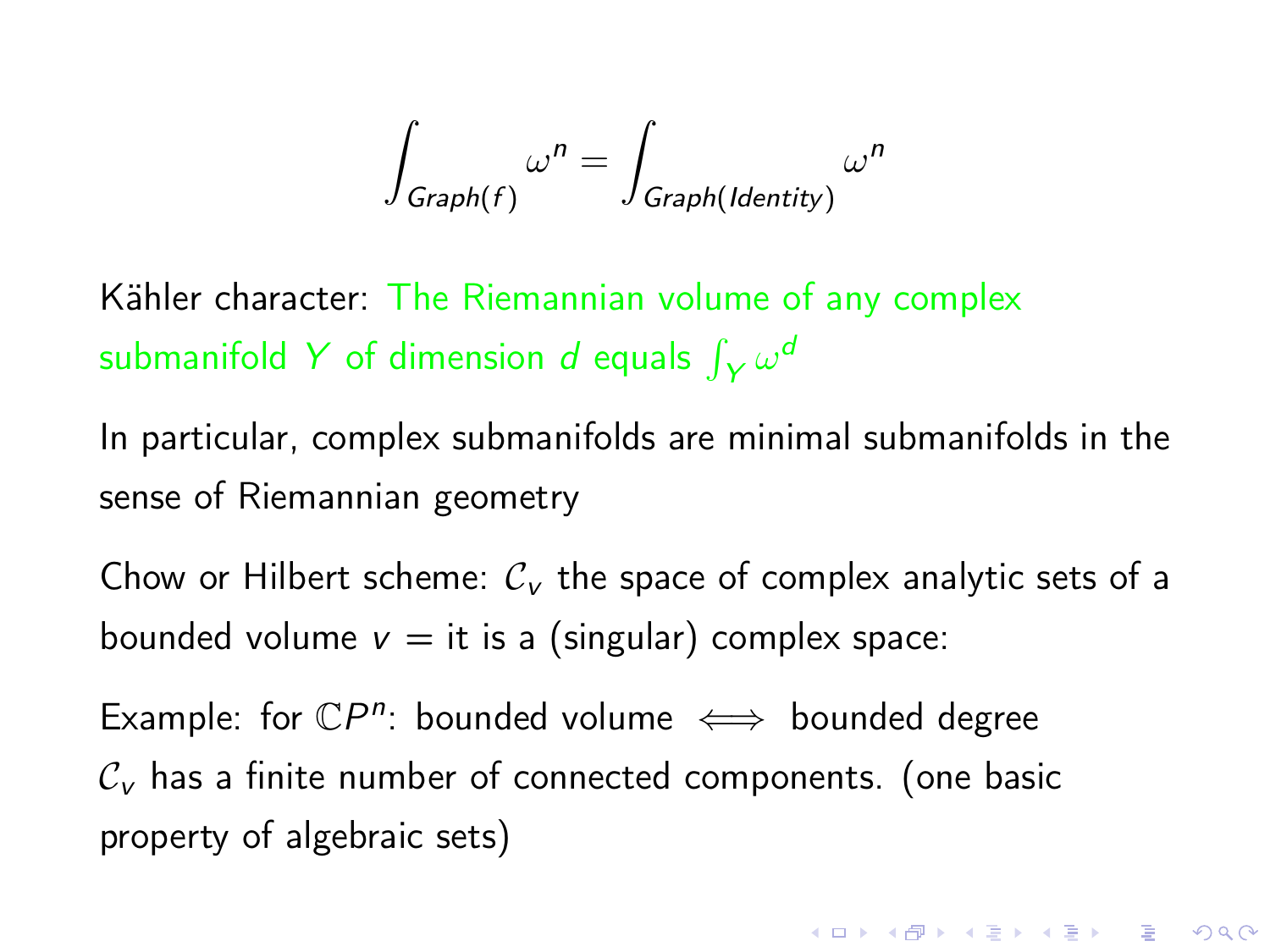イロト イ部ト イミド イミド ニミー のんぴ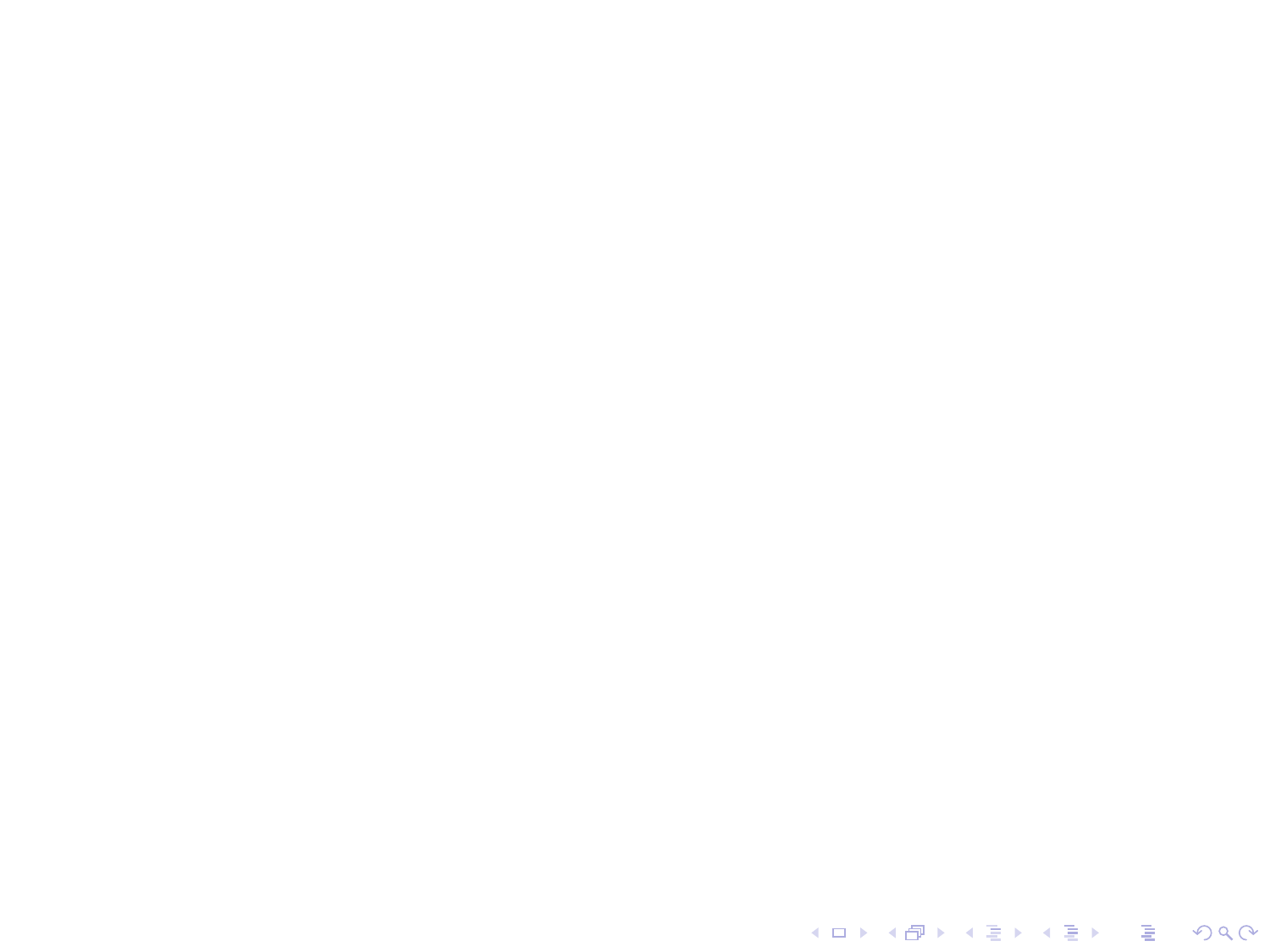### Comparison with the affine torus

 $M=\mathbb{T}^n=\mathbb{R}^n/\mathbb{Z}^n$  $Aff(M) = SL_n(\mathbb{Z}) \rtimes \mathbb{T}^n$  $\mathit{Aff}^0(M)=\mathbb{T}^n$  acts with Zen dynamics Elements of  $Aff^{\#}(M) = SL_n(\mathbb{Z})$  act with a violent (generally chaotic) dynamics,

• Affine transformations minimize topological entropy in their homotopy classes and are optimal mechanical model in this class

• all this thoughts extend to Kähler structures, without being a rigid geometric structure!!!

**ADD REAR AND A BY A GOOD**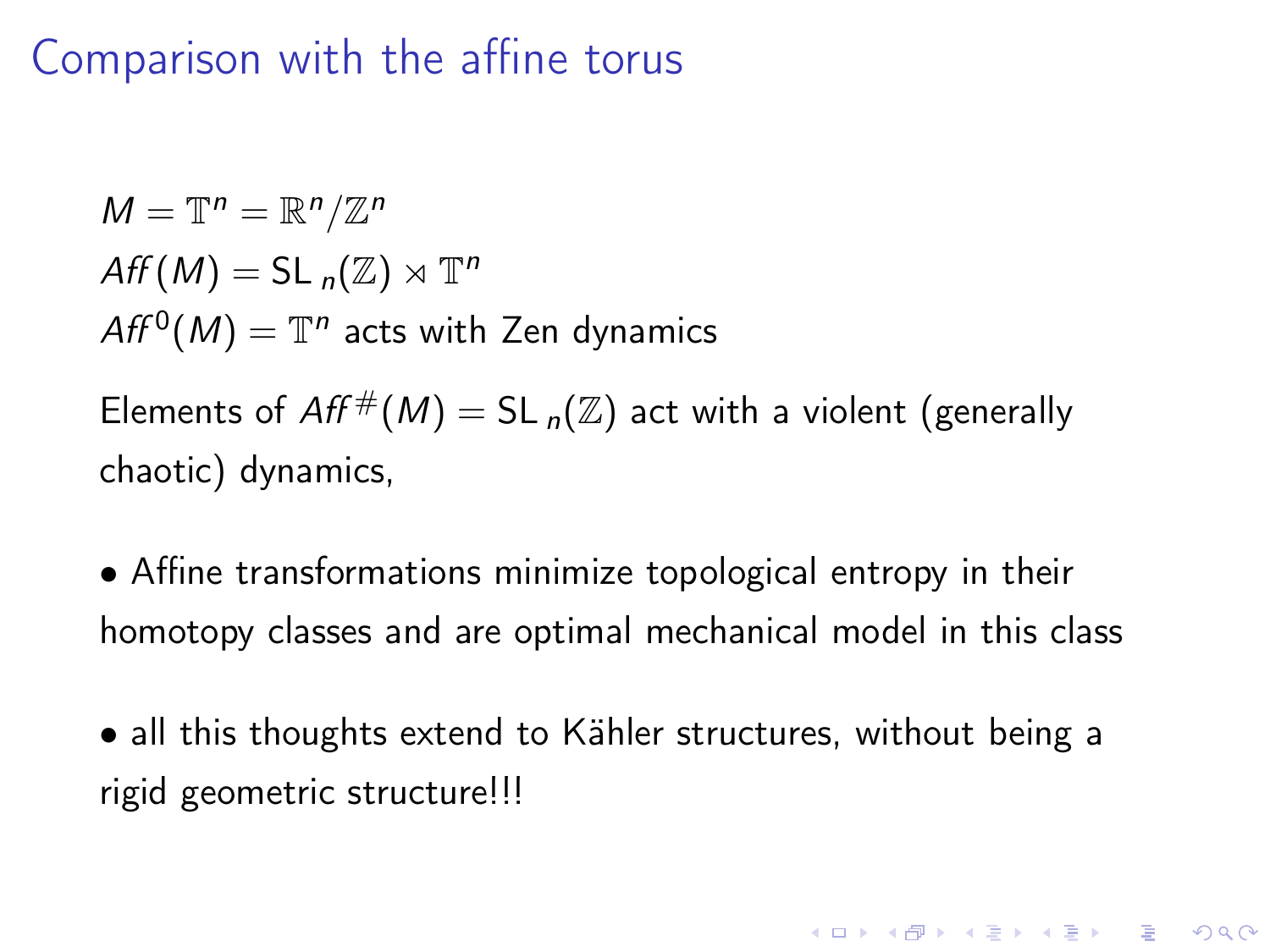イロト イ部ト イミド イミド ニミー のんぴ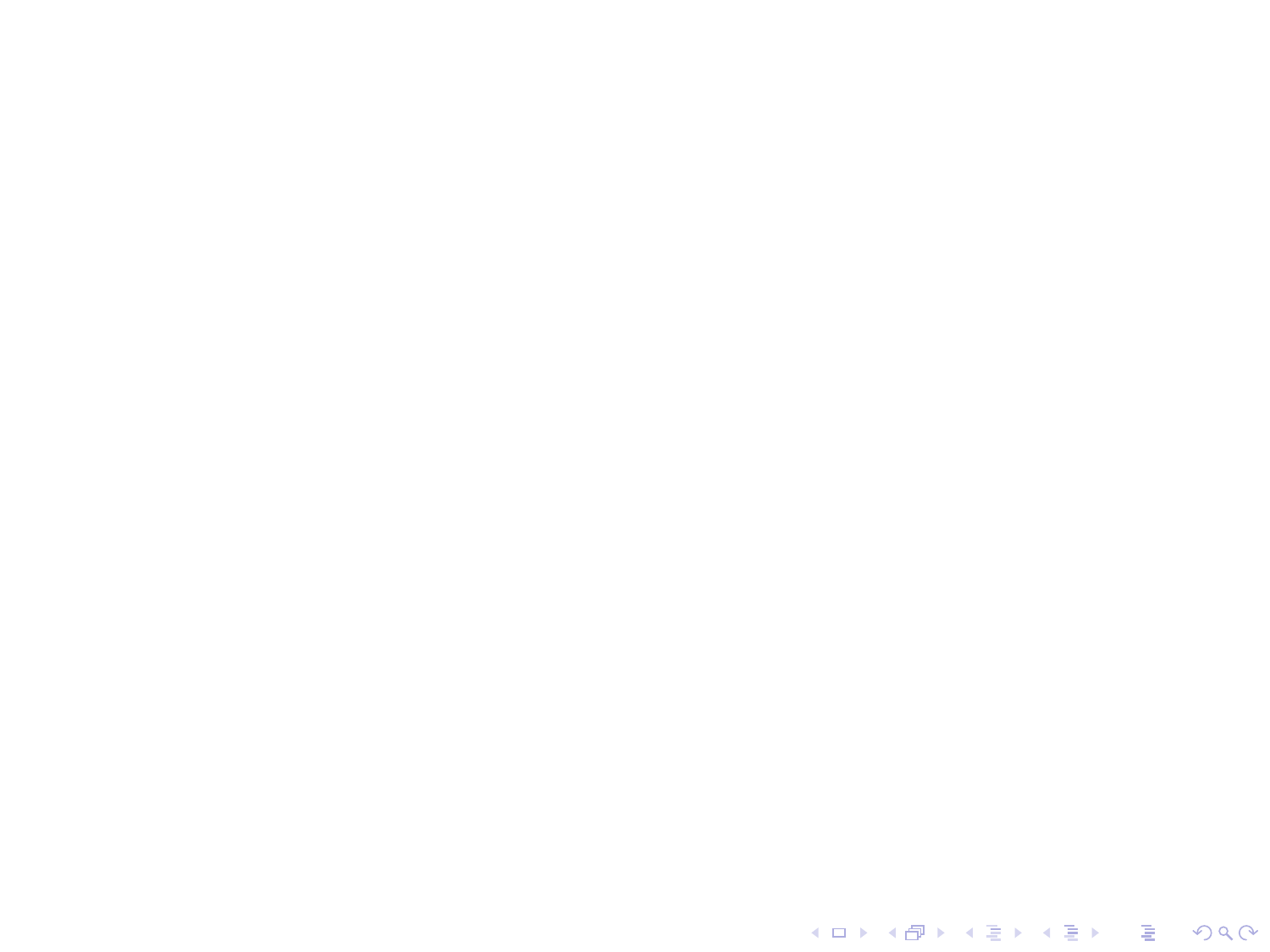# <span id="page-31-0"></span>Introduction 2: Actions of arithmetic groups, Zimmer program

**KOR & KERKER CRAMEL**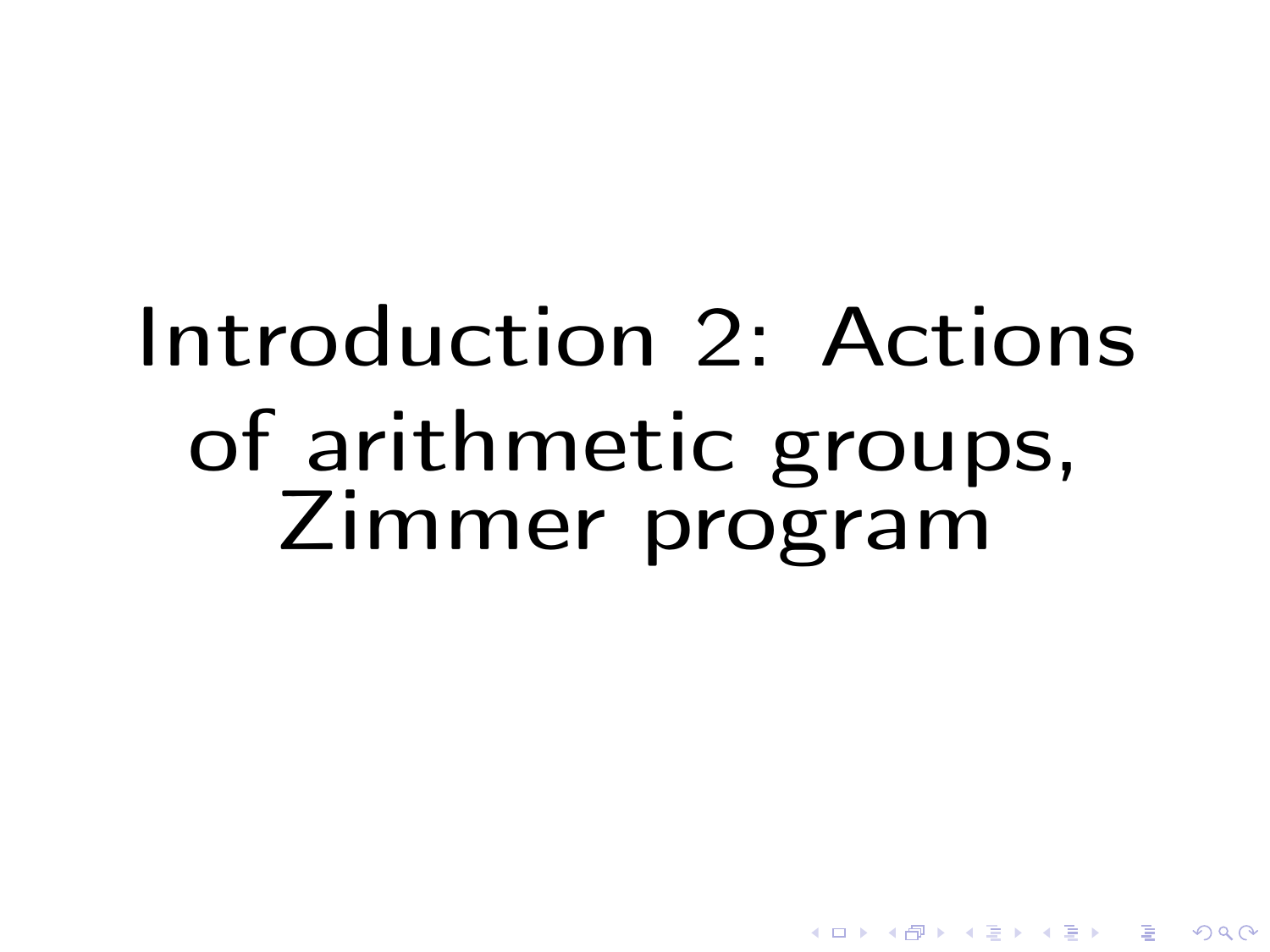## Margulis super-rigidity

<span id="page-32-0"></span>G a semi-simple (real) group (e.g.  $G = SL_n(\mathbb{R})...$ )  $\Gamma \subset G$  a lattice:  $G/\Gamma$  has finite volume, e.g. co-compact. Example SL  $_n(\mathbb{Z})$  is non co-compact lattice of SL  $_n(\mathbb{R})$ .

**KOD KARD KED KED E VOOR**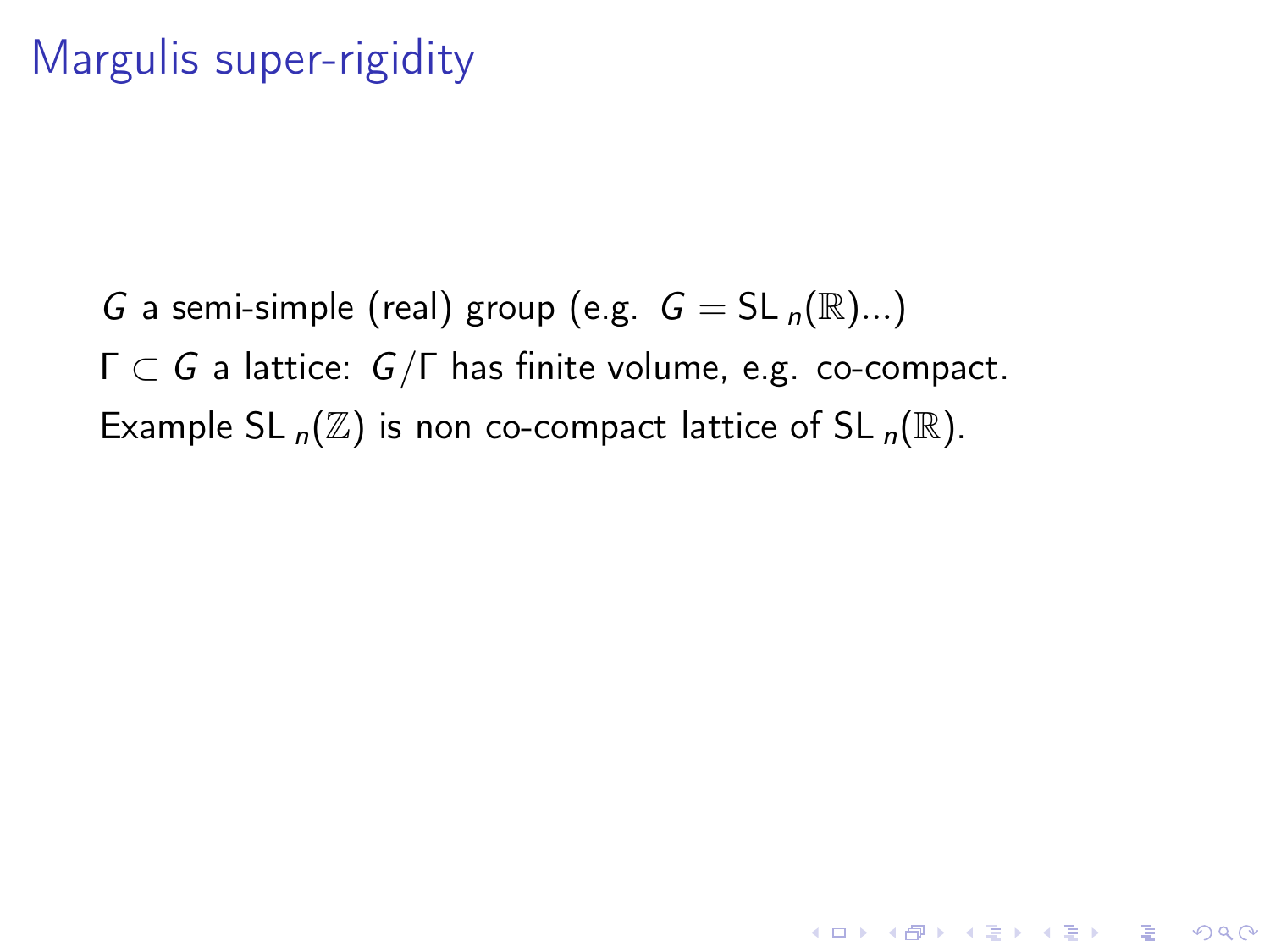## Margulis super-rigidity

G a semi-simple (real) group (e.g.  $G = SL_n(\mathbb{R})...$ )  $\Gamma \subset G$  a lattice:  $G/\Gamma$  has finite volume, e.g. co-compact. Example SL  $_n(\mathbb{Z})$  is non co-compact lattice of SL  $_n(\mathbb{R})$ .

The world of (simple Lie) groups:  $\mathcal{F} = \{ O(n, 1); SU(n, 1); \}$  $\mathcal{R} = \{\text{the others, e.g., } Sp(n, 1), SL_n(\mathbb{R}), SO(p, q), p, q > 1...\}\$ 

**KORKA REPARATION ADD**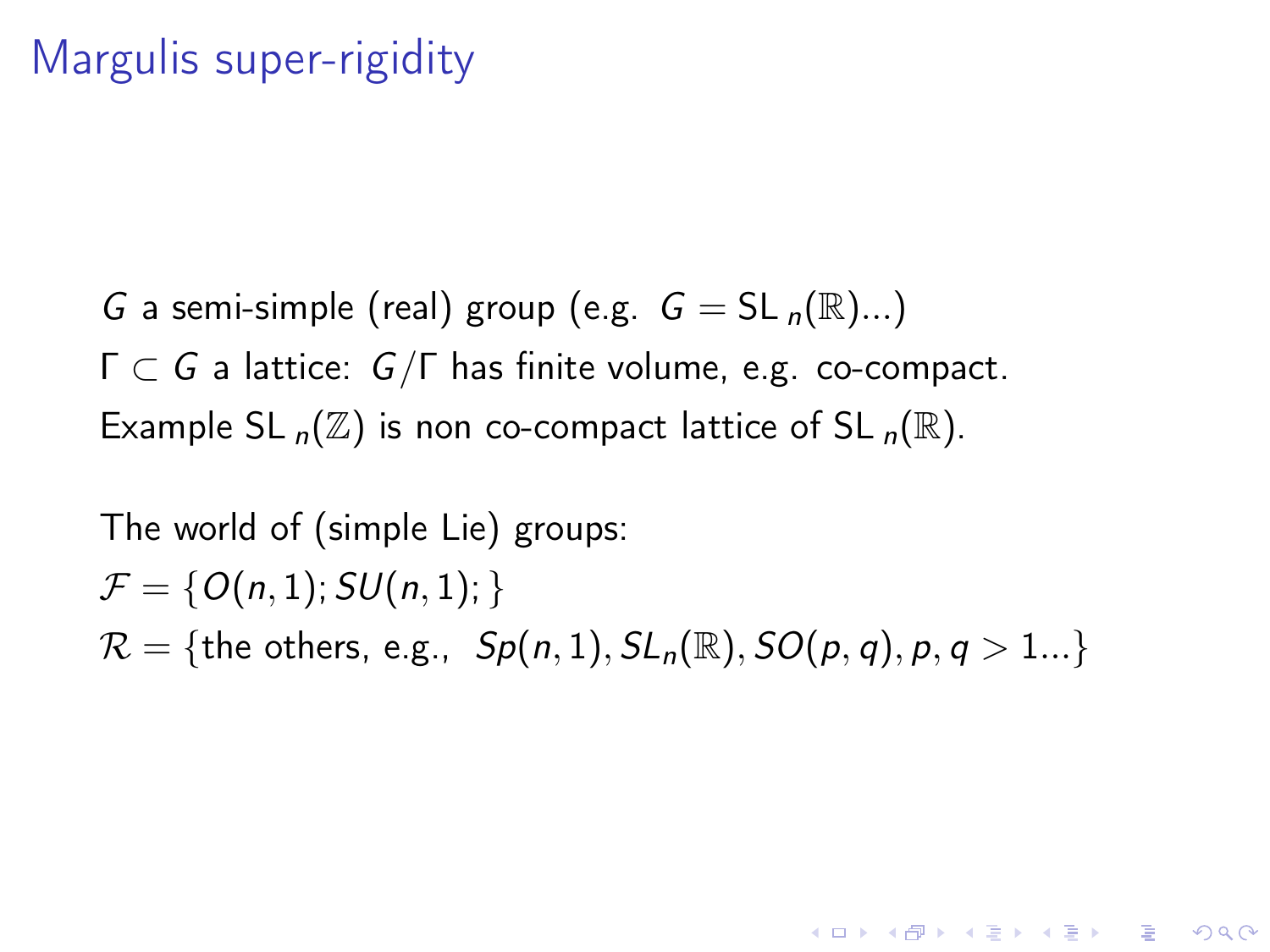A  $\Gamma$  a lattice of G, and  $G \in \mathcal{R}$ , is super-rigid: any  $h: \Gamma \to GL_N(\mathbb{R})$  extends to a homomorphism  $G \to GL_N(\mathbb{R})$ , unless it is bounded...

The authors: Margulis if  $rk_{\mathbb{R}}G \geq 2$  (e.g. SL  $_n(\mathbb{R})$ ,  $n \geq 3...$ ) Gromov-Shoen: for the rk-one:  $Sp(n,1)$  and the isometry group of the hyperbolic Cayley plane.

**KORKA REPARATION ADD**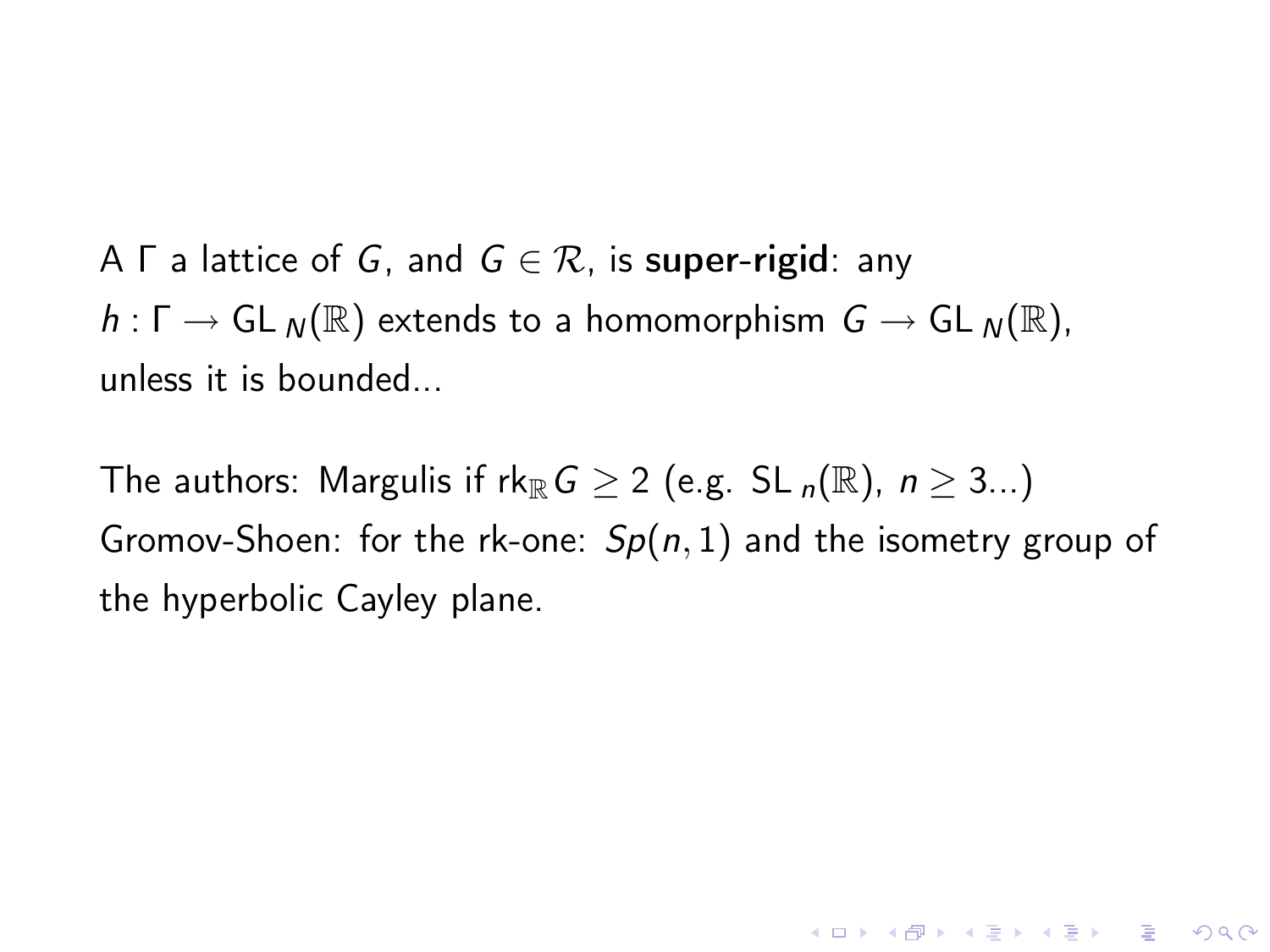### Zimmer program

- Super-rigidity solves linear representation theory of Γ
- Zimmer program, a tentative to understand "non-linear representations", i.e.  $\Gamma \rightarrow \text{Diff}(M)$ , where M is compact, i.e. differentiable actions of Γ.

### Question

- Let  $\Gamma$  be a lattice in a simple Lie group G of real rank  $\geq 2$ .
- Find the minimal dimension  $d_{\Gamma}$  of compact manifolds on which  $\Gamma$ acts, but not via a finite group.

**KORKA REPARATION ADD** 

- Describe all actions at this dimension.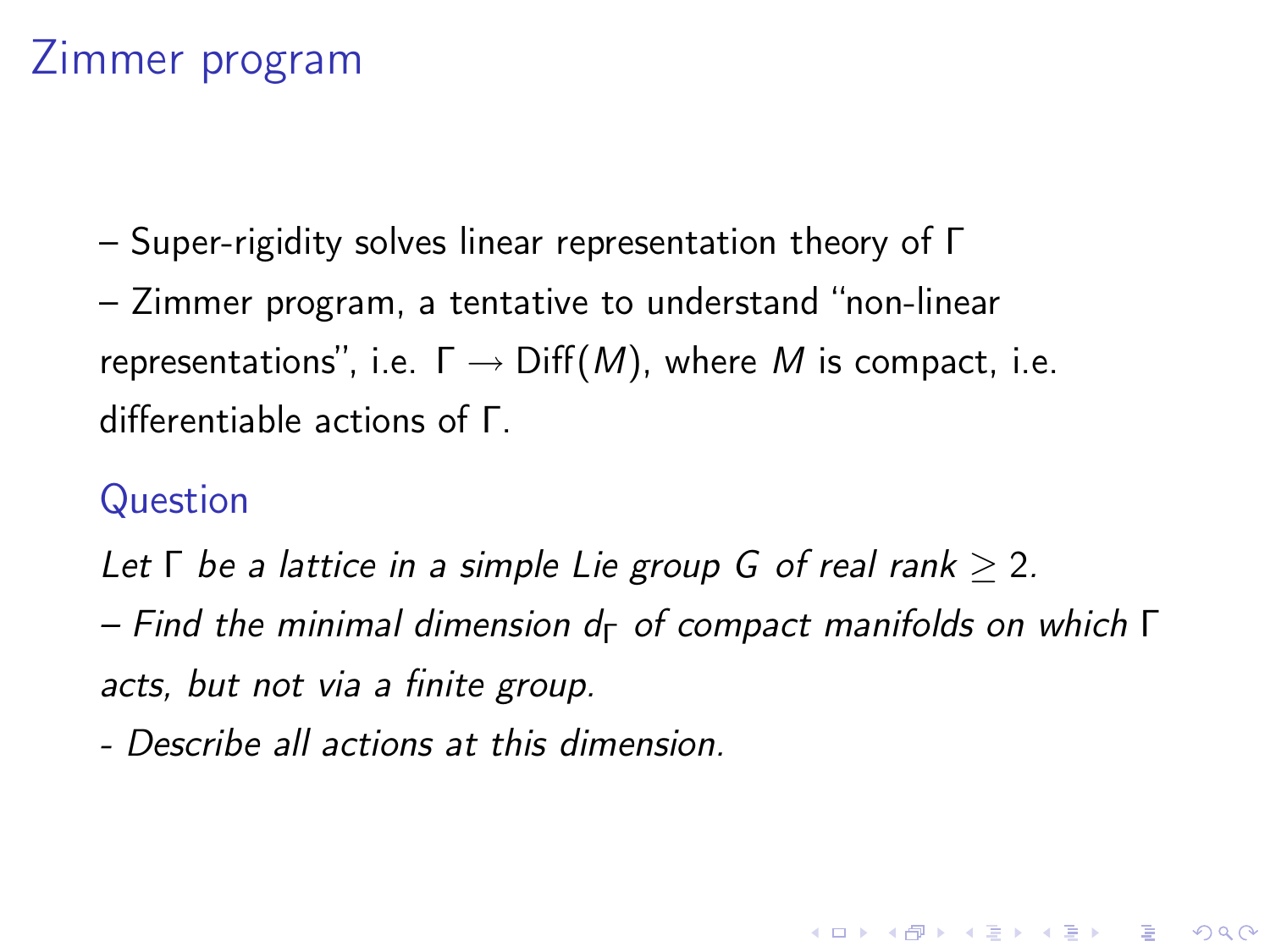### Remark

- Zimmer proves a " super-rigidity of cocycles".
- In general, one deals (in the question above) with volume preserving actions.

Example:  $\Gamma = SL_n(\mathbb{Z})$  (and congruence groups)

- The minimal linear representation is the standard one in SL  $_n(\mathbb{R})$ , or its dual.
- Γ acts on the (real) torus  $M = \mathbb{R}^n / \mathbb{Z}^n$ .

Rigidity question (variant): prove that all smooth actions of Γ on the torus are smoothly conjugate to the standard one. (Authors: Zimmer, Margulis, Katok, Spatzier, Hurder, Lewis, Kanai...)

K ロ K K (日) X X B X X B X X X X X X X B X D X O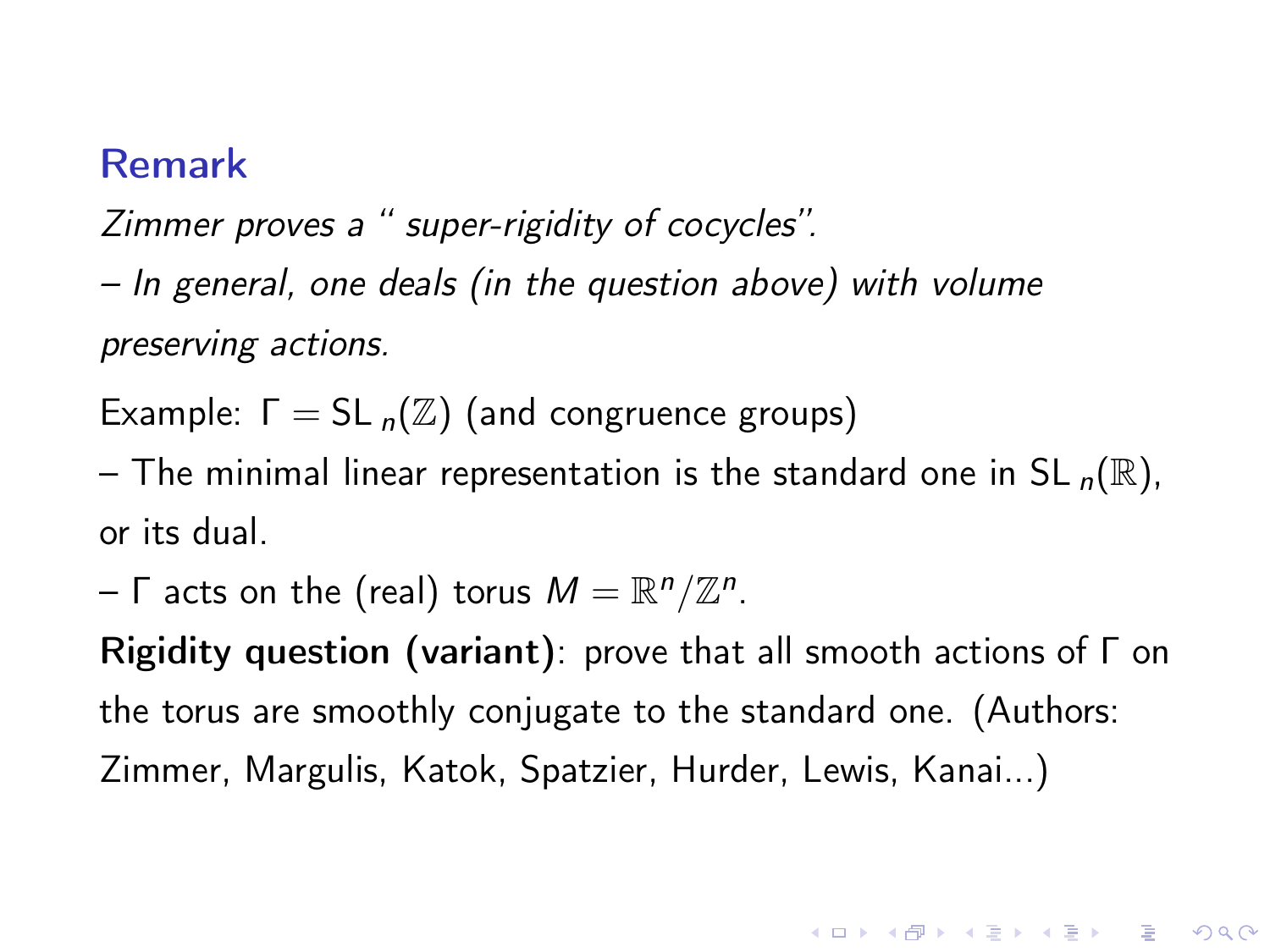# **Strategy**

Fix a kind of geometric structure, and restrict himself to actions preserving such a structure.

Our theorem: solves the question in the holomorphic Kaehler case.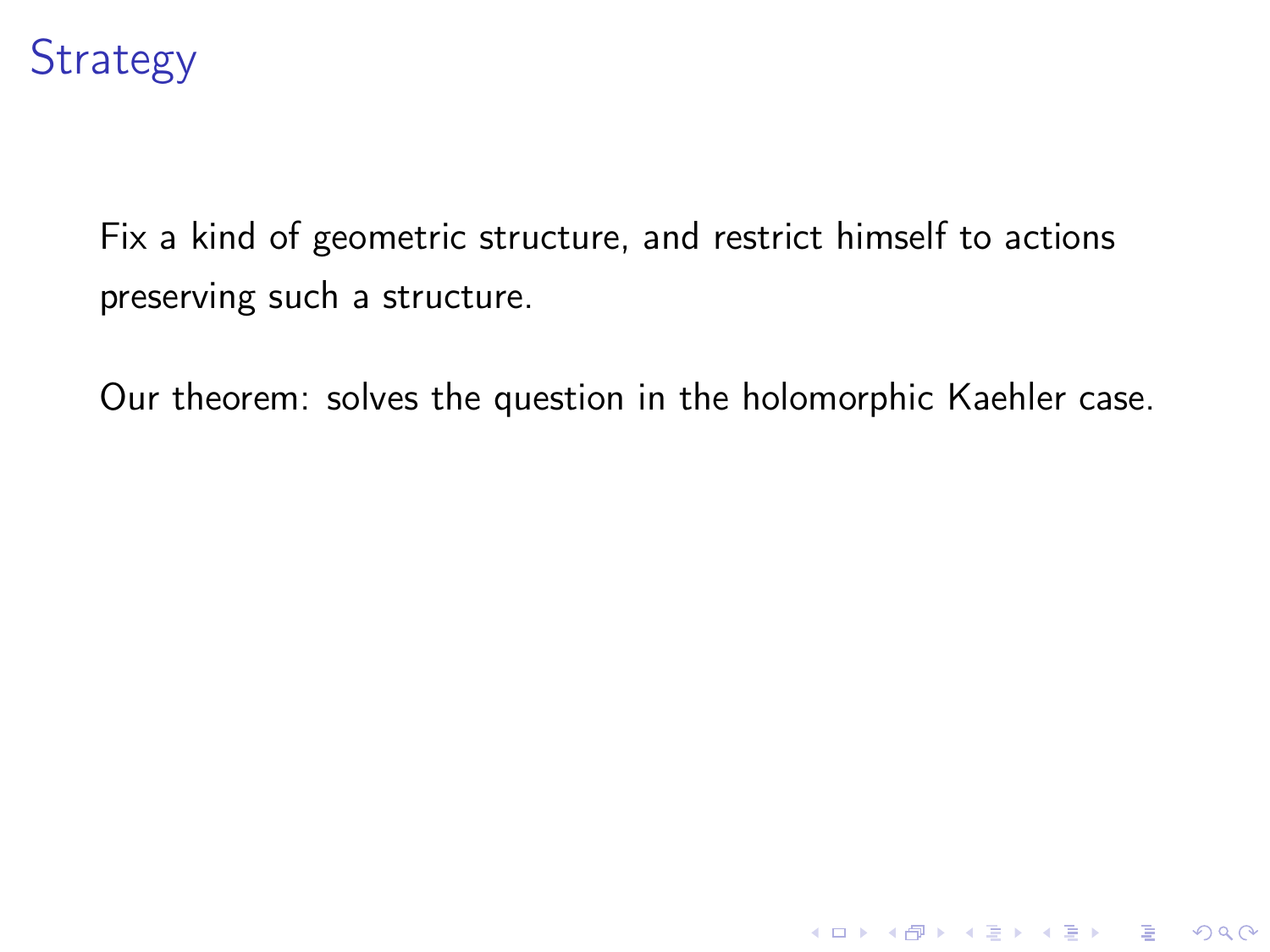# **Strategy**

Fix a kind of geometric structure, and restrict himself to actions preserving such a structure.

Our theorem: solves the question in the holomorphic Kaehler case.

### **Conjecture**

(???) If Γ a lattice in a higher semi-simple Lie group acts on a compact Kaehler manifold, and a Zariski generic point has a Zariski dense orbit, then M is birationnal to a torus?

**KORKA REPARATION ADD**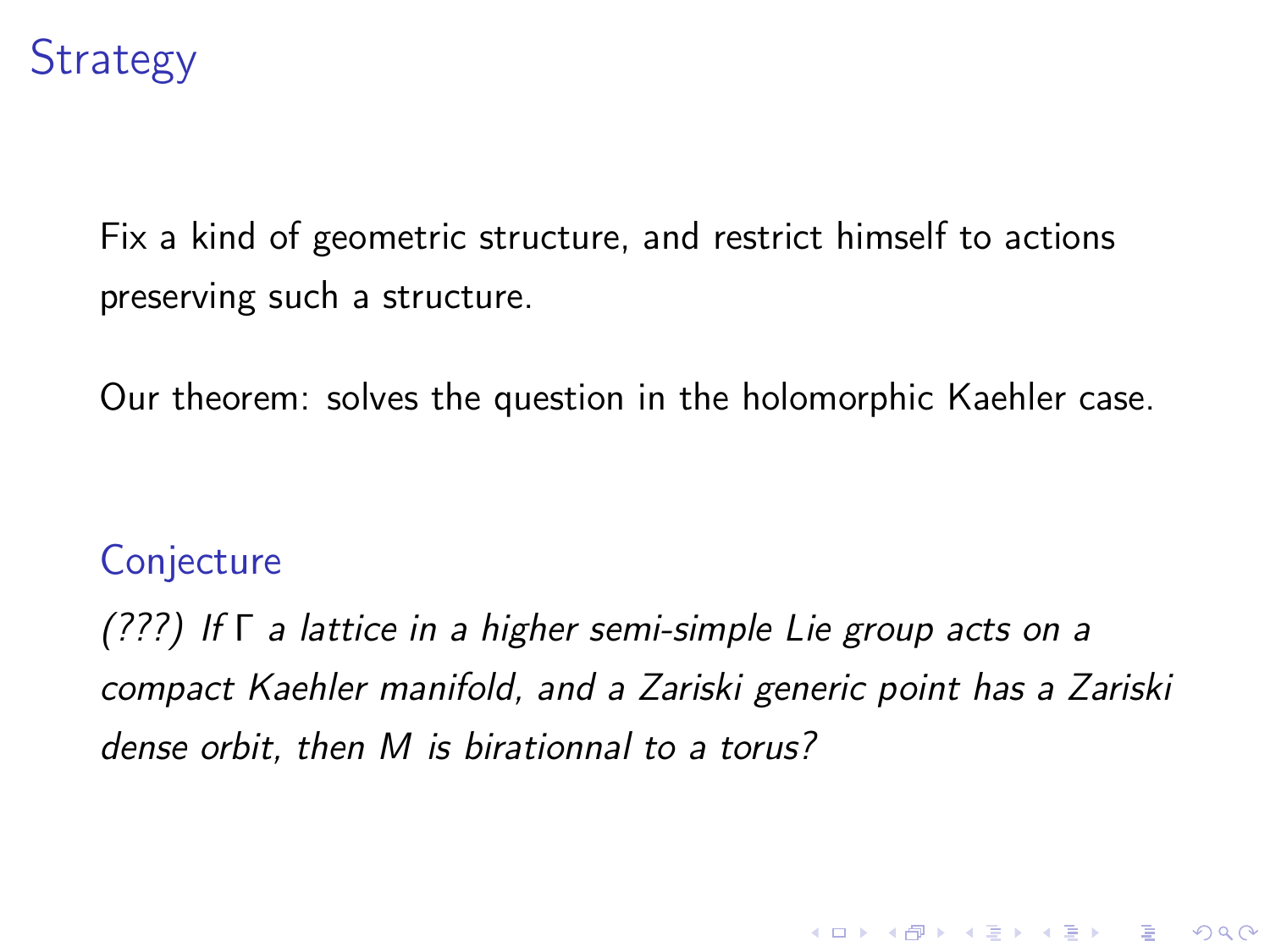イロト イ部ト イミド イミド ニミー のんぴ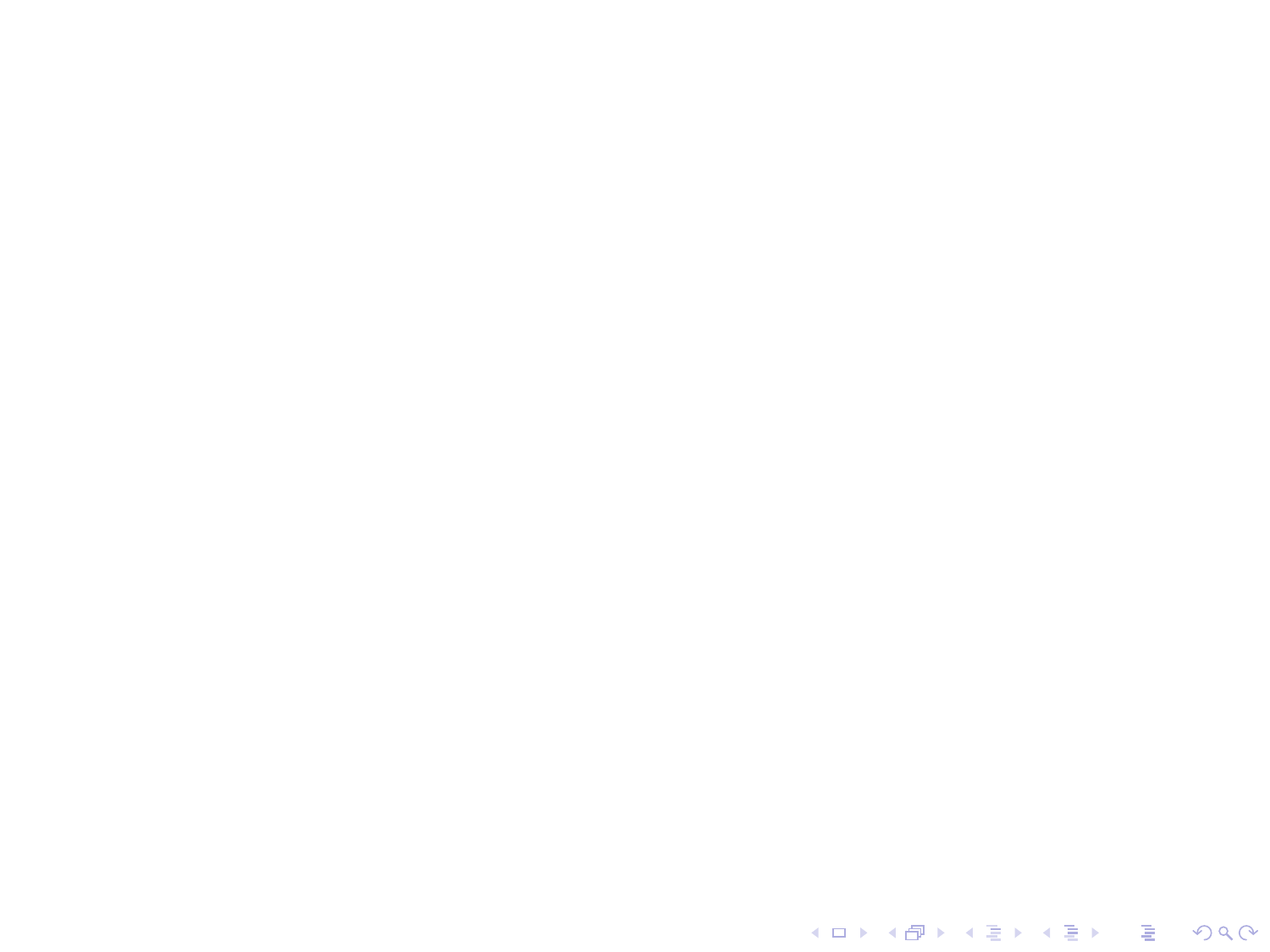Remark: another connection (Kähler and arithmetics): mapping class group

Teic(M) space of complex structures up to (smooth) isotopy  $Mod(M) = Diff(M)/Diff<sup>0</sup>(M)$  acts on  $Teic(M)$ 

**KORKAR KERKER EL VOLO** 

**Sullivan:**  $Mod(M)$  is an arithmetic group... Aut<sup>#</sup>(M, c)  $\cong$  stabilzer of c  $\in$  Teic(M) in Mod(M).

Special points: those with a big stabilizer.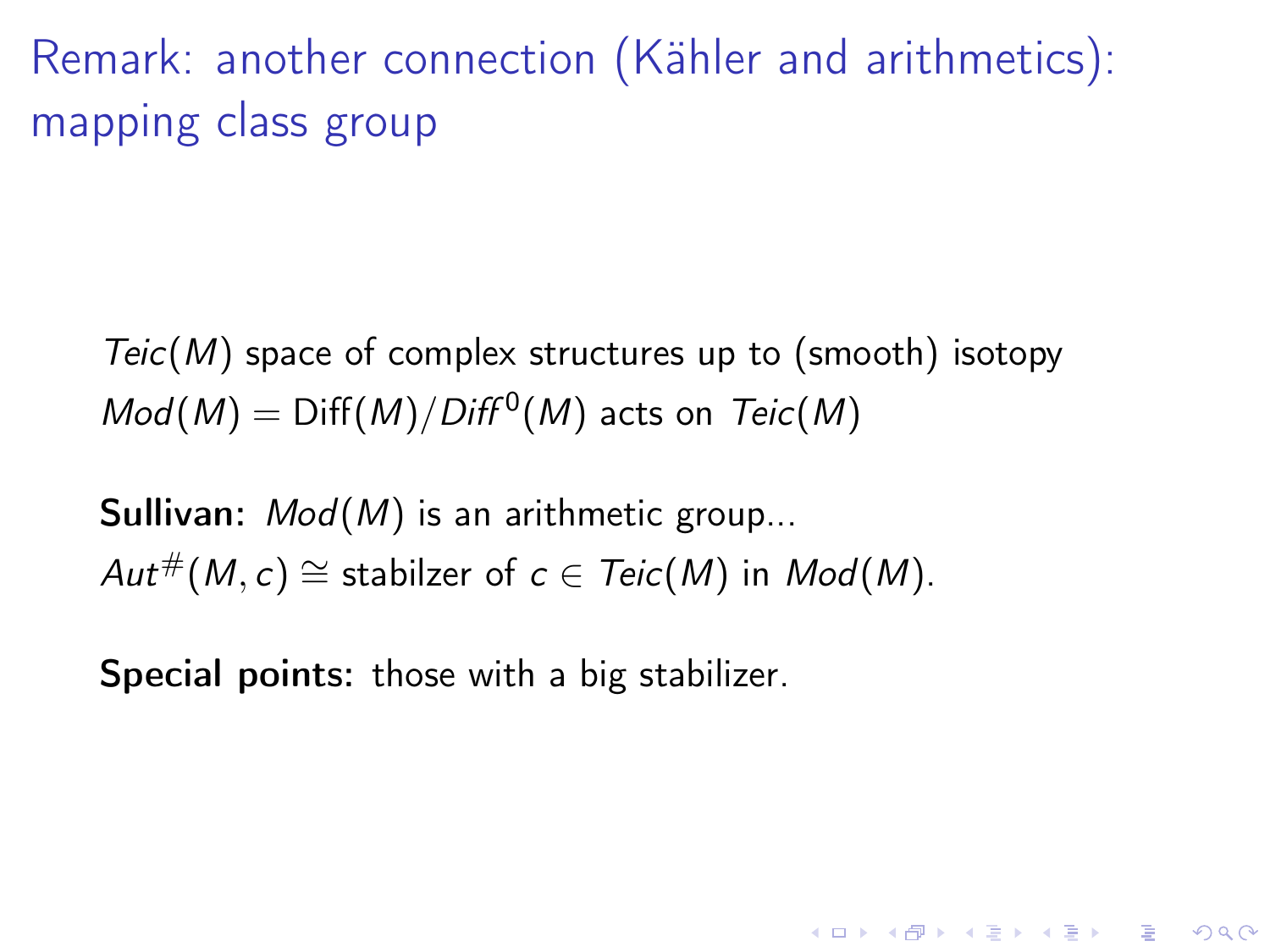イロト イ部ト イミド イミド ニミー のんぴ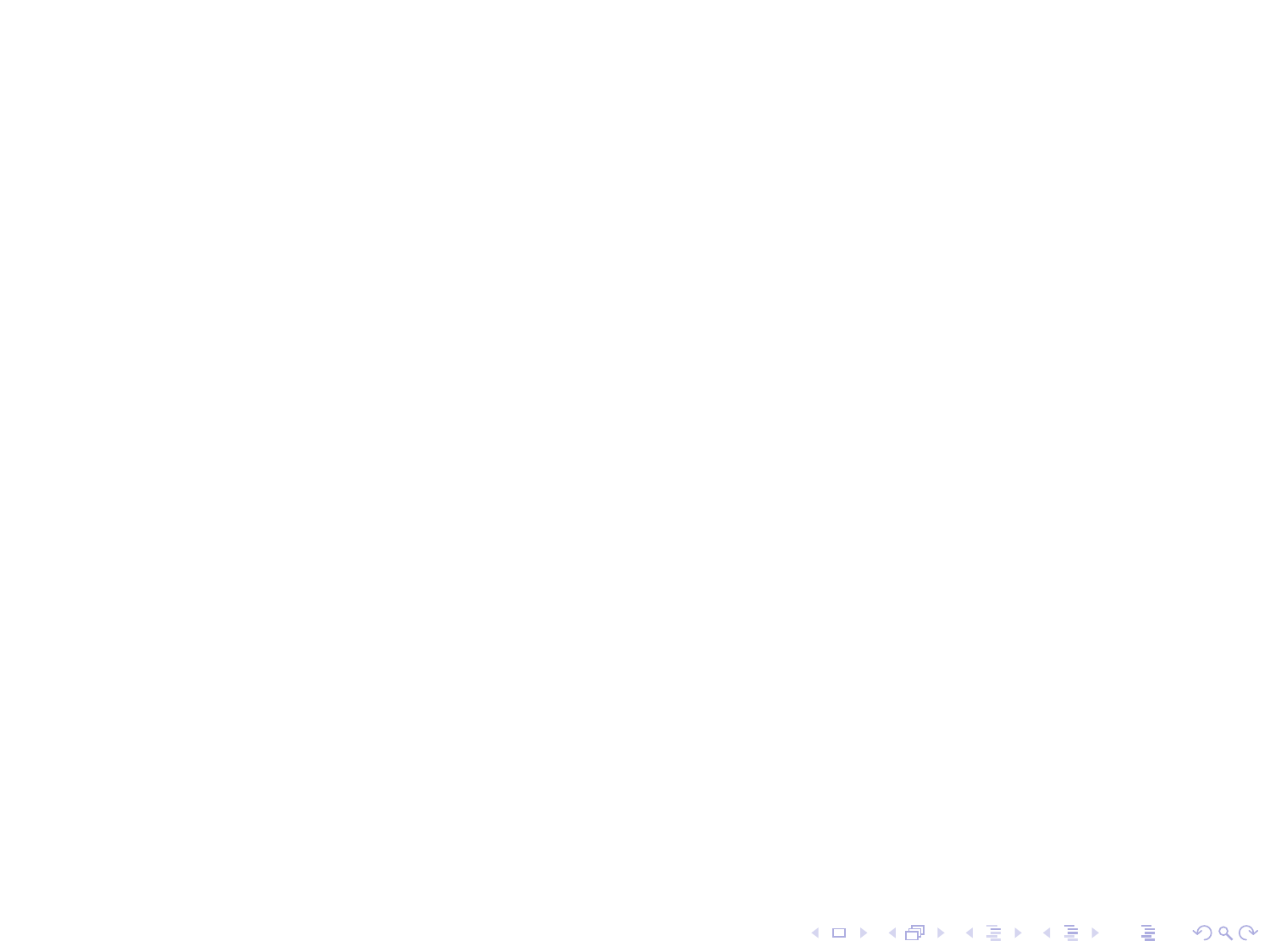# More details about the statement

K ロ ▶ K @ ▶ K 할 ▶ K 할 ▶ ① 할 → ① 익 안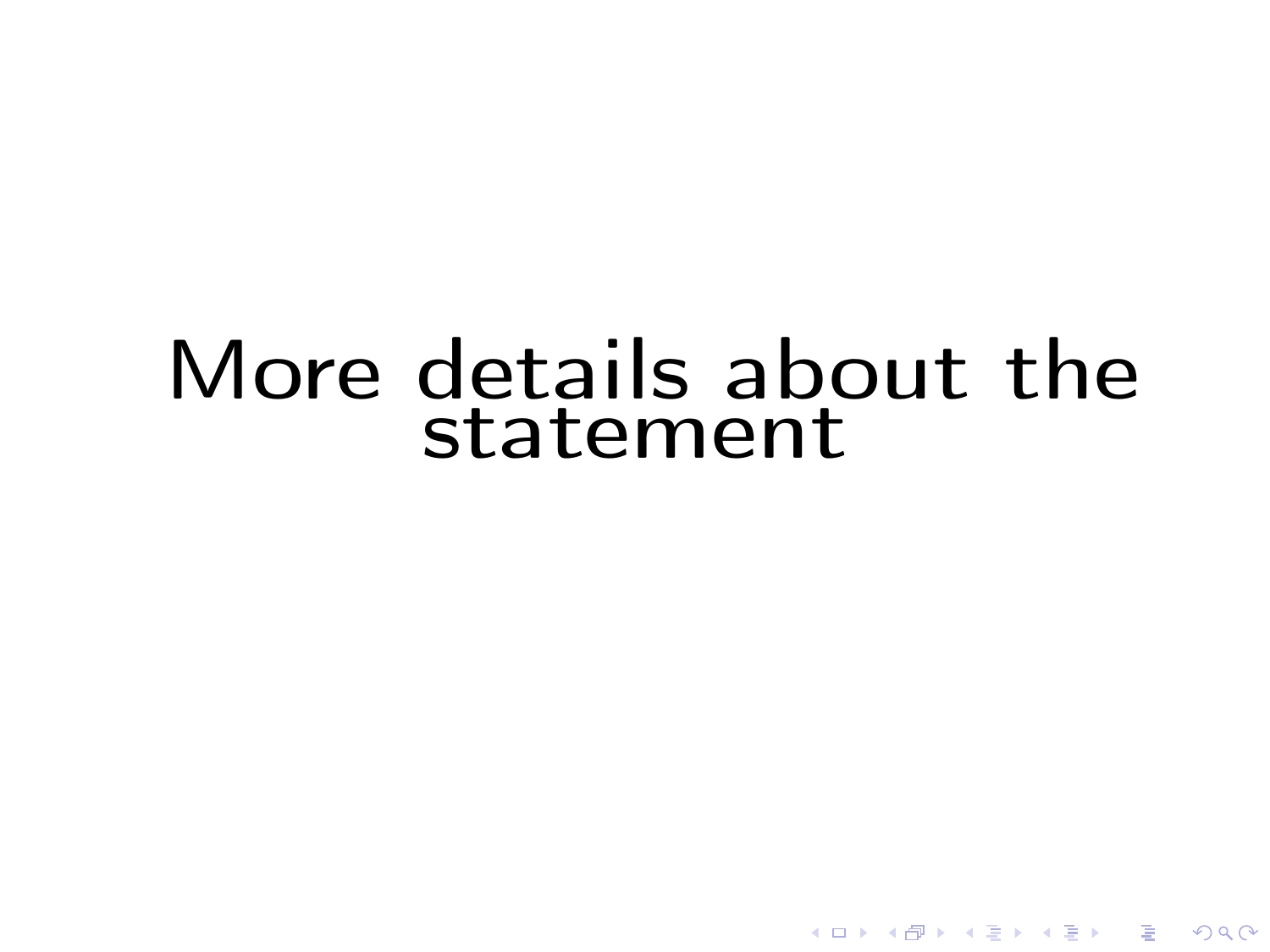# Complex tori: some arithmetics

**KORKA REPARATION ADD**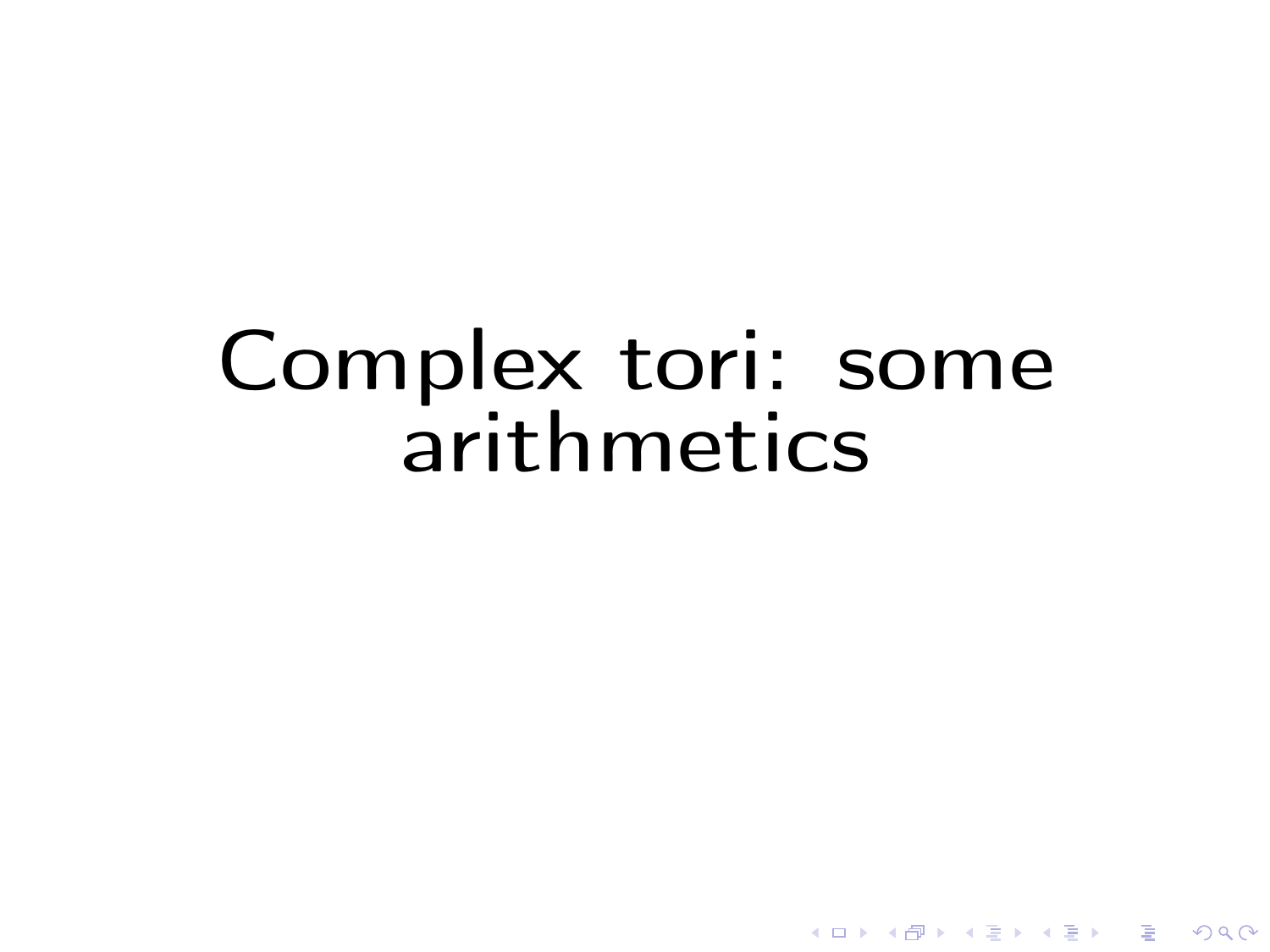# Space of tori

Torus  $X = X_{\Lambda} = \mathbb{C}^n / \Lambda$ 

Λ a lattice in  $\mathbb{C}^n \cong \mathbb{R}^{2n}$  (there is no way to define Λ a complex lattice)

Space of Lattices: 
$$
\mathcal{L} = SL_{2n}(\mathbb{R})/SL_{2n}(\mathbb{Z})
$$
  
\n $G = SL_n(\mathbb{C})$  acts on  $\mathcal{L}$ .  
\n $(SL_{2n}(\mathbb{R})$  acts transitively on  $\mathcal{L}$  but not  $SL_n(\mathbb{C})$ )

 $Aut^{\#}(X_{\Lambda}) =$  stabilizer of  $\Lambda$  in  $G = SL_n(\mathbb{C}) =$ 

$$
\Gamma_{\Lambda} = \text{Aut}(X_{\Lambda})/\text{Aut}^{0}(X_{\Lambda}) = \{g \in \text{SL}_{n}(\mathbb{C}), g\Lambda = \Lambda\}
$$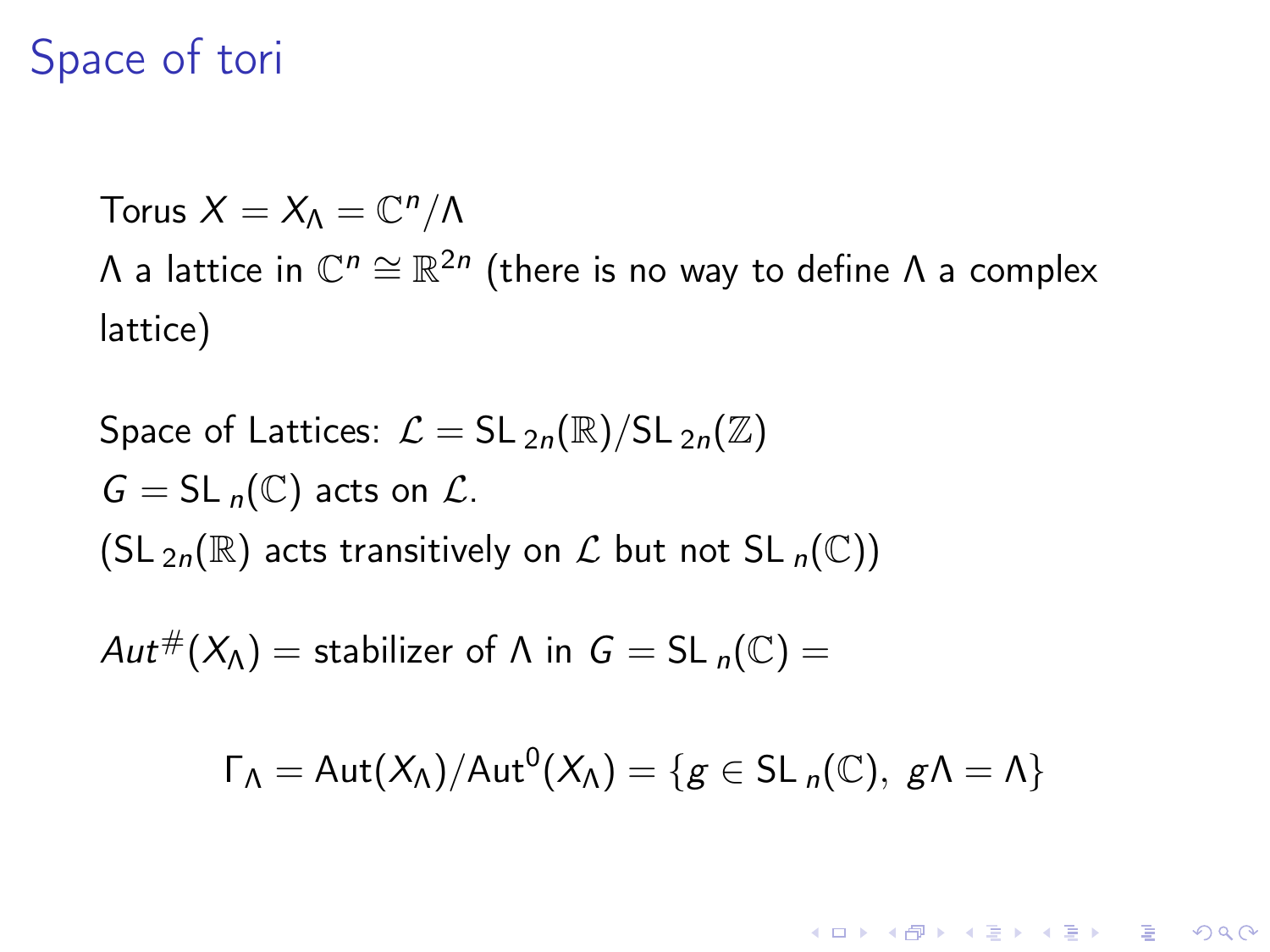Remark (dual point of view): the Teichmuller space is  $SL_{2n}(\mathbb{R})/SL_n(\mathbb{C})$ , endowed with the action of the modular group  $SL_{2n}(\mathbb{Z})$ .

Generically:  $\Gamma_{\Lambda} = \{1\}$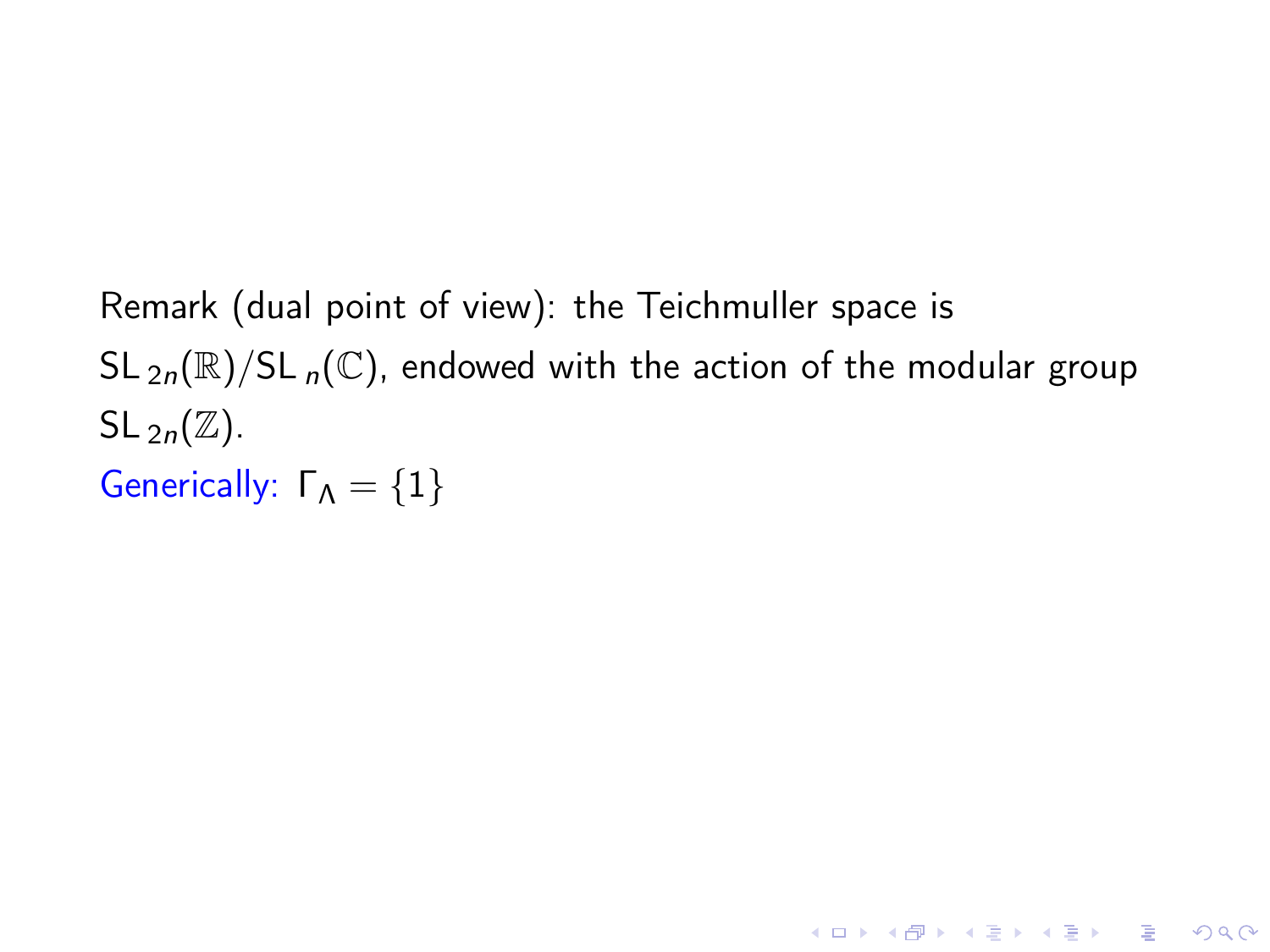Our case: classify  $Λ$  such that:  $Γ<sub>Λ</sub>$  is isomorphic to a lattice in a semi-simple Lie group of rang  $n - 1$ 

**A DIA K PIA K E A LE A DIA K E A VION** 

 $\iff$  its Zariski closure  $G \subset SL_n(\mathbb{C})$  has real rank = n - 1

 $\iff G = SL_n(\mathbb{C})$ , or G conjugate to the standard copy  $SL_n(\mathbb{R}) \subset SL_n(\mathbb{C}).$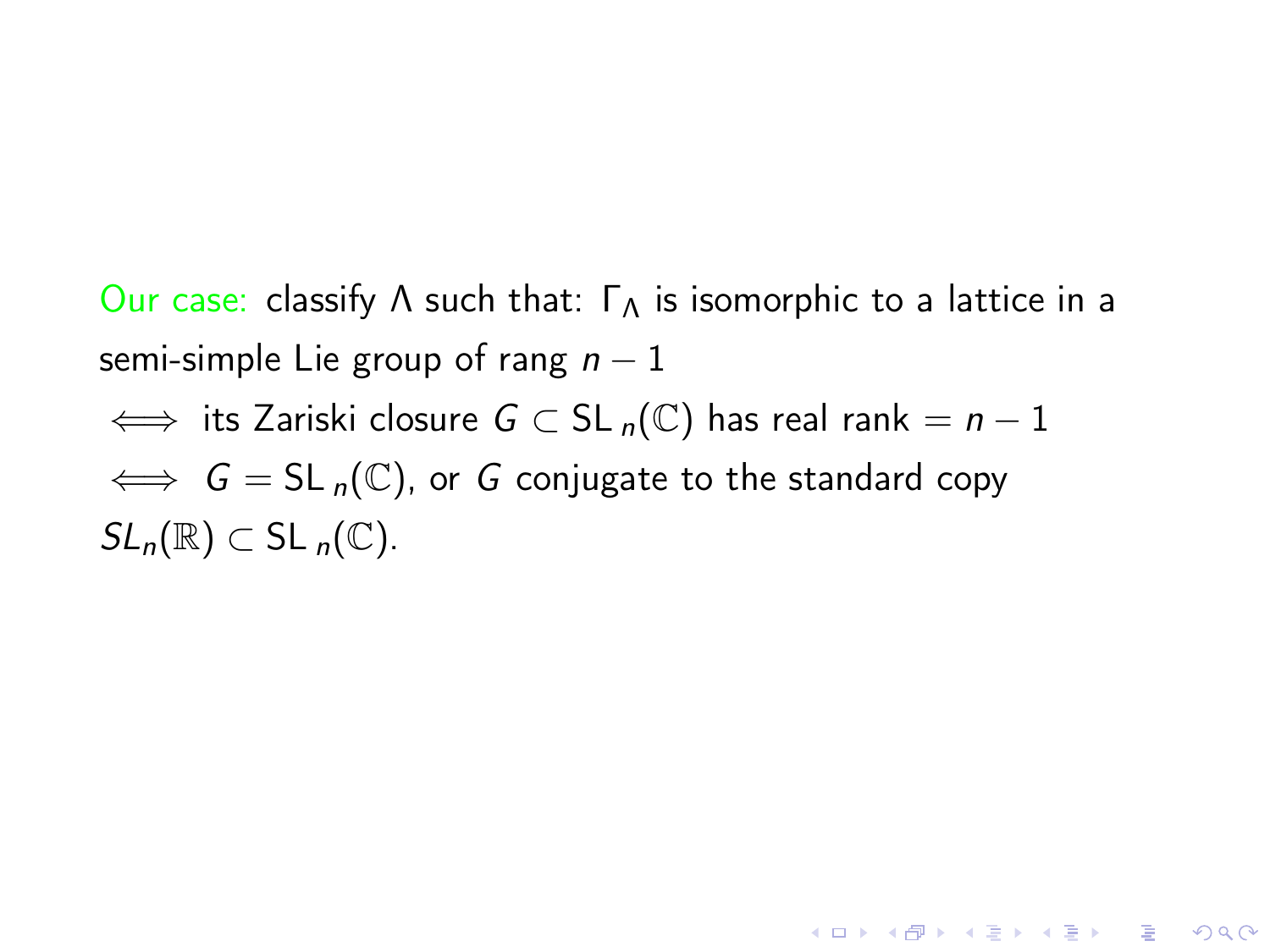#### Proposition

Let G be the Zariski closure of Γλ 1) If  $G = SL_n(\mathbb{C})$ , then  $\Lambda = R^n$ ,  $R = \mathbb{Z} + \sqrt{-d}\mathbb{Z}$ , and  $\Gamma = SL_n(\mathbb{Z} + \sqrt{-d}\mathbb{Z}).$ 

2) If 
$$
G = SL_n(\mathbb{R})
$$
, then, either  
2.1)  $\Lambda = \mathbb{Z}^n + \delta \mathbb{Z}^n = (\mathbb{Z} + \delta \mathbb{Z})^n$ , and  $\Gamma \cong SL_n(\mathbb{Z})$ , or

2.2)  $n = 2d$ ,  $\Lambda = R^n$ , where R is lattice in  $\mathbb{R}^4 = \mathbb{C}^2$ ,  $R = H_{a,b}(\mathbb{Z})$ the ring of integer points of a quaternion algebra over Q.

 $\Gamma = SL_n(H_{a,b}(\mathbb{Z})) \subset SL_n(H_{a,b}(\mathbb{R})) = SL_n(Mat_2(\mathbb{R})) = SL_{2n}(\mathbb{R}).$ 

**KORKA REPARATION ADD**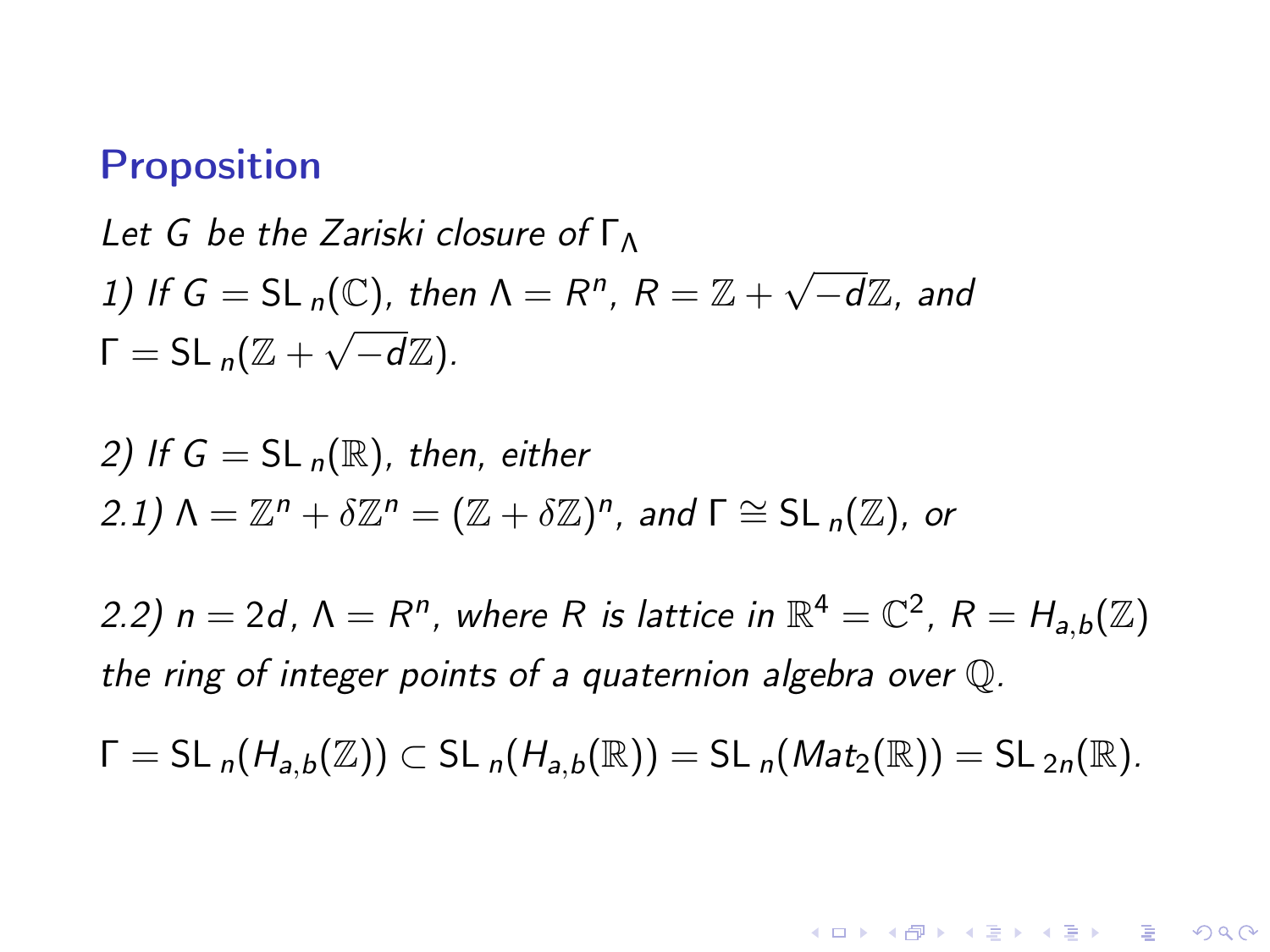In the first two case:  $X = Y^n$ , Y an an elliptic curve,

In the last case:  $X = Z^n$ ,  $Z = \mathbb{C}^2/H_{a,b}(\mathbb{Z})$ 

Z is an abelian surface.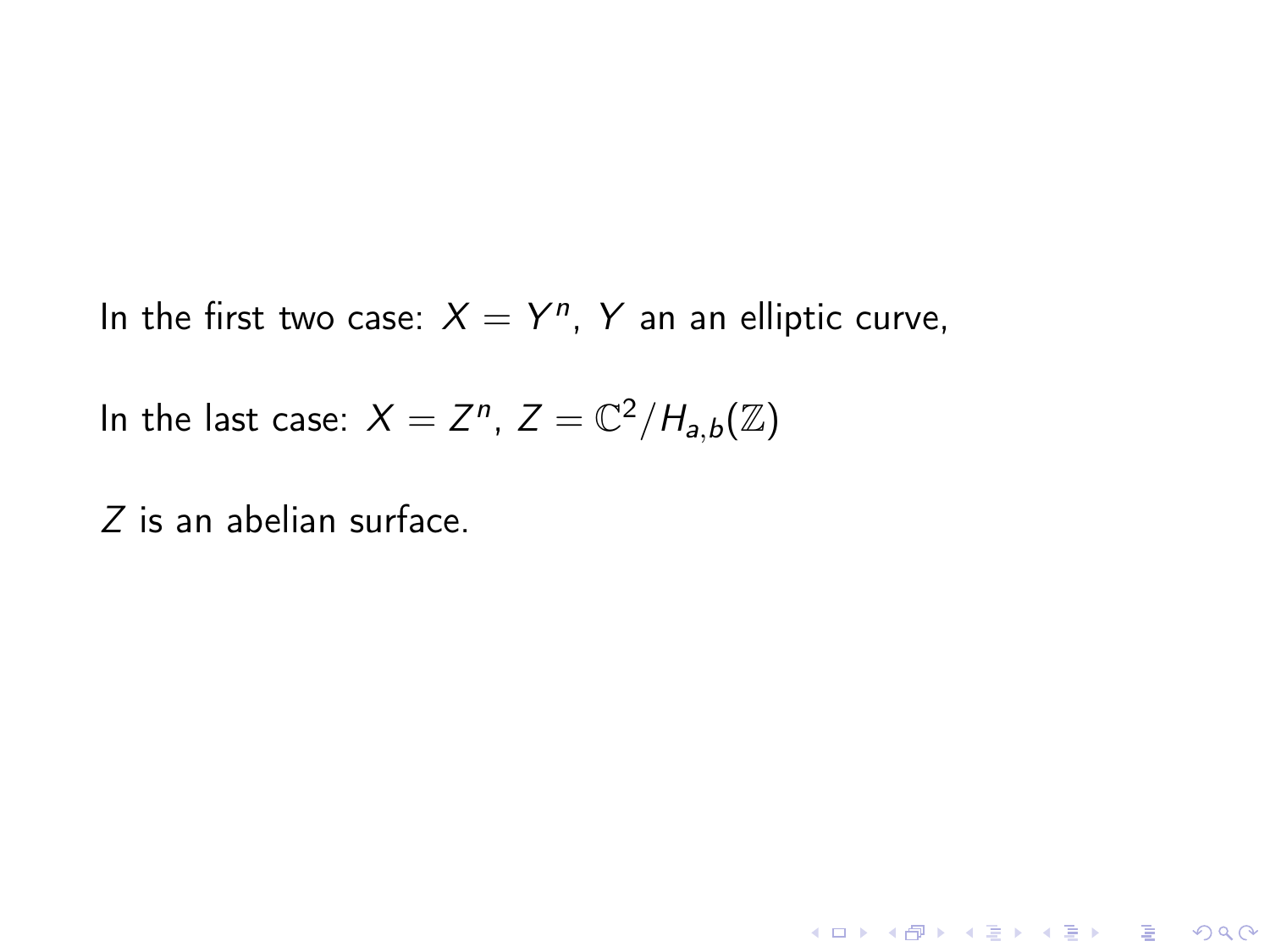## More details

 $H_{a,b}(\mathbb{Q})$  quaternion algebra over  $\mathbb Q$  defined by its basis  $(1, i, j, k)$ , with

$$
i^2 = a, j^2 = b, ij = k = -ji, (a, b > 0)
$$

It embeds into  $\mathit{Mat}_2(\mathbb{Q}(\sqrt{\mathsf{a}}))$  by mapping i and  $\mathsf j$  to the matrices

$$
\left(\begin{array}{cc}\sqrt{a} & 0\\0 & -\sqrt{a}\end{array}\right), \quad \left(\begin{array}{cc}0 & 1\\b & 0\end{array}\right).
$$

 $H_{a,b}(\mathbb{R}) = H_{a,b} \otimes_{\mathbb{Q}} \mathbb{R}$ The matrix associated to  $q = x + yi + zj + tk$  has determinent  $Nrd(q) = x^2 - ay^2 - bz^2 + abt^2$ .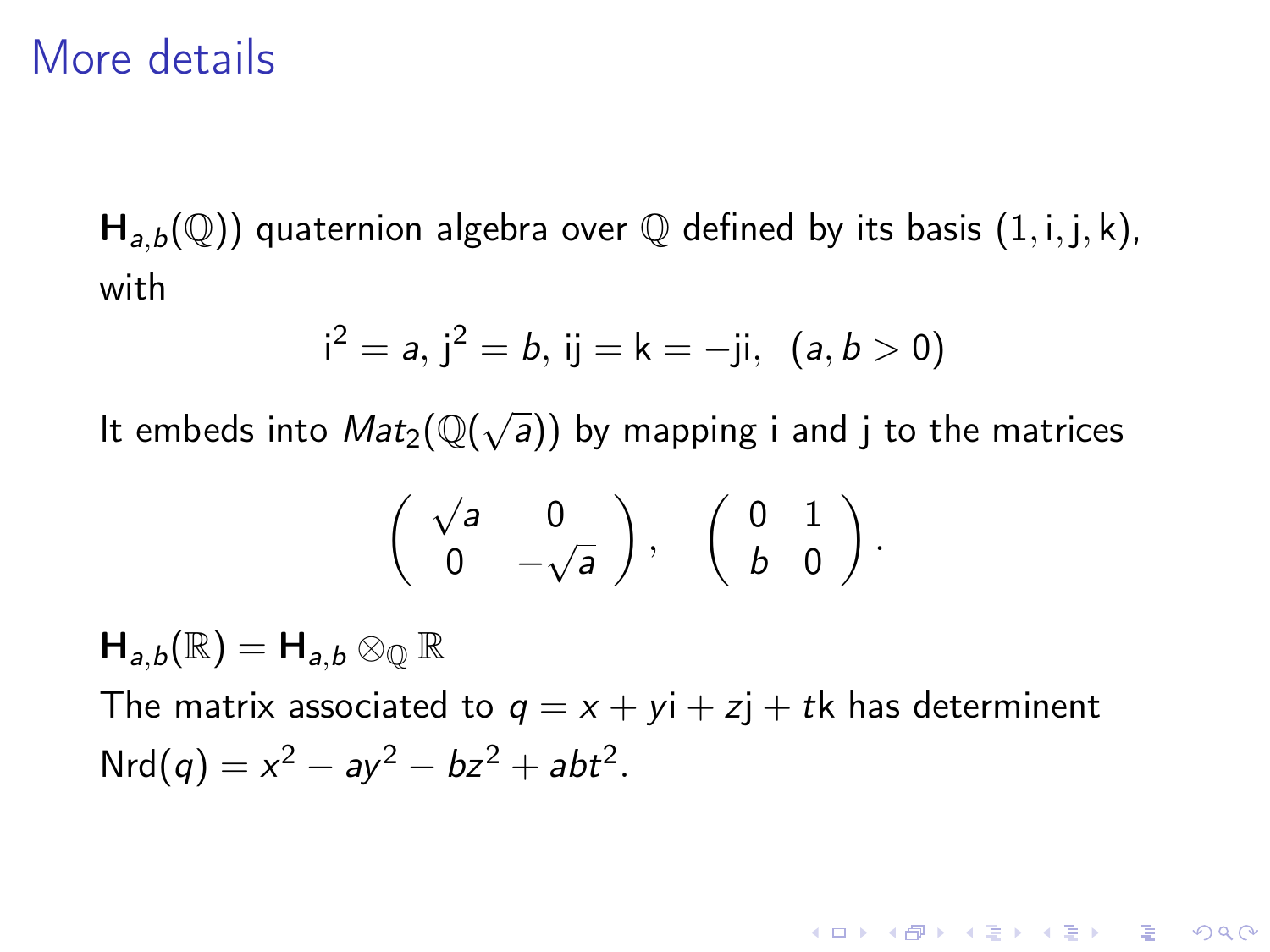$H_{a,b}(\mathbb{Z})$  is the set of norm 1 and points of integer coordinates

Case  $a = b = -1$ , we get  $SL_2(\mathbb{Z})$  a lattice (in the n on-linear sense) of  $SL_2(\mathbb{R})$ 

General case,  $H_{a,b}(\mathbb{Z})$  is big in SL  $_2(\mathbb{R})$ , it is a lattice, usually co-compact

**A DIA K PIA A BIA A BIA A Q A CA** 

(first cases of Harish-Chandra-Borel Theorem)t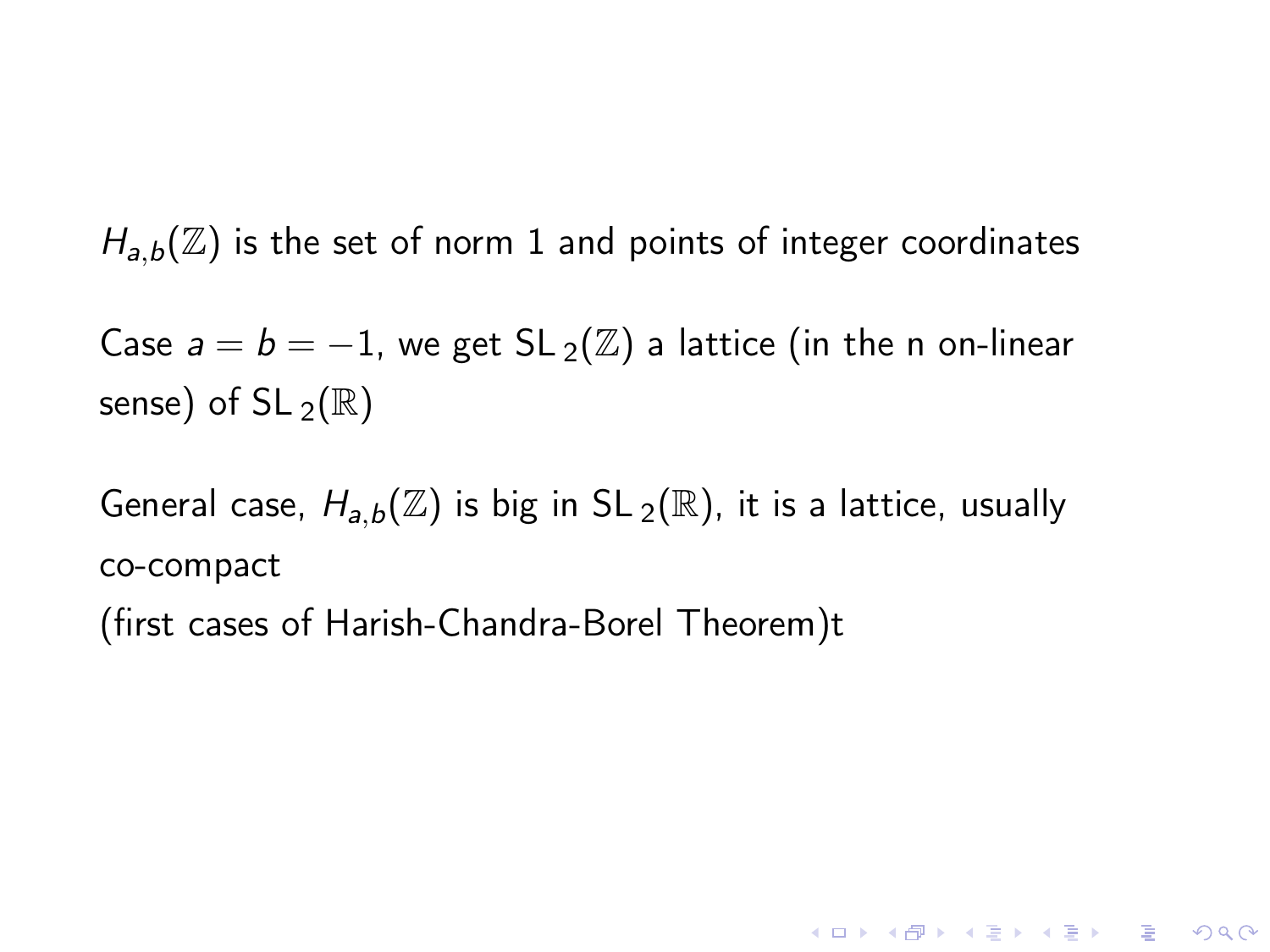# Complex multiplication

K ロ ▶ K @ ▶ K 할 ▶ K 할 ▶ | 할 | X 9 Q @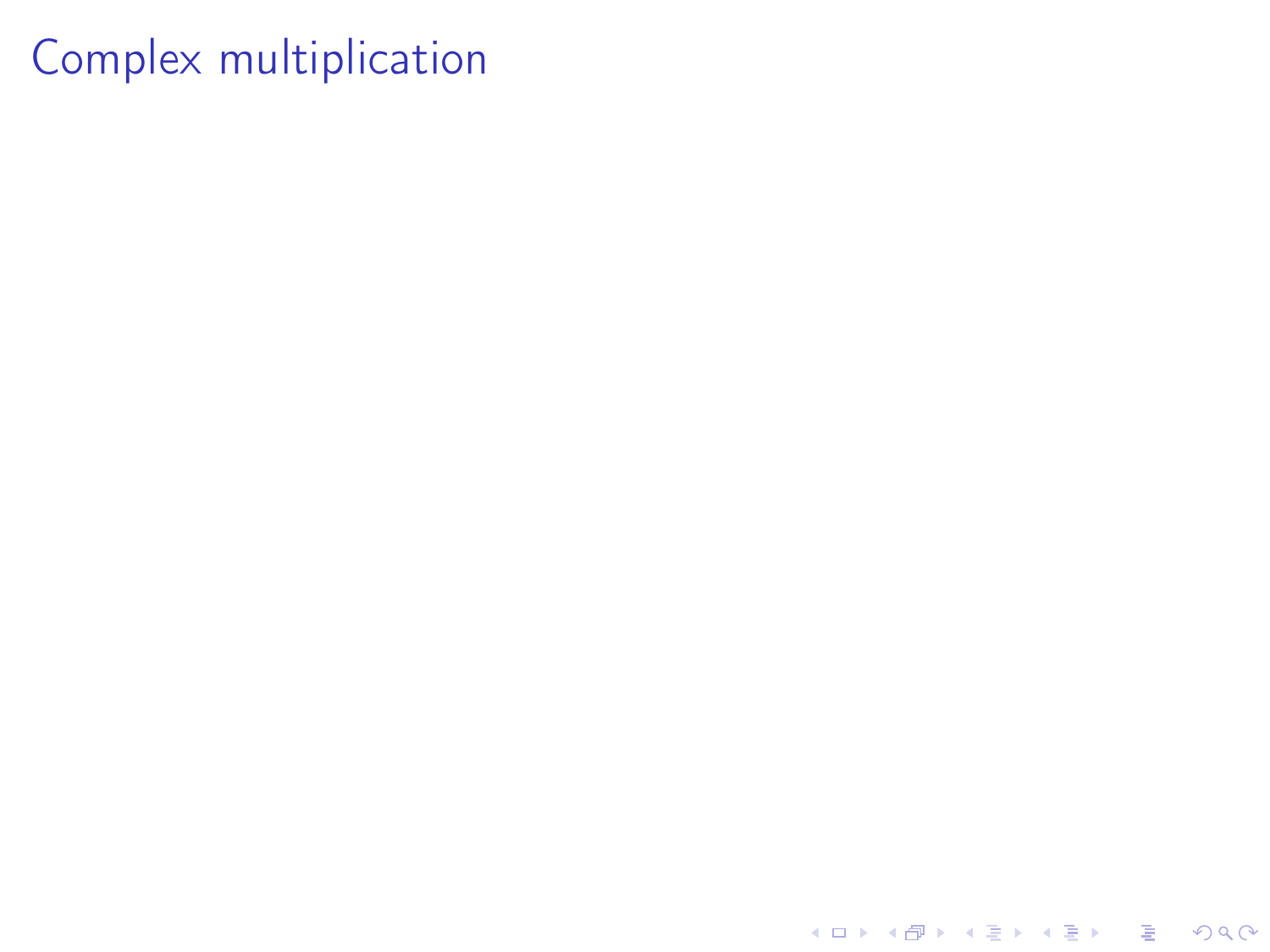Quoting Hilbert:

Complex multiplication is not only the most beautiful theory in mathematics, but in all sciences!

-<br>-<br>+ □ ▶ + < ■ ▶ + ■ ▶ + ■ ▶ → ■ → ⊙ Q Q →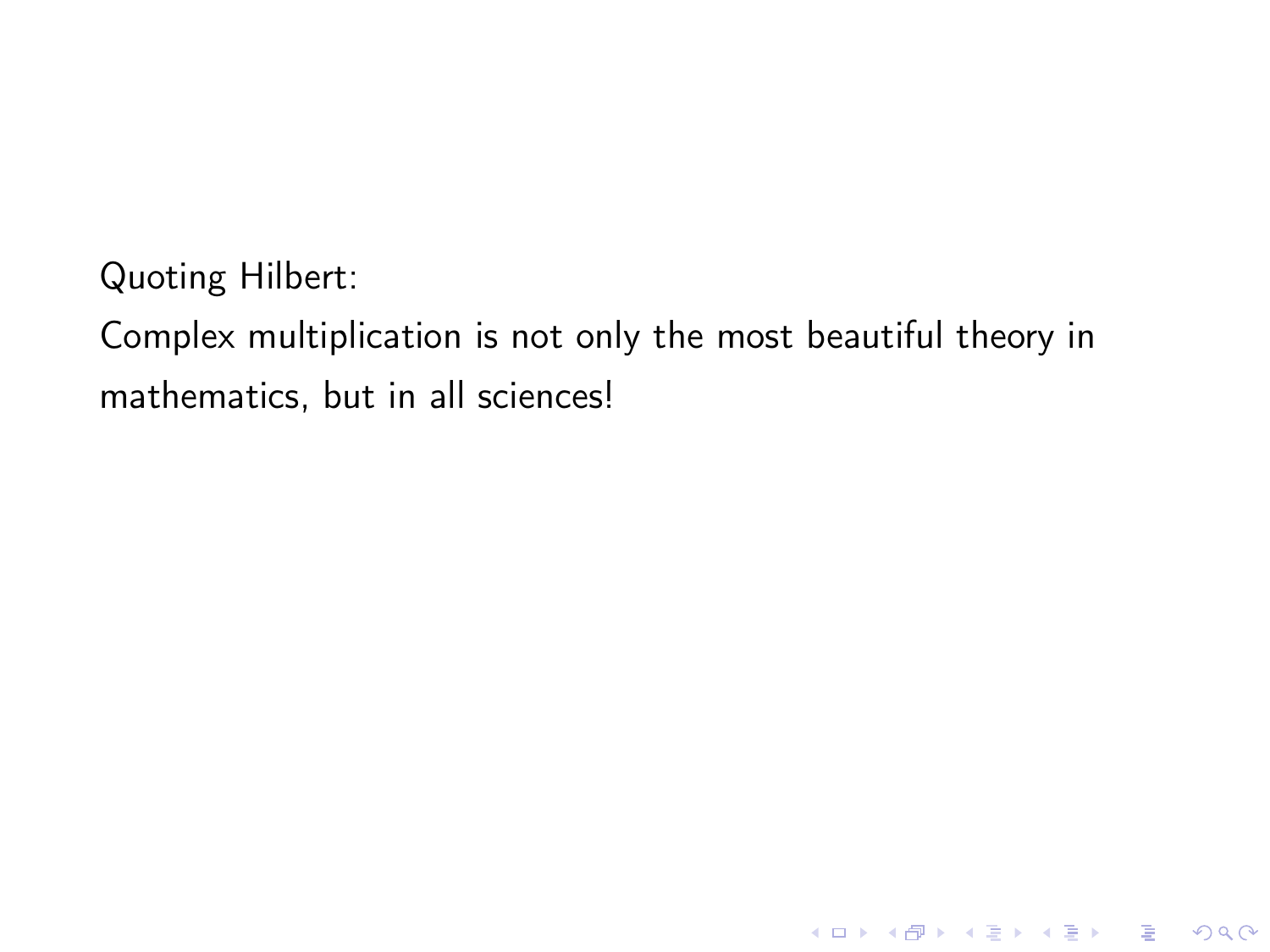Quoting Hilbert:

Complex multiplication is not only the most beautiful theory in mathematics, but in all sciences! Google search: complex multiplication?

K □ ▶ K @ ▶ K 할 ▶ K 할 ▶ | 할 | X 9 Q Q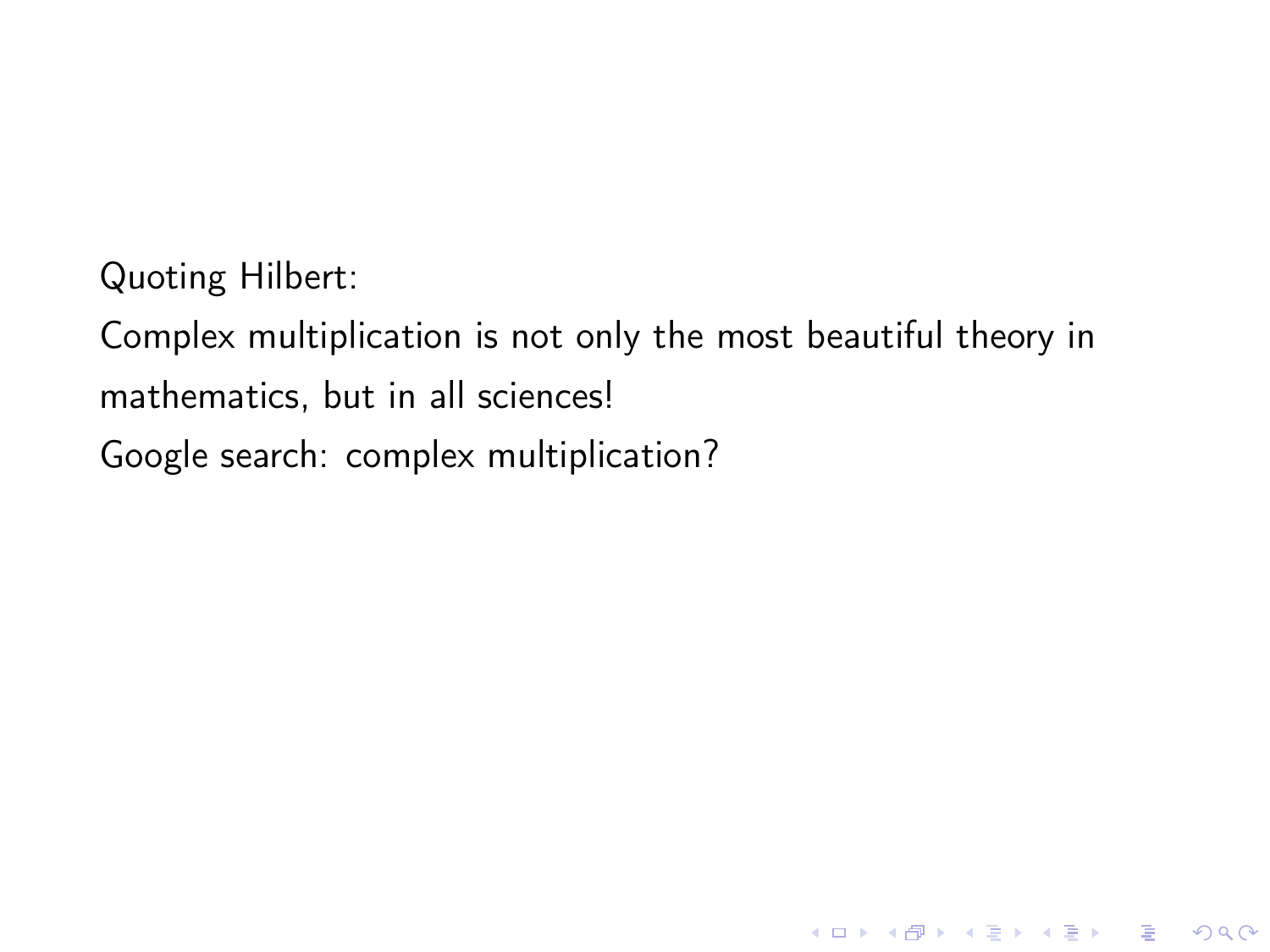Quoting Hilbert:

Complex multiplication is not only the most beautiful theory in mathematics, but in all sciences! Google search: complex multiplication? Surprise: not our human multiplication, Book by Serge Lang: complex multiplication,...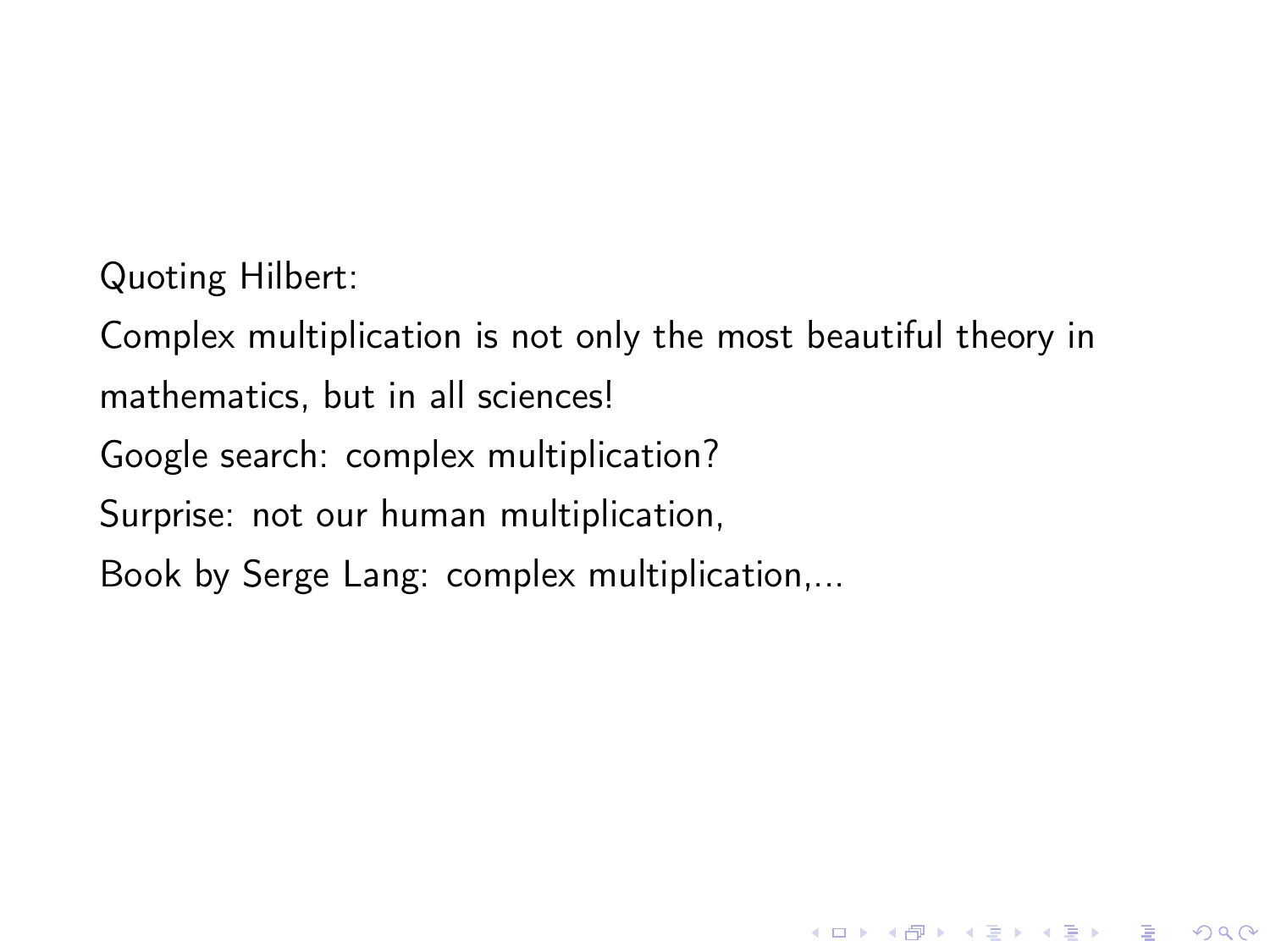$X = \mathbb{C}^n/\Lambda$  $End(X)$  complex endomorphsim ring of X  $End(X) \supset \mathbb{Z}$ - If dim  $X = 1$ , then  $End(X) = \mathbb{Z}$ , or  $\mathbb{Z}+\sqrt{-d}\mathbb{Z}$ , in which case:  $\Lambda$  is a sub-ring of  $\mathbb{C}$ 

**A DIA K PIA K E A LE A DIA K E A VION** 

In the last case:  $X$  is of CM type,

Higher dimension ...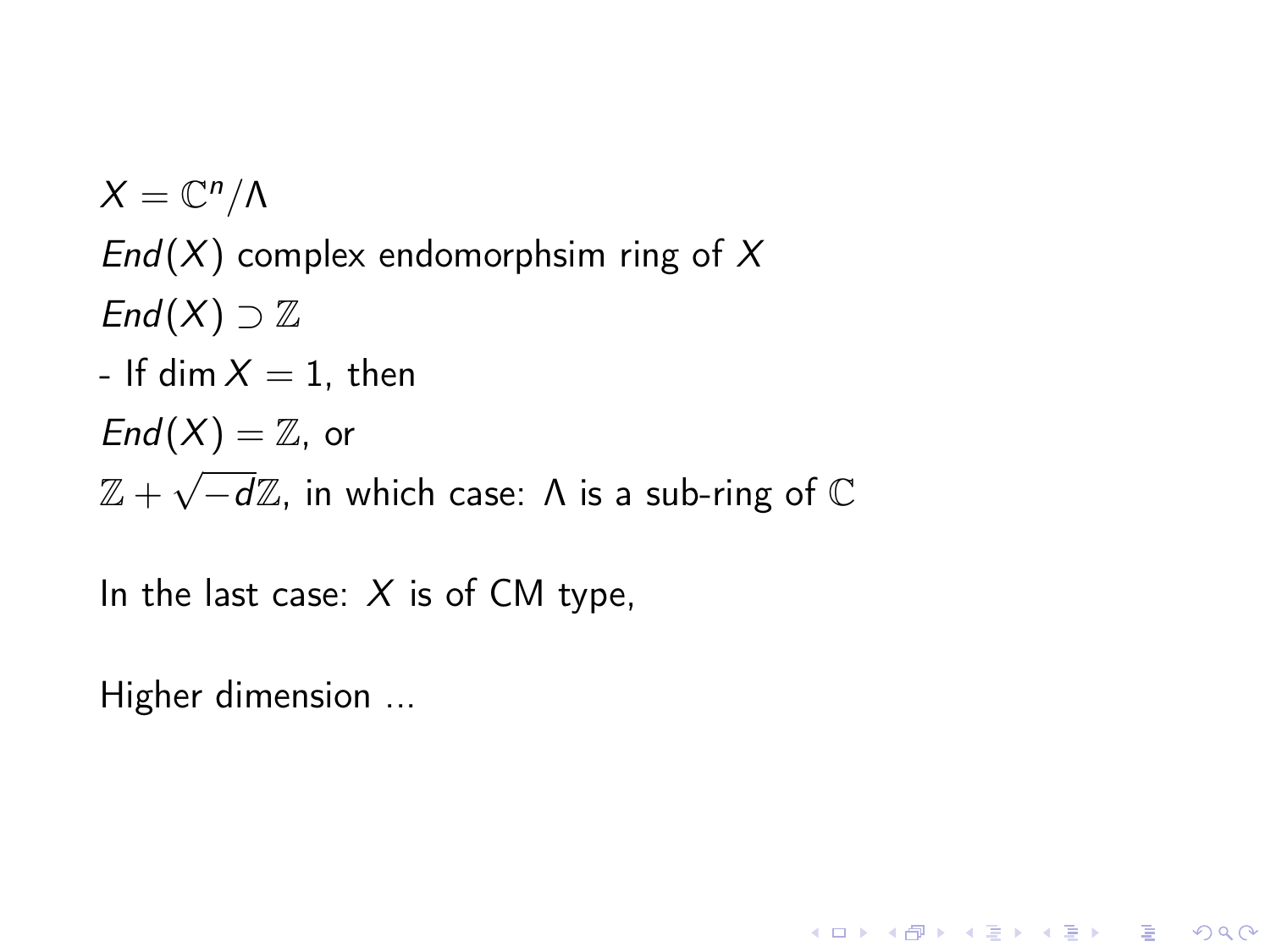Abelian orbifolds with a Lattice action

 $Y = X/F$ 

F abelian finite generated by a rotation  $\overrightarrow{z} \rightarrow \eta \overrightarrow{z}$  $\eta$  a root of unity,

$$
\eta^k=1,
$$

$$
k=1,2,3,4,6\,
$$

This is Calabi-Yau if dim  $Y = k$  (in particular M is simply connected)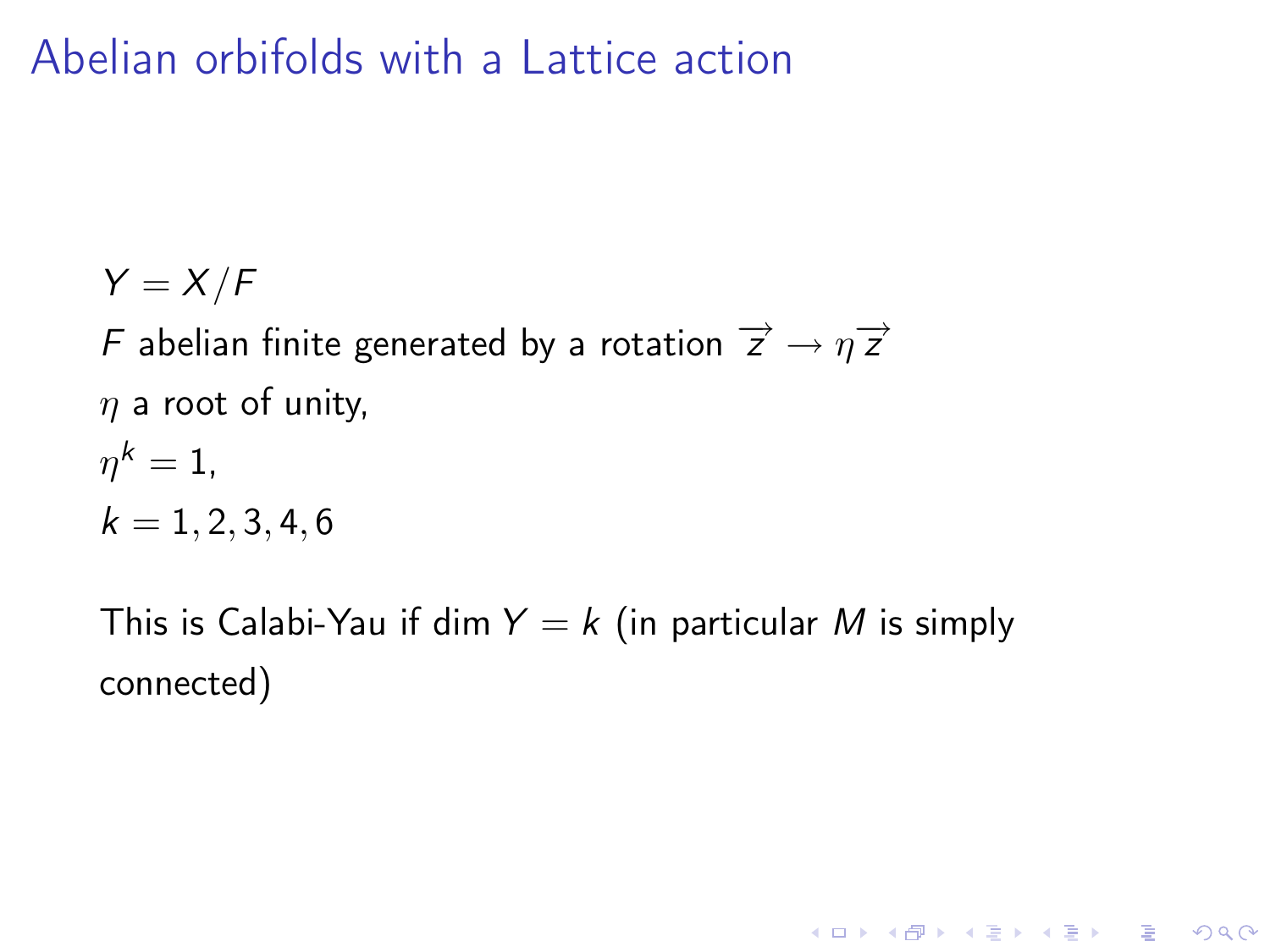# Actions of Lie groups

K ロ ▶ K @ ▶ K 할 ▶ K 할 ▶ | 할 | 19 Q Q ·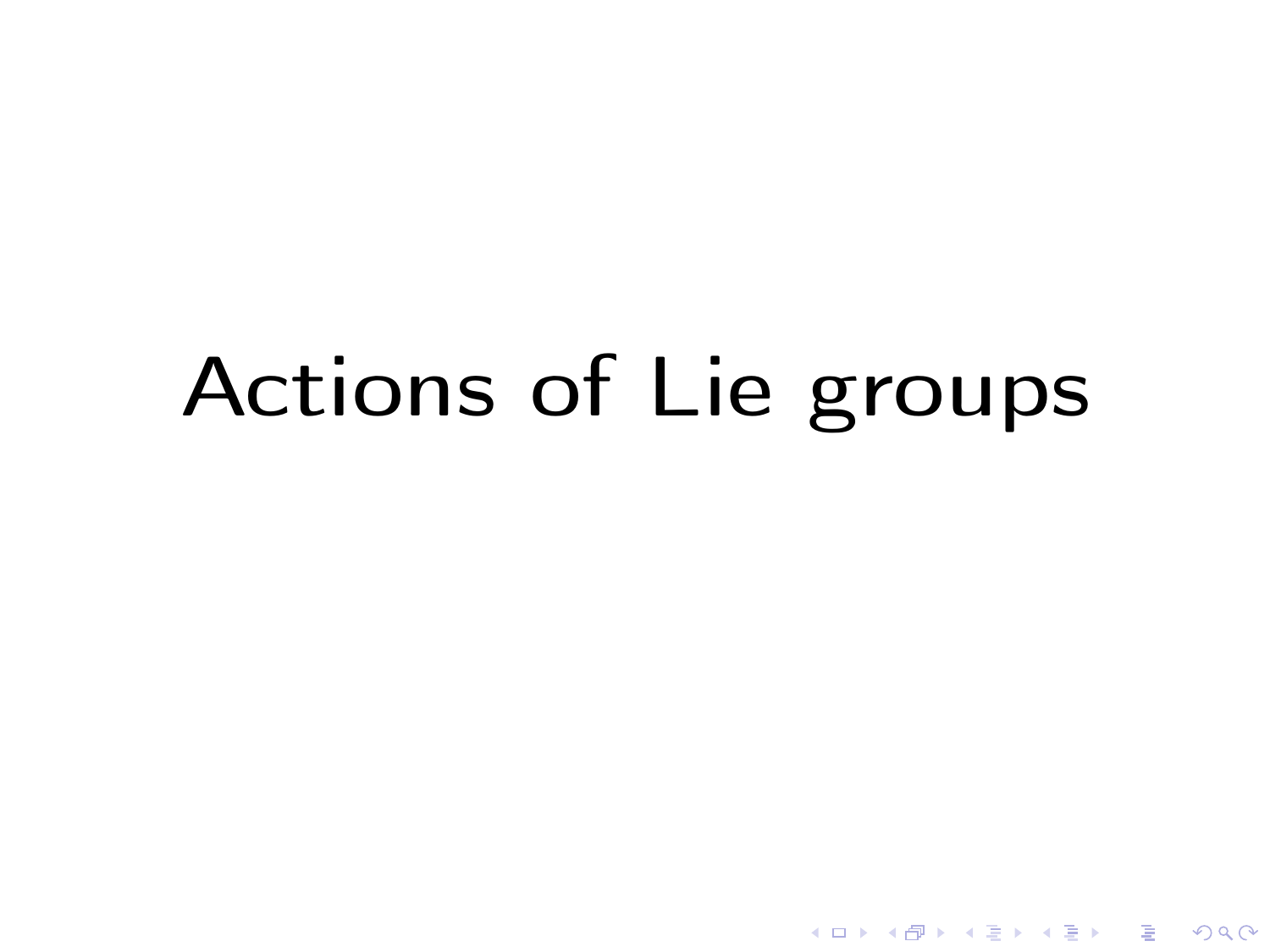Let M be a connected compact complex manifold of dimension  $n > 3$ . Let H be an almost simple complex Lie group with  $rk_{\mathbb{C}}(H) = n - 1$ . If there exists an injective morphism  $H\to \operatorname{\mathsf{Aut}}(M)^0,$  then  $M$  is one

K ロ ▶ K @ ▶ K 할 > K 할 > 1 할 > 1 ⊙ Q Q ^

of the following: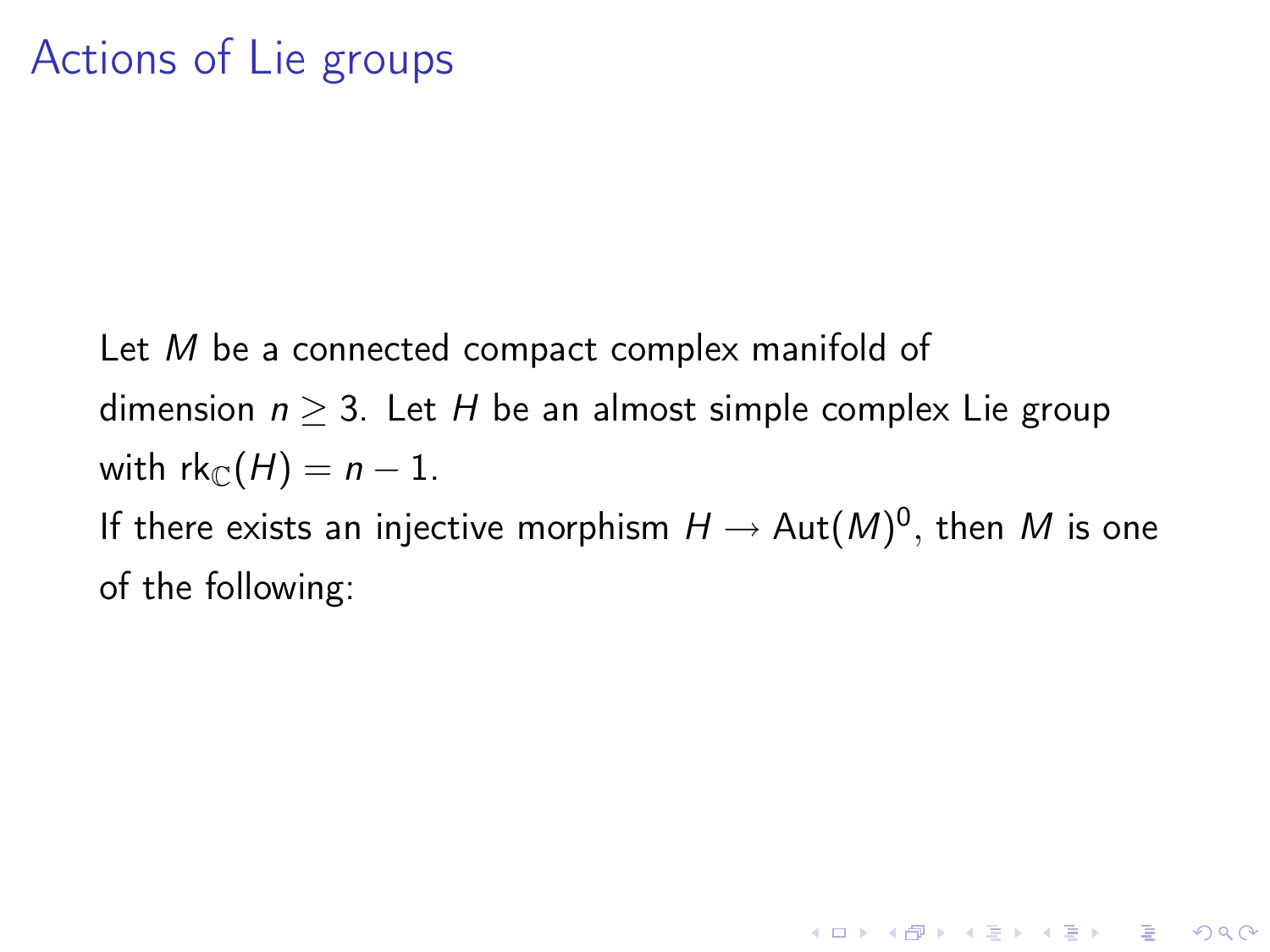- (1) a projective bundle  $\mathbb{P}(E)$  for some rank 2 vector bundle E over  $\mathbb{P}^{n-1}(\mathbb{C}),$  and then  $H$  is isogenous to PGL  $_n(\mathbb{C});$
- (2) a principal torus bundle over  $\mathbb{P}^{n-1}(\mathbb{C})$ , and H is isogenous to  $PGL_n(\mathbb{C});$
- (3) a product of  $\mathbb{P}^{n-1}(\mathbb{C})$  with a curve *B* of genus  $g(B) ≥ 2$ , and then H is isogenous to PGL  $_n(\mathbb{C})$ ;
- (4) the projective space  $\mathbb{P}^n(\mathbb{C})$ , and H is isogenous to PGL  $_n(\mathbb{C})$  or to  $PSO_5(\mathbb{C})$  when  $n = 3$ ;
- $(5)$  a smooth quadric of dimension 3 or 4 and H is isogenous to SO  $_5(\mathbb{C})$  or to SO  $_6(\mathbb{C})$  respectively.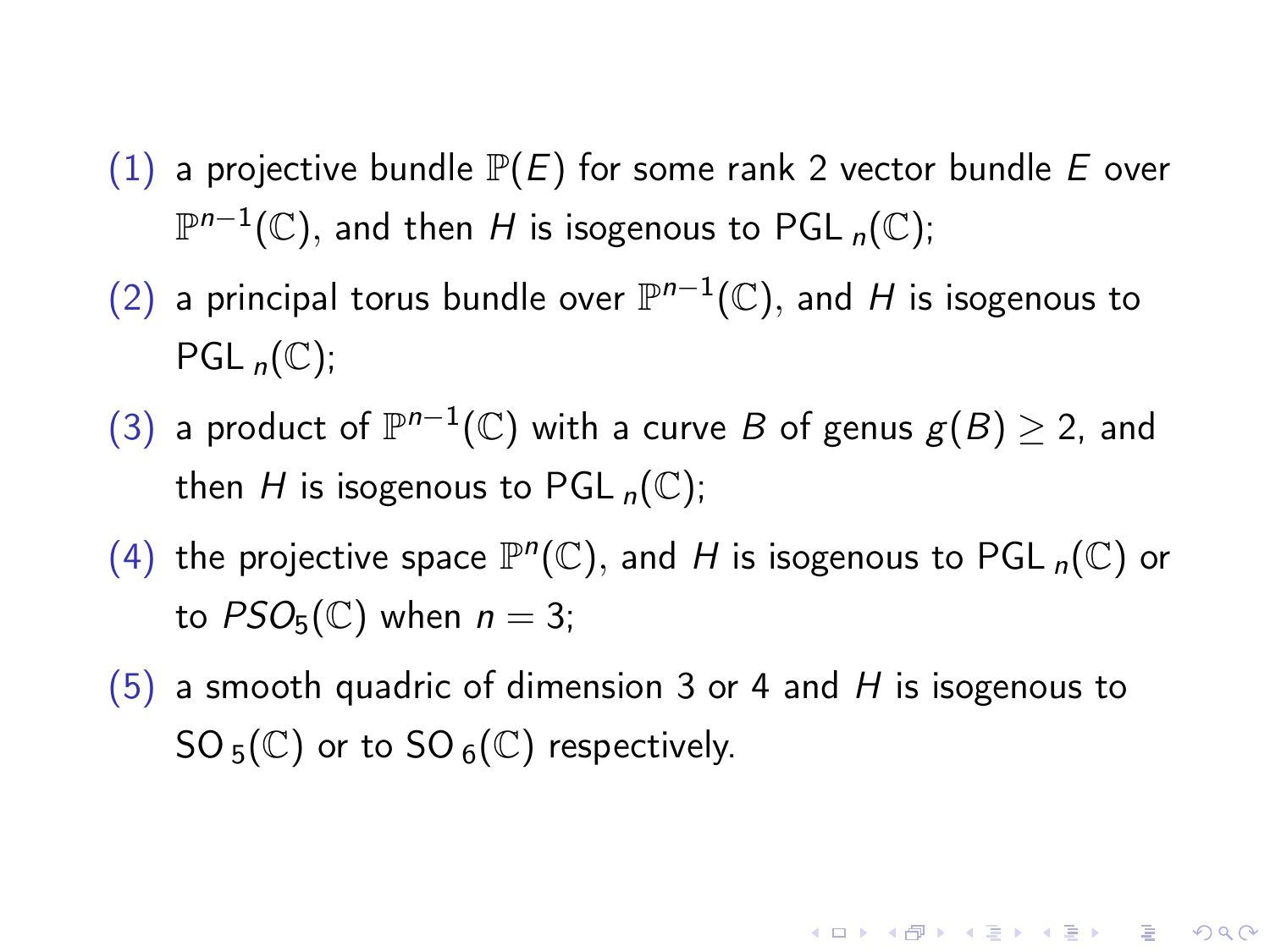イロト イ部ト イミド イミド ニミー のんぴ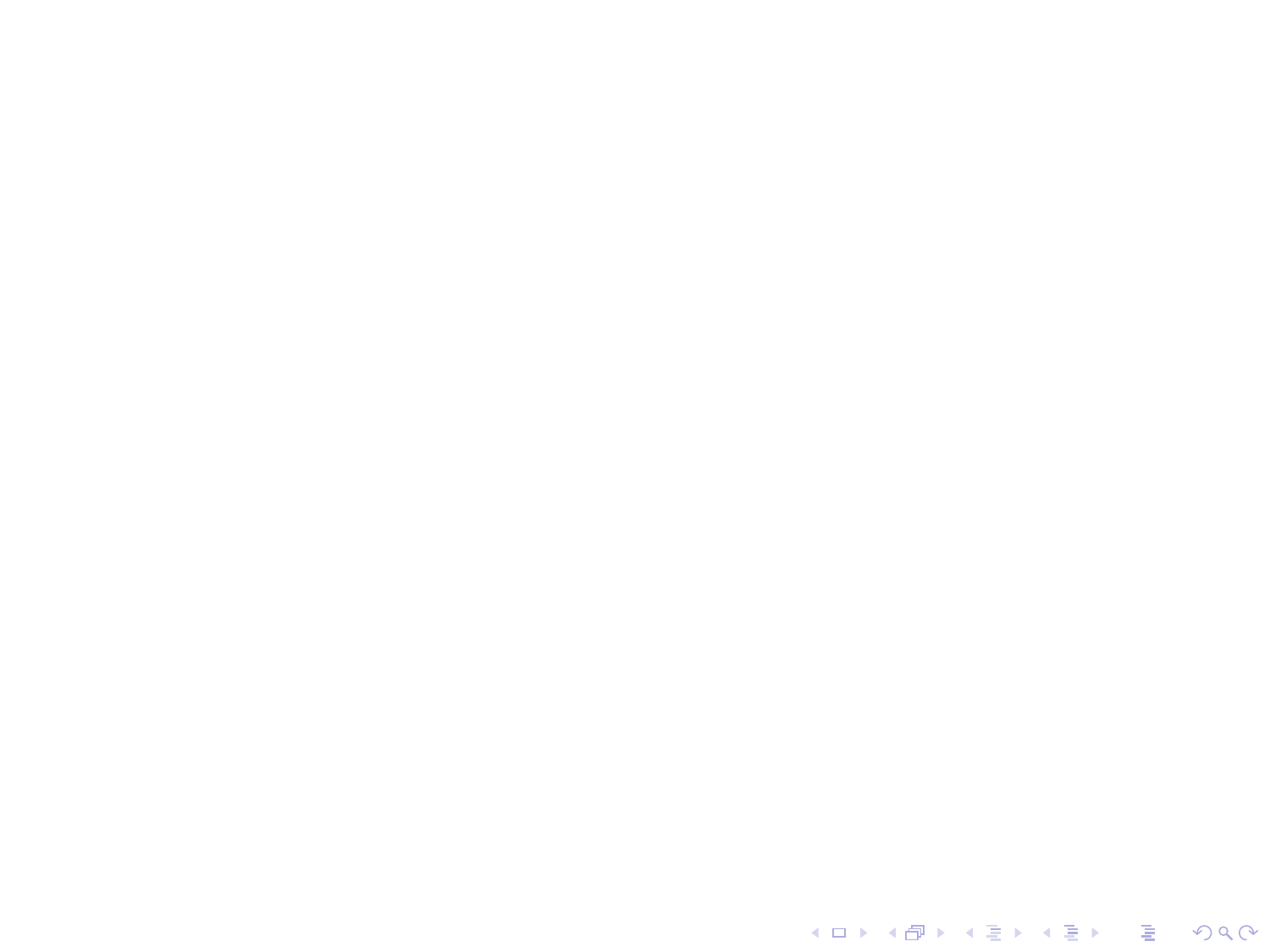# Cohomological Actions: a major ingredient

**KOR & KERKER CRAMEL**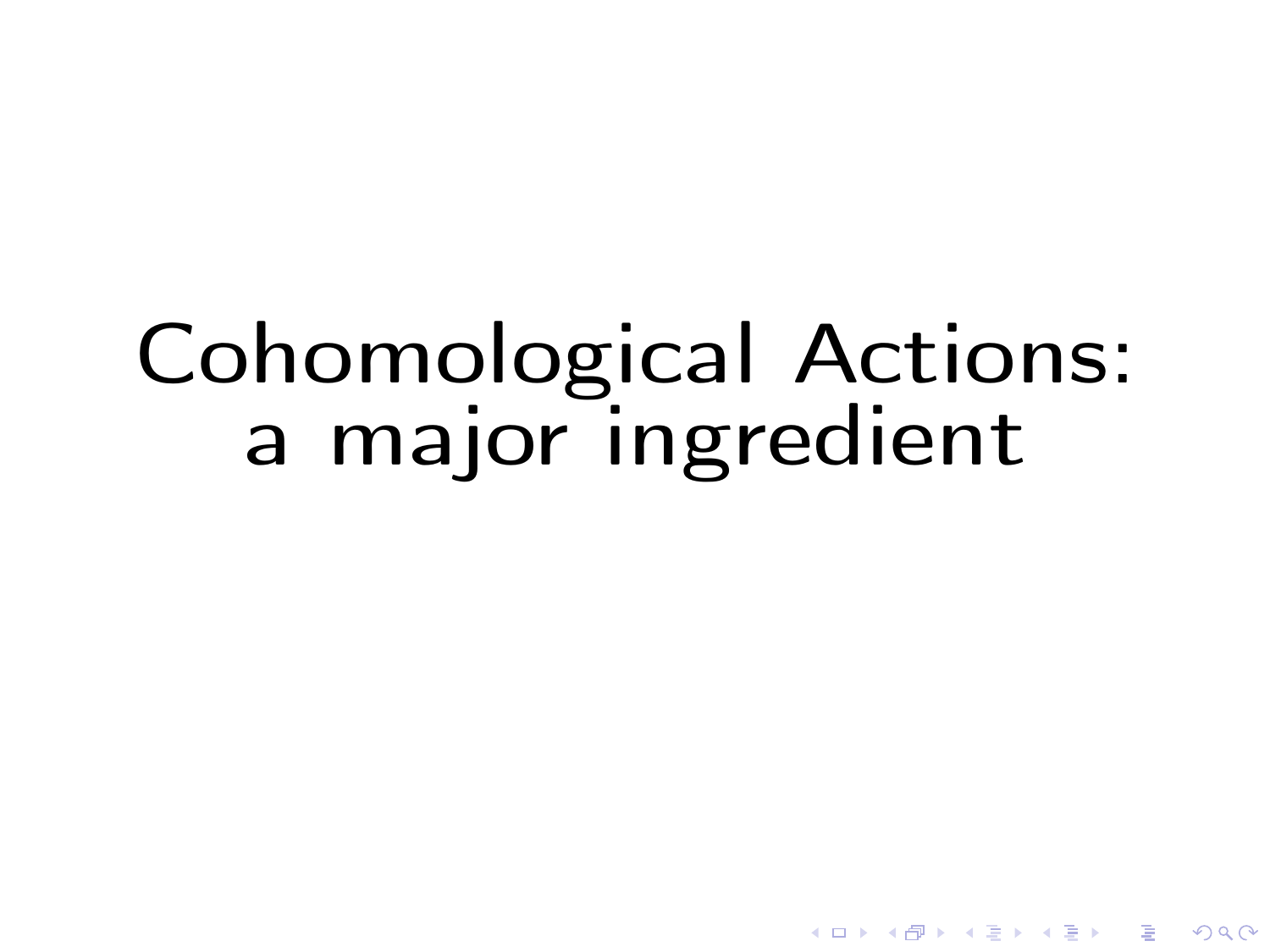# The cohomological automorphism group

A diffeomorphism  $f$  of  $M$  acts on its cohomology  $H^*(M,\mathbb{R})=\Sigma H^i(M,\mathbb{R})$ 

 $f_*$  preserves the cup products  $H^i \times H^j \rightarrow H^{i+j}$ and Poincar $\tilde{\mathrm{O}}$  duality:  $H^i \cong (H^{n-i})^*$ 

if M Kähler, H<sup>p,q</sup> Hodge decomposition

 $\mathsf{CoAut}(\mathcal{M}) = \mathsf{the}$  Linear subgroup of  $\mathsf{GL}\left(\mathcal{H}(\mathcal{M},\mathbb{R})\right)$  preserving Hodge decomposition, the cup product and Poincaré duality, This is an algebraic group, Why it is non-trivial? For instance,  $W = H^{1,1}(M,R) \neq 0$ 

**KORKAR KERKER EL VOLO** 

General question: understand CoAut(M)?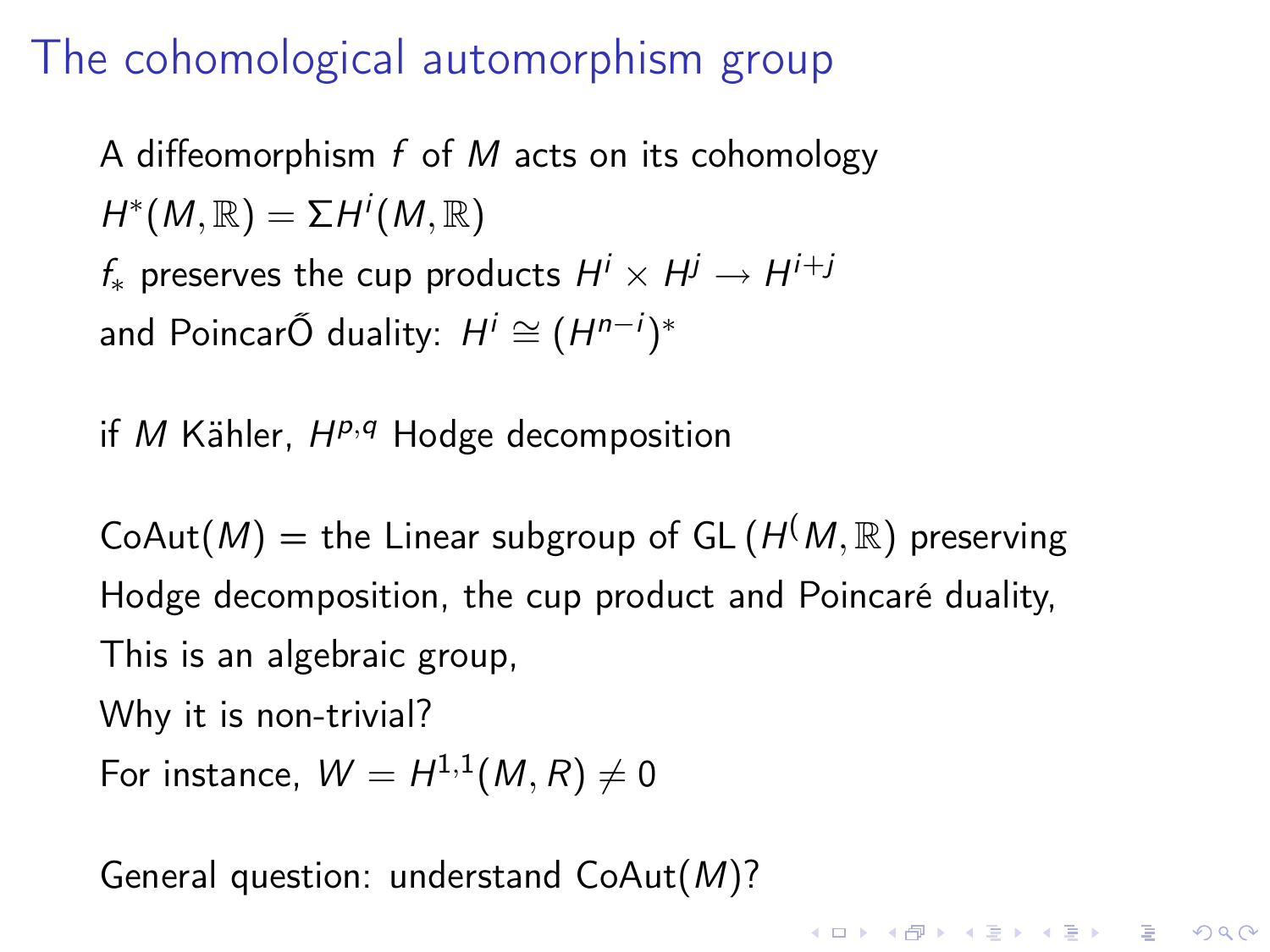$Aut(M) \to CoAut(M)$ If  $\Gamma \subset$  Aut $(M)$ , then  $\rho : \Gamma \to \mathsf{CoAut}(M)$ If  $G \subset \Gamma$  is a lattice in G, e.g.  $G \cong SL_n(\mathbb{R})$ ,  $n \geq 3$ , then  $\rho$  extends to  $G$ Example SL  $_n(\mathbb{Z})$  acts on  $\mathbb{T}^n$ , and SL  $_n(\mathbb{R})$  acts on  $H^*(\mathbb{T}^n,\mathbb{R})$ , This appears as a Zariski closure!

**KORKA REPARATION ADD**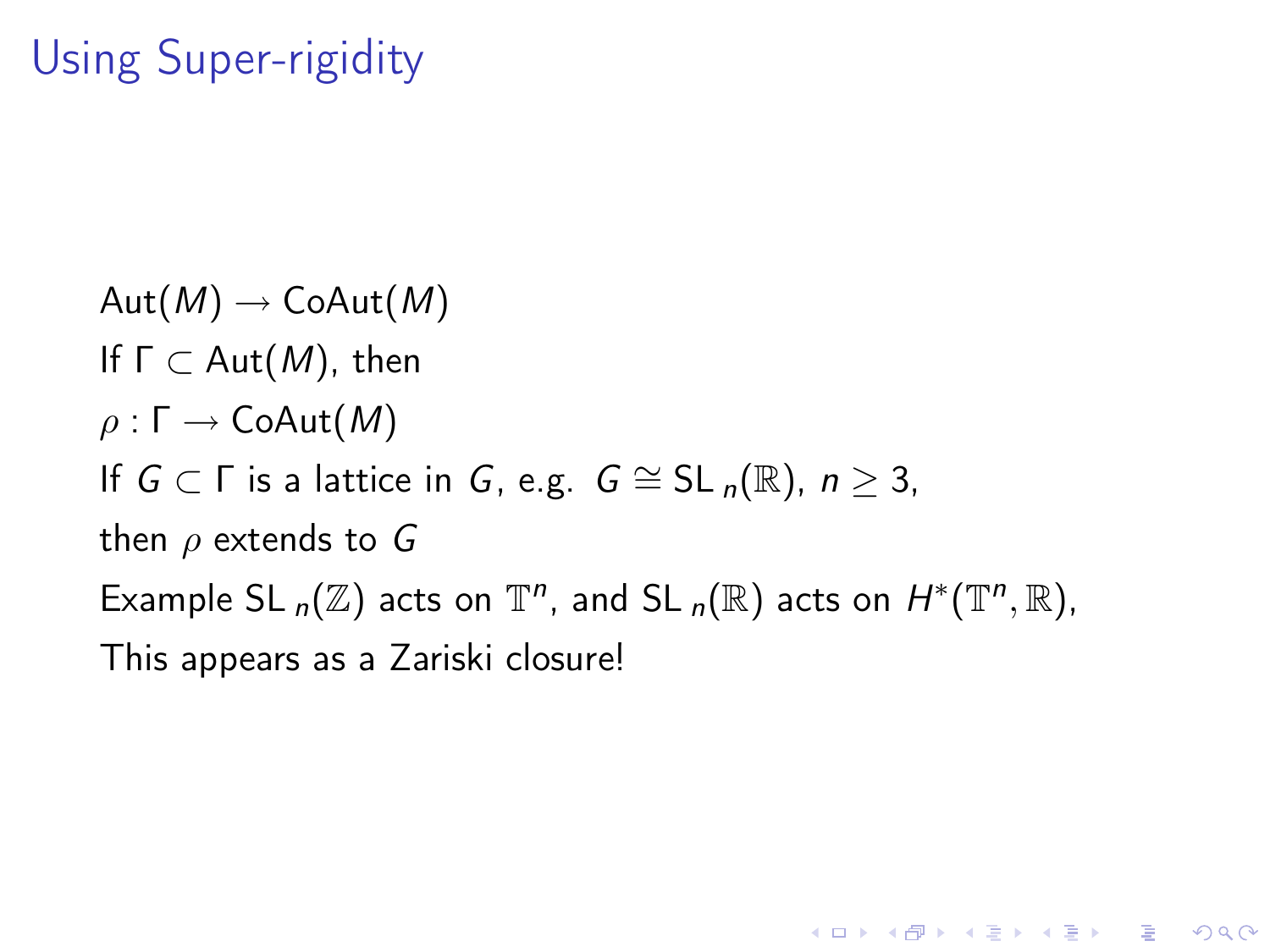Question: How CoAut(M), where dim  $M = n$  contains SL  $_m(\mathbb{R})$ ,  $m \geq n$ ? Is this impossible for  $m > n$ 

K □ ▶ K @ ▶ K 할 X K 할 X | 할 X 1 9 Q Q \*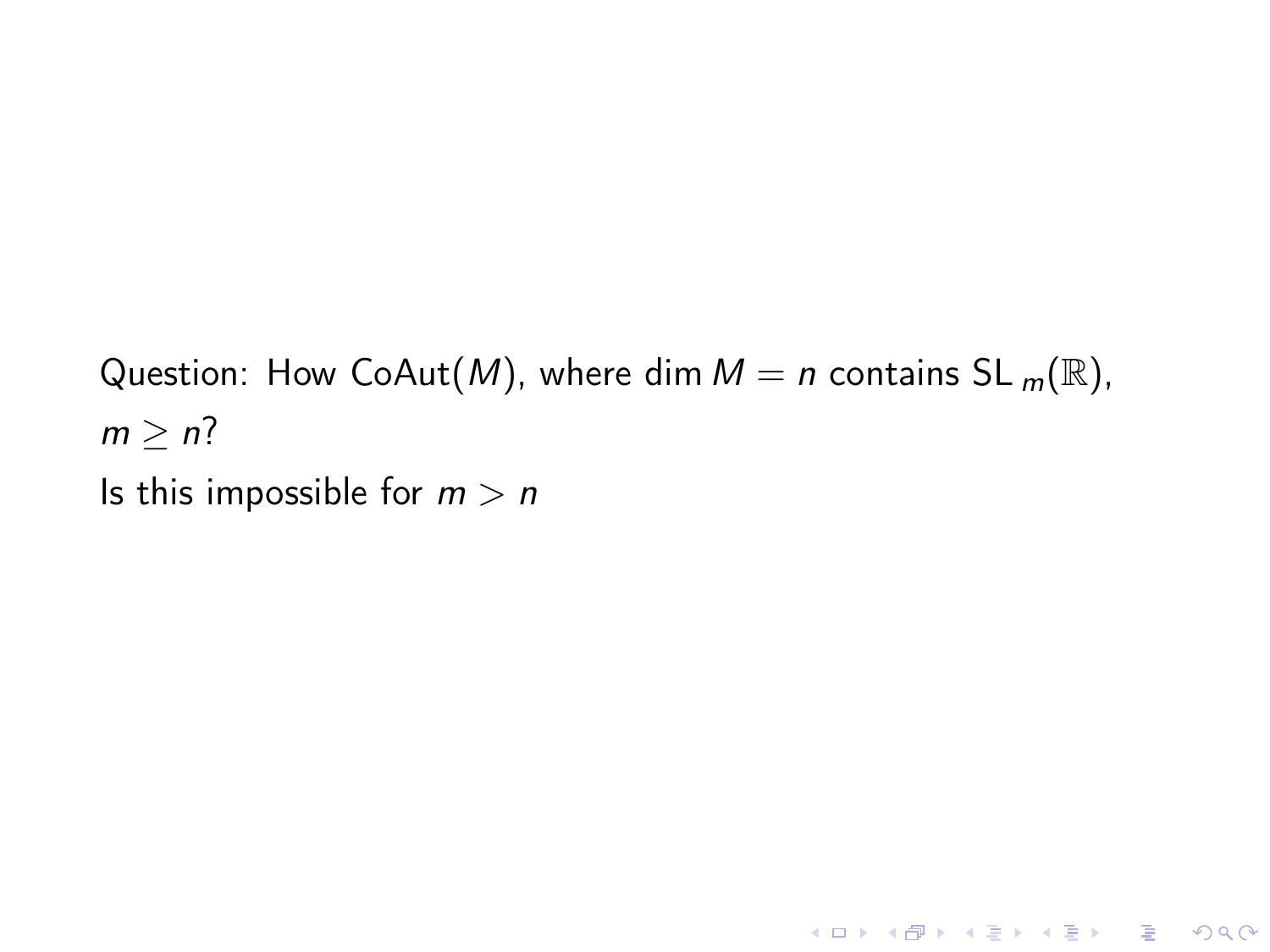# Surface case,

In dim = 2, the cup product is a quadratic form:  $b: W \times W \rightarrow \mathbb{R}$ . Hodge index theorem (Noether theorem): b has (anti-) Lorentz signature  $+ - \ldots -$  (or +).

K ロ ▶ K 레 ▶ K 레 ▶ K 레 ≯ K 게 회 게 이 및 사 이 의 O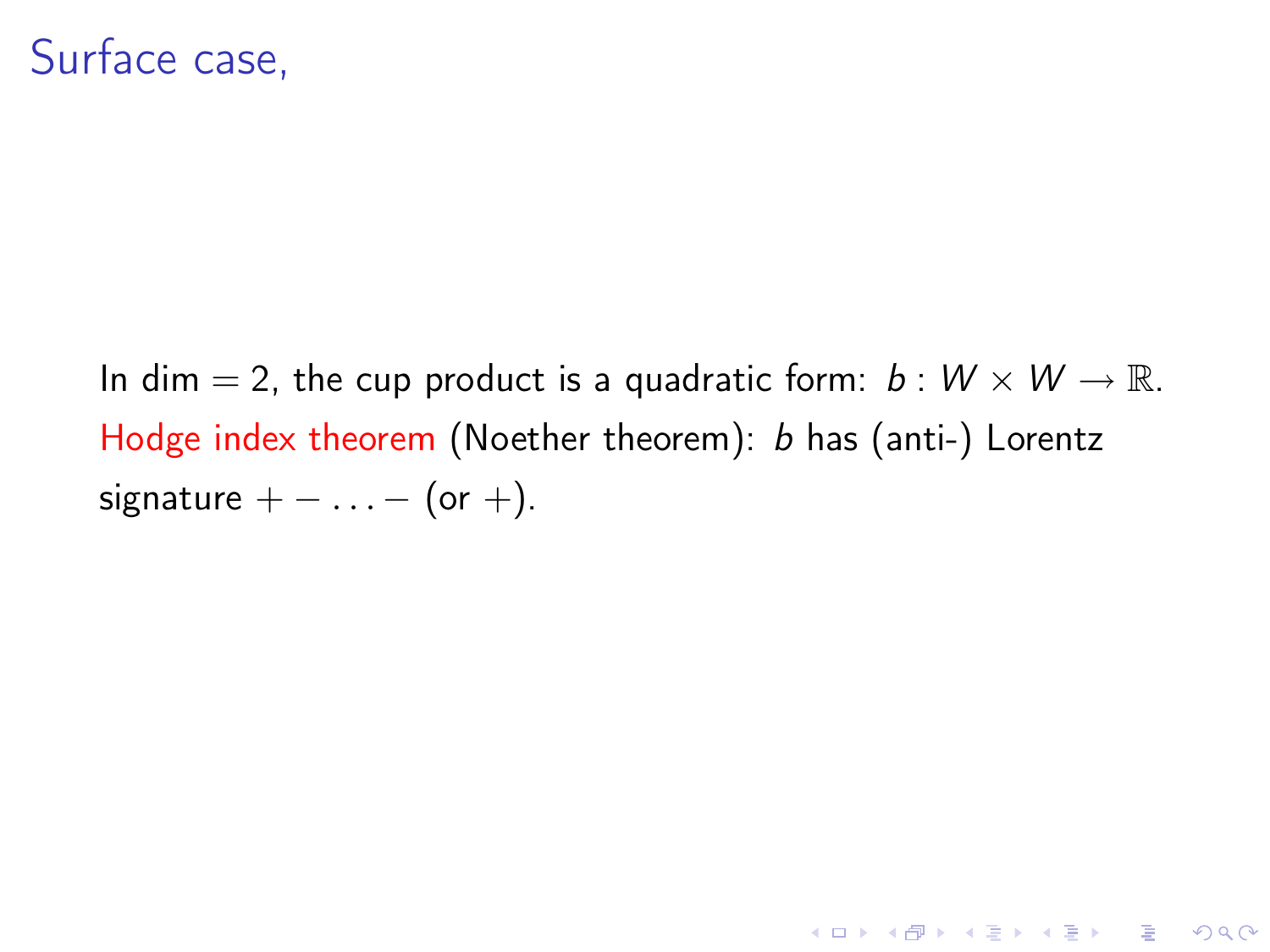# Fact If M is a surface (Kähler or not) A semi-simple Lie group (with no compact factor) can be embedded in  $O(1, N)$  iff it is (locally) isomorphic to some  $SO(1, m)$ ,  $m \leq N$ In particular,

**A DIA K PIA K E A LE A DIA K E A VION** 

CoAut(M) is either  $\cong$  SO(1, m), or contained in a parabolic group P of  $O(1, N)$ ,  $P = SO(n-1) \ltimes \mathbb{R}^n$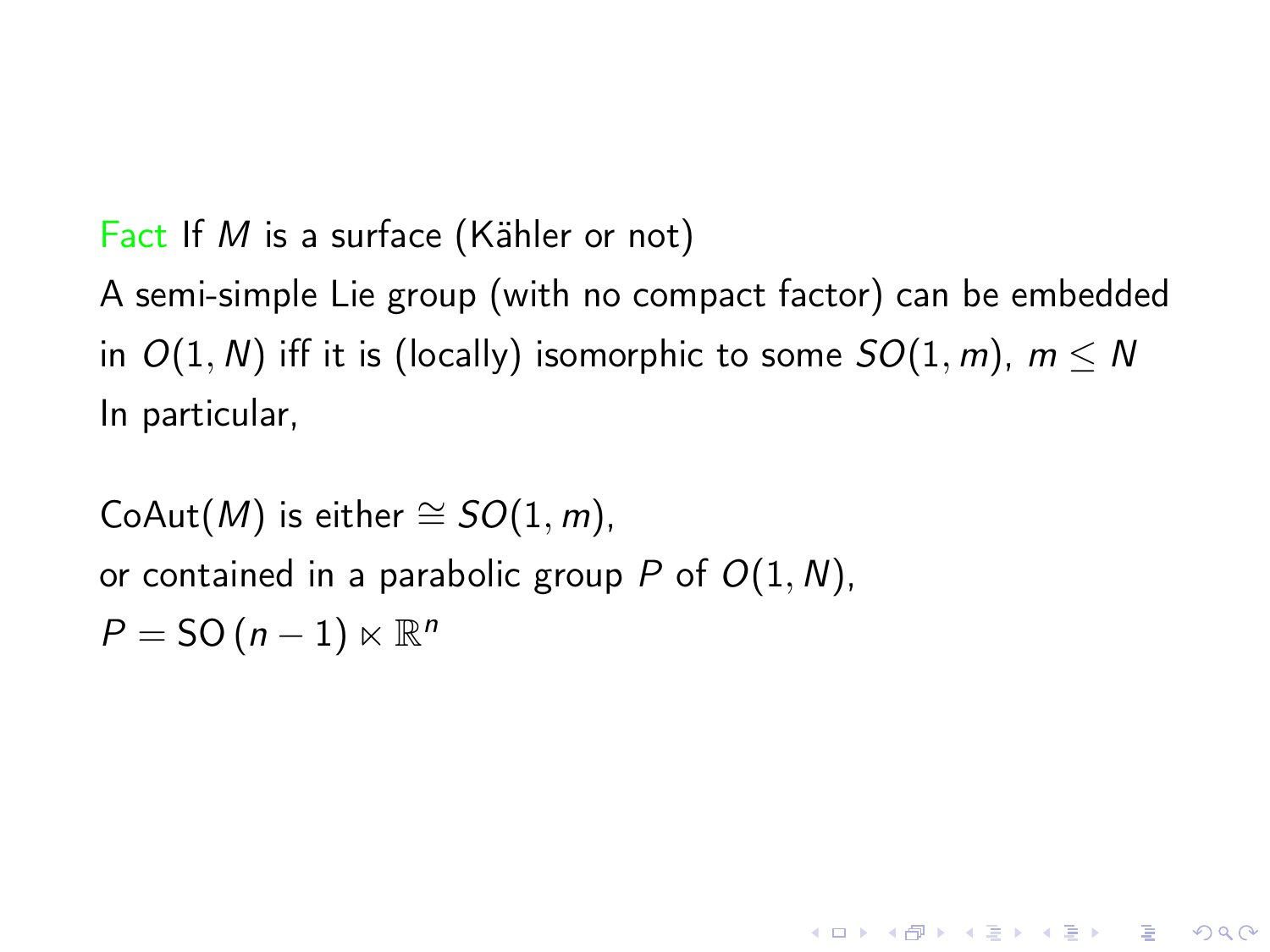If  $\Gamma$  a lattice in  $G$  of higher rank, acts, then G embeds in  $O(1, N)$ , impossible!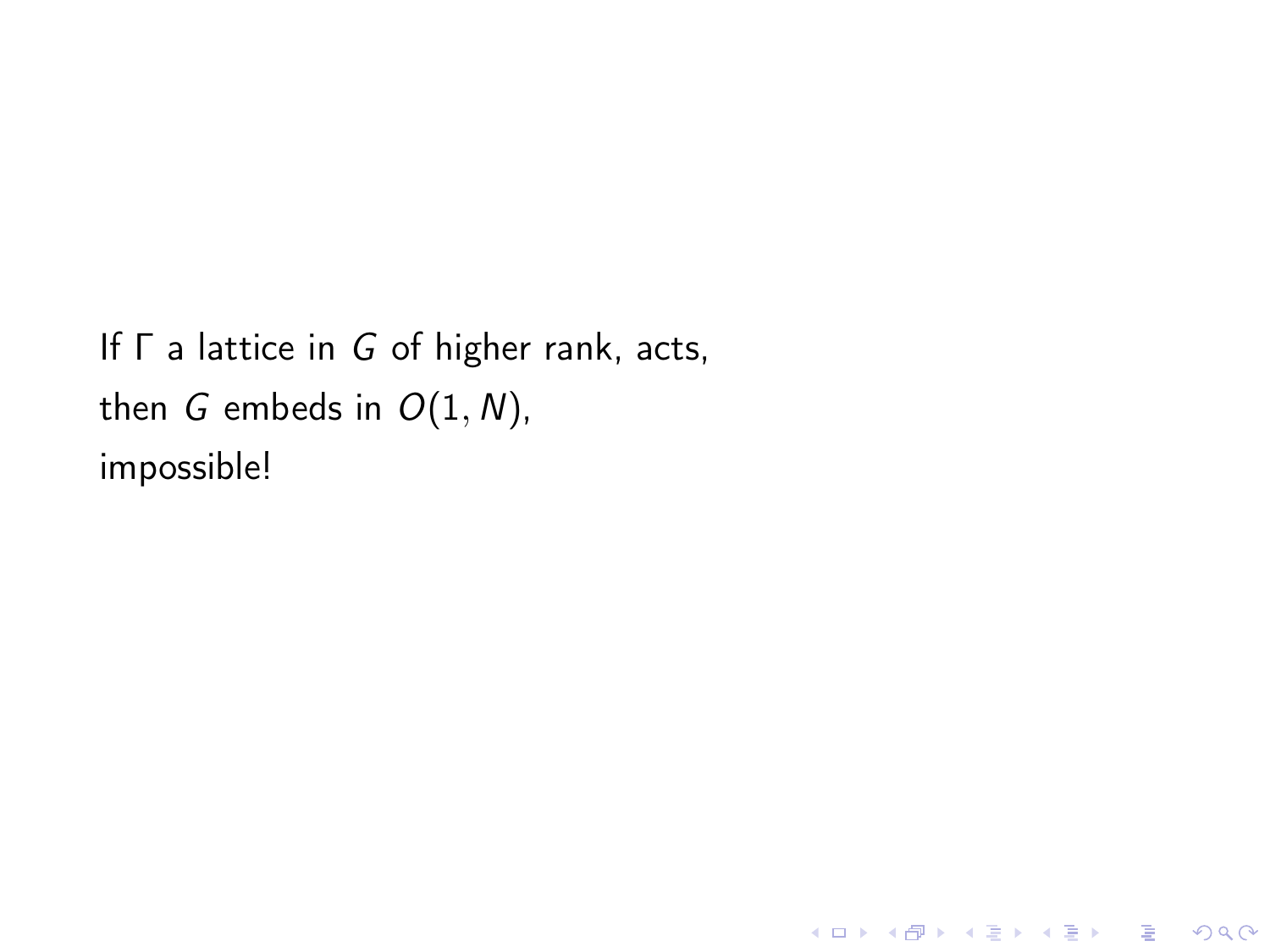# Higher dimension

- $c: W \times ... W \rightarrow W \rightarrow \mathbb{R}$
- Is there a kind of Nother theorem for c?
- Can the "signature" be bounded by means of the dimension?
- Case: dimension  $= 3$ ,
- "Trilinear forms are a challenge for mathematics" !!!
- (The quotient space under the  $GL_3(\mathbb{R})$ -action is infinite...)

K ロ ▶ K 레 ▶ K 레 ▶ K 레 ≯ K 게 회 게 이 및 사 이 의 O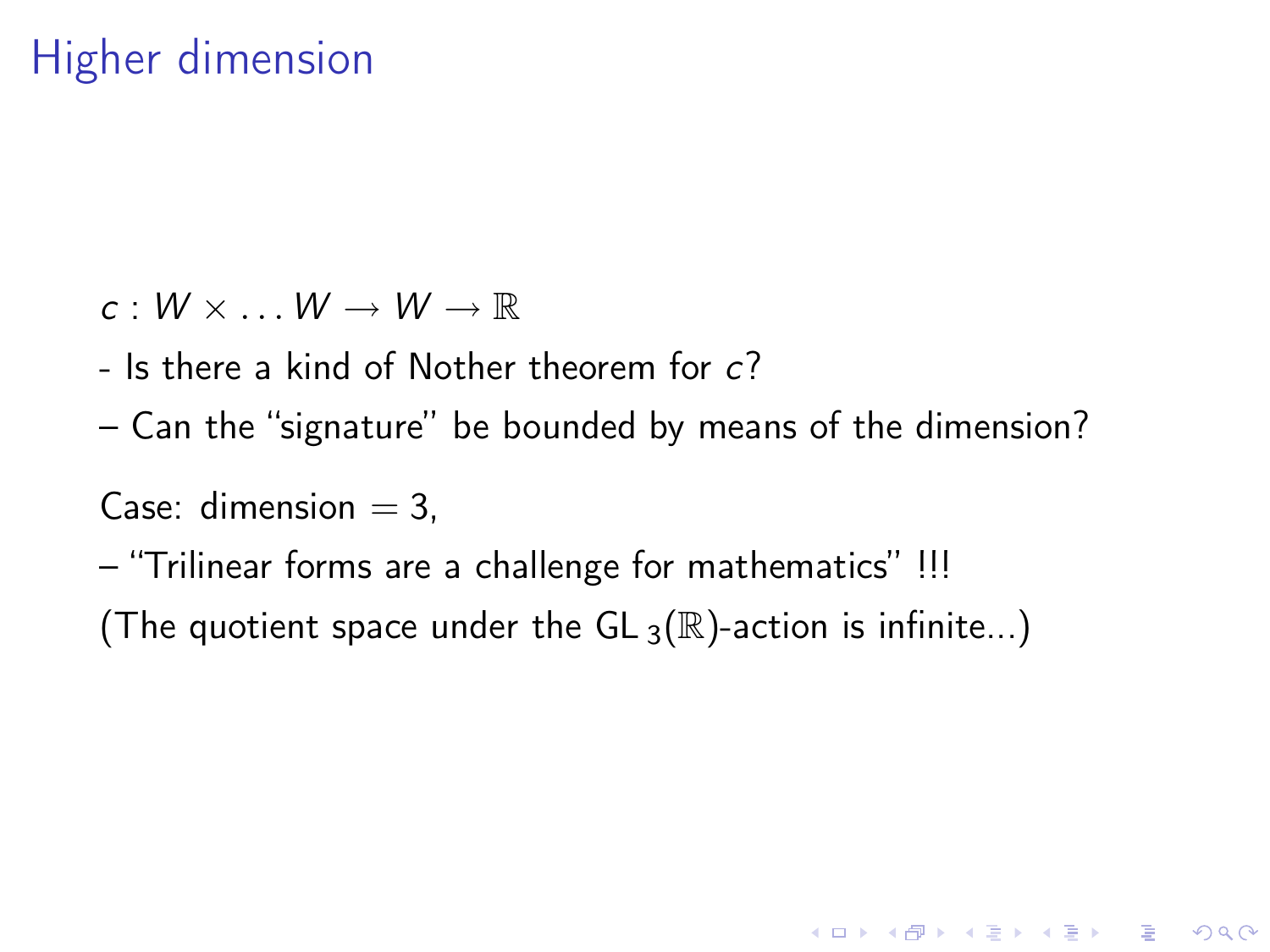Hodge index theorem, Hodge-Riemann bilinear relations

$$
q_{\omega}: \alpha \in H^{1,1} \to \int \alpha \wedge \alpha \wedge \omega^{n-1}
$$
  
If  $\omega$  is a Kähler, then  $q_{\omega}$  is negative definite on the primitive space  

$$
[\omega]^{\perp} = \{ \alpha \in W, \alpha \wedge \omega \wedge \omega = 0 \}
$$

K ロ ▶ K @ ▶ K 할 ▶ K 할 ▶ | 할 | X 9 Q @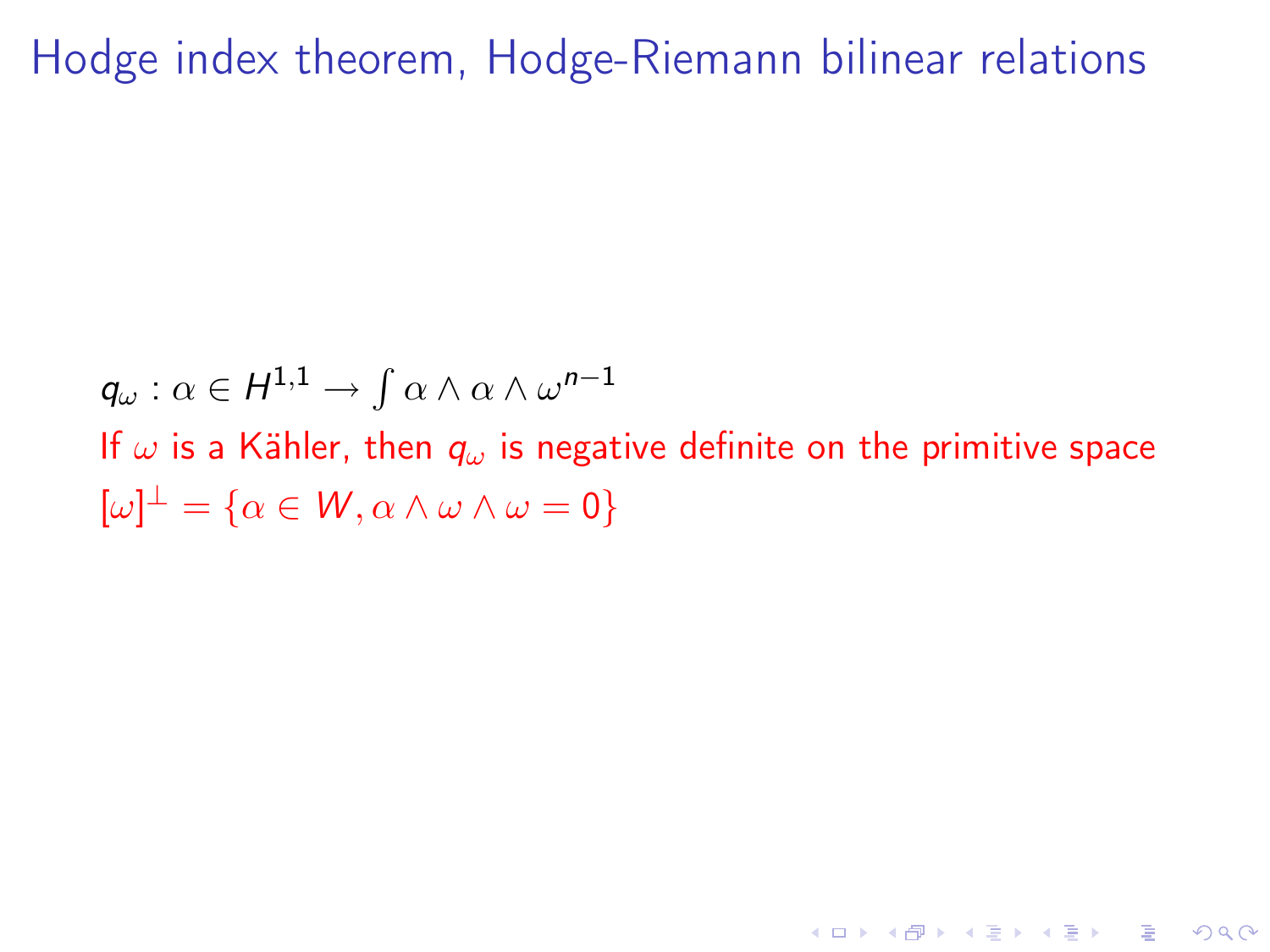## Dimension 3

### Fact

(Lorentz-like property)  $b:W\times W\rightarrow W^*$  satisfies, if  $E\subset W$  is isotropic for c, then dim  $E \leq 1$ .

This allows one to classify  $\rho$  assuming rk $_{\mathbb{R}}(G) \geq 2$ . (for instance, G can not contain  $SL_2(\mathbb{R}) \times SL_2(\mathbb{R})...$ )

 $-$  Proof of the Fact: If dim  $E\neq 0$ , then,  $E\cap [\omega]^\bot \neq 0$ , and  $q(a, b) = \omega \wedge a \wedge b$  negative definite.

**A DIA K PIA K E A LE A DIA K E A VION**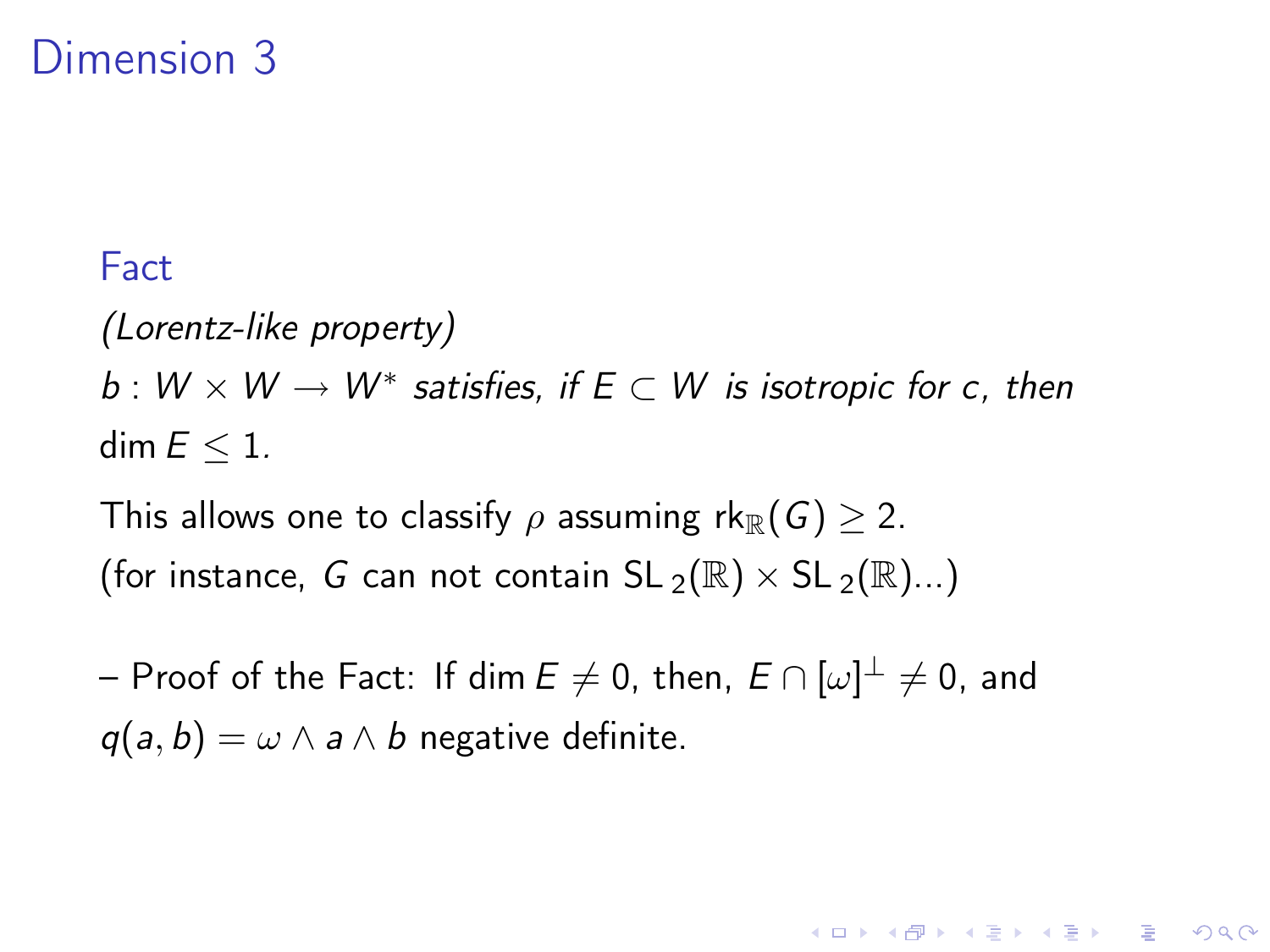Question: classify the orthogonal group of a vectorial bilinear (or equivalently a trilinear form) satisfying the Lorentz-like property?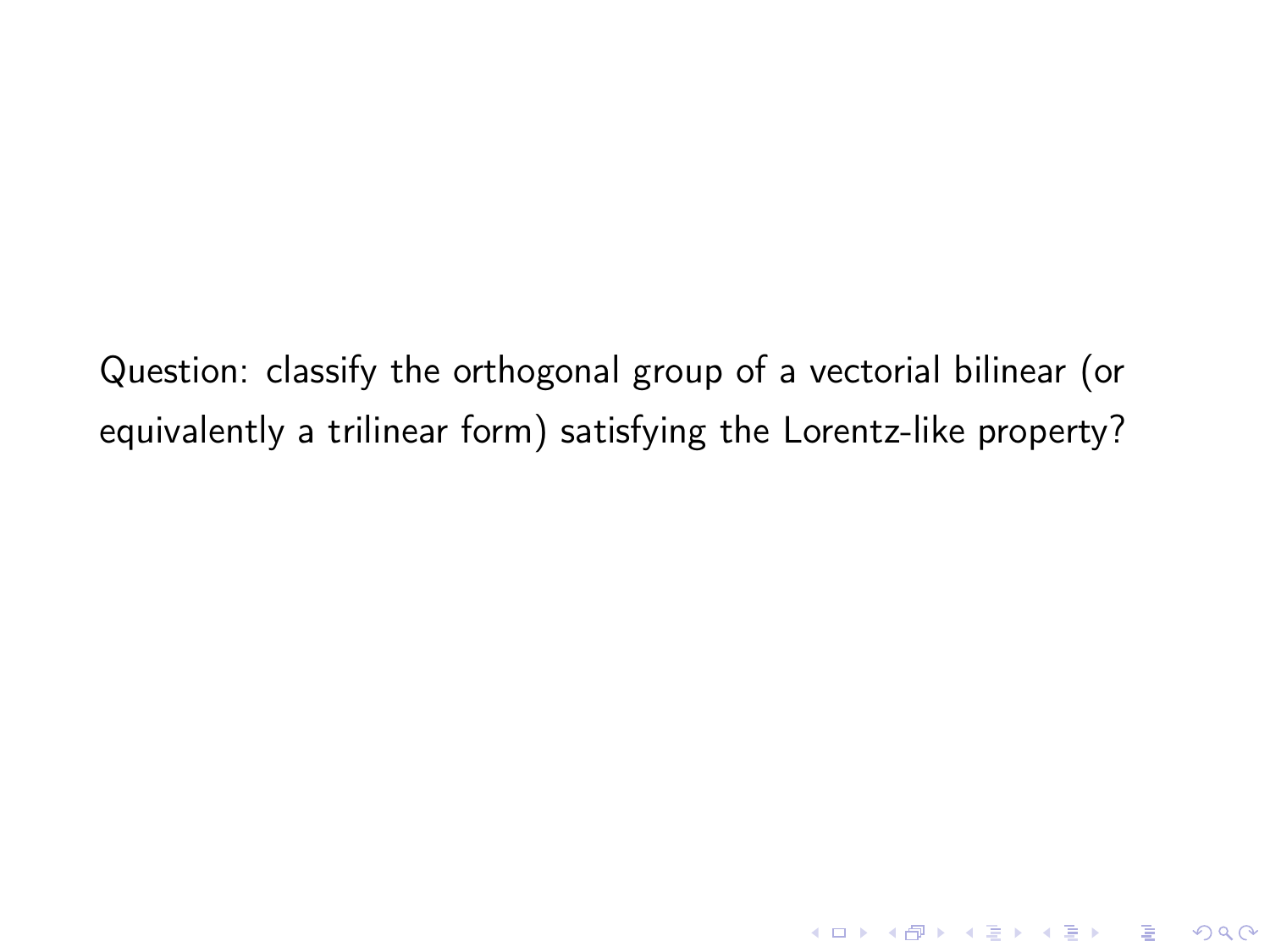# Representation of  $SL_2(\mathbb{R})$

Let  $H = S \ltimes R$  be the orthogonal group of a Lorentz-like trilinear form,

S semi-simple, thus contains locally  $SL_2(\mathbb{R})$ 

Bounds of the  $SL_2(\mathbb{R})$  in S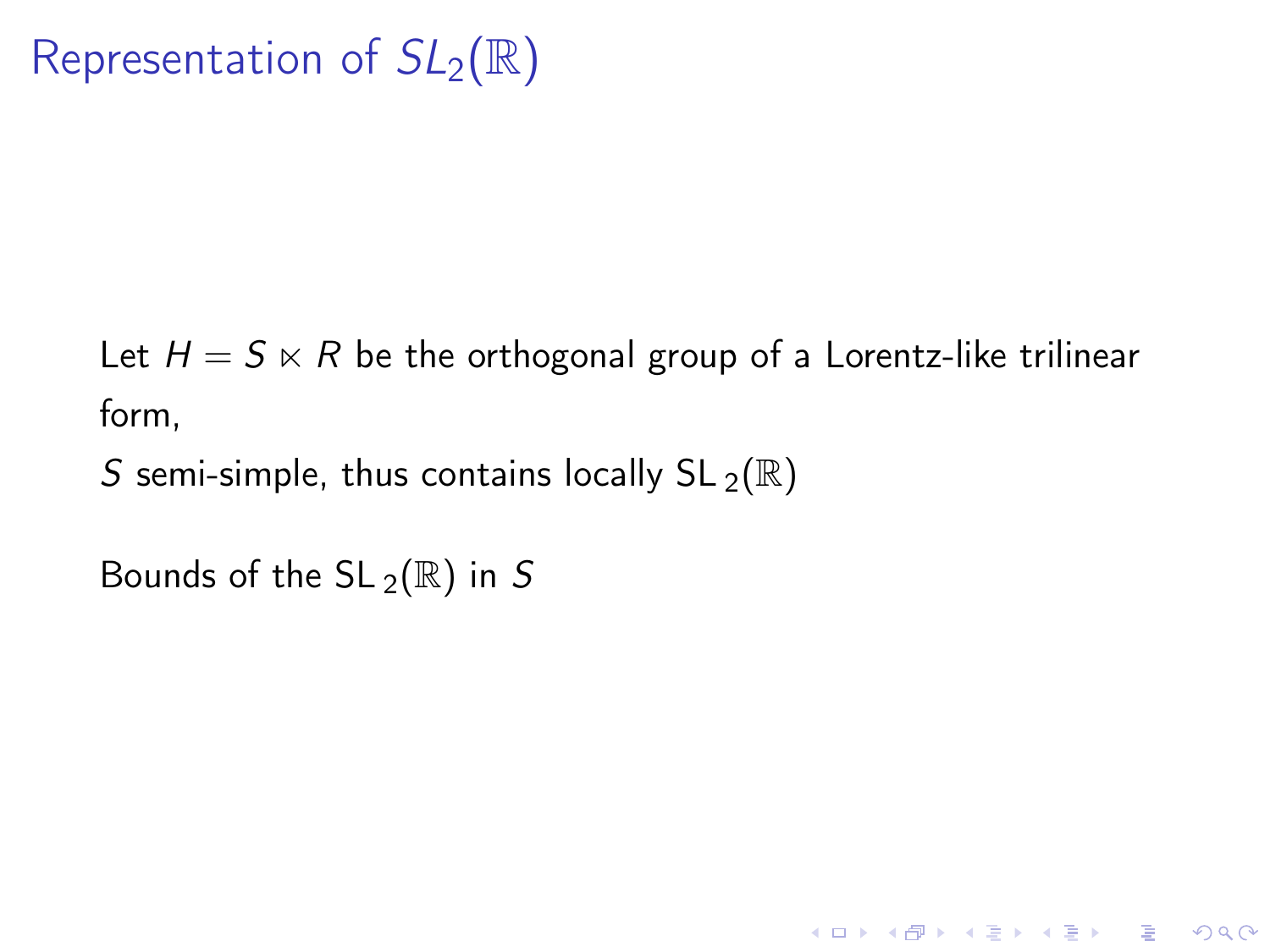#### $R_k$  representation in

 $P_k$ = Polynômes homogènes de degré  $k = \{p = \sum x^i y^{k-i}\}$ A diagonal matrix  $(\lambda,\lambda^{-1})$  $A = \begin{pmatrix} \lambda & 0 \\ 0 & \lambda \end{pmatrix}$  $0\quad\lambda^{-1}$  $\setminus$  $A_k$  action on  $P_k$ Weights (eigenvalues)  $\lambda^k, \lambda^{k-2}, \lambda^{2-k}, \lambda^k$ , Eigen-vectors:  $e_k, \ldots e_{-k}$ 

**KOD KOD KED KED E YORA**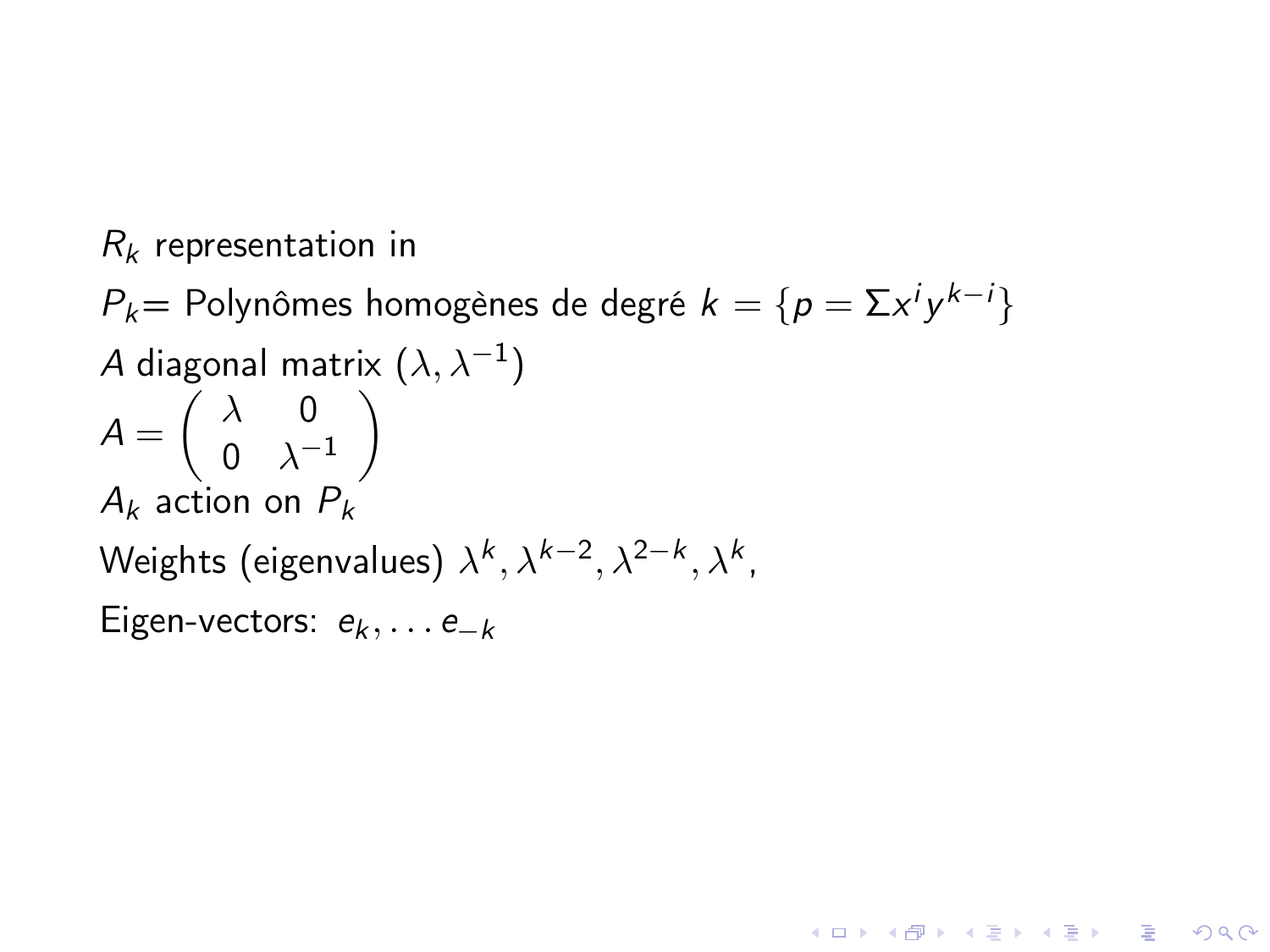• The wedges  $e_r \wedge e_s$  are eigenvalues (or 0)  $A_k(e_r\wedge e_s)=\lambda^{r+s}(e_r\wedge e_s)=A_k^*(e_r\wedge e_s)=\lambda^l(e_r\wedge e_s)$ So:

- either 
$$
e_r \wedge e_s = 0
$$

 $-$  or  $r + s$  is a weight of the dual  $R_k^* \cong R_k$  and thus  $-k \leq r + s \leq k$ 

**A DIA K PIA K E A LE A DIA K E A VION**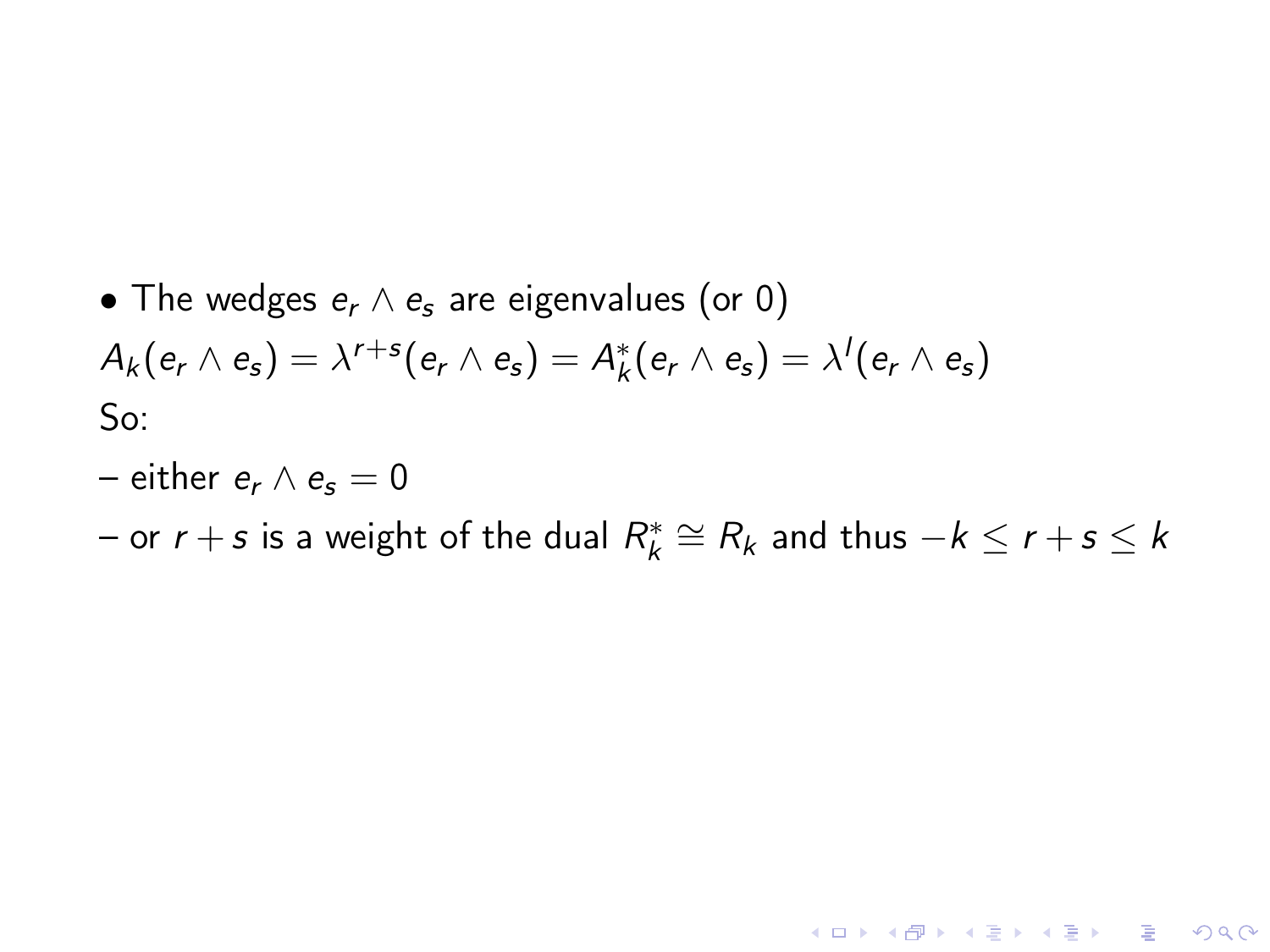• Necessarily  $e_k \wedge e_k = 0$  (since  $2k > k$ ) By the Lorentz-like property, we can not have  $e_k \wedge e_{k-2} = 0$ , and  $e_{k-2} \wedge e_{k-2} = 0$ Hence  $2(k-2) \leq k$ , i.e.  $k \leq 4$ .

**KORK STRATER STRAKES**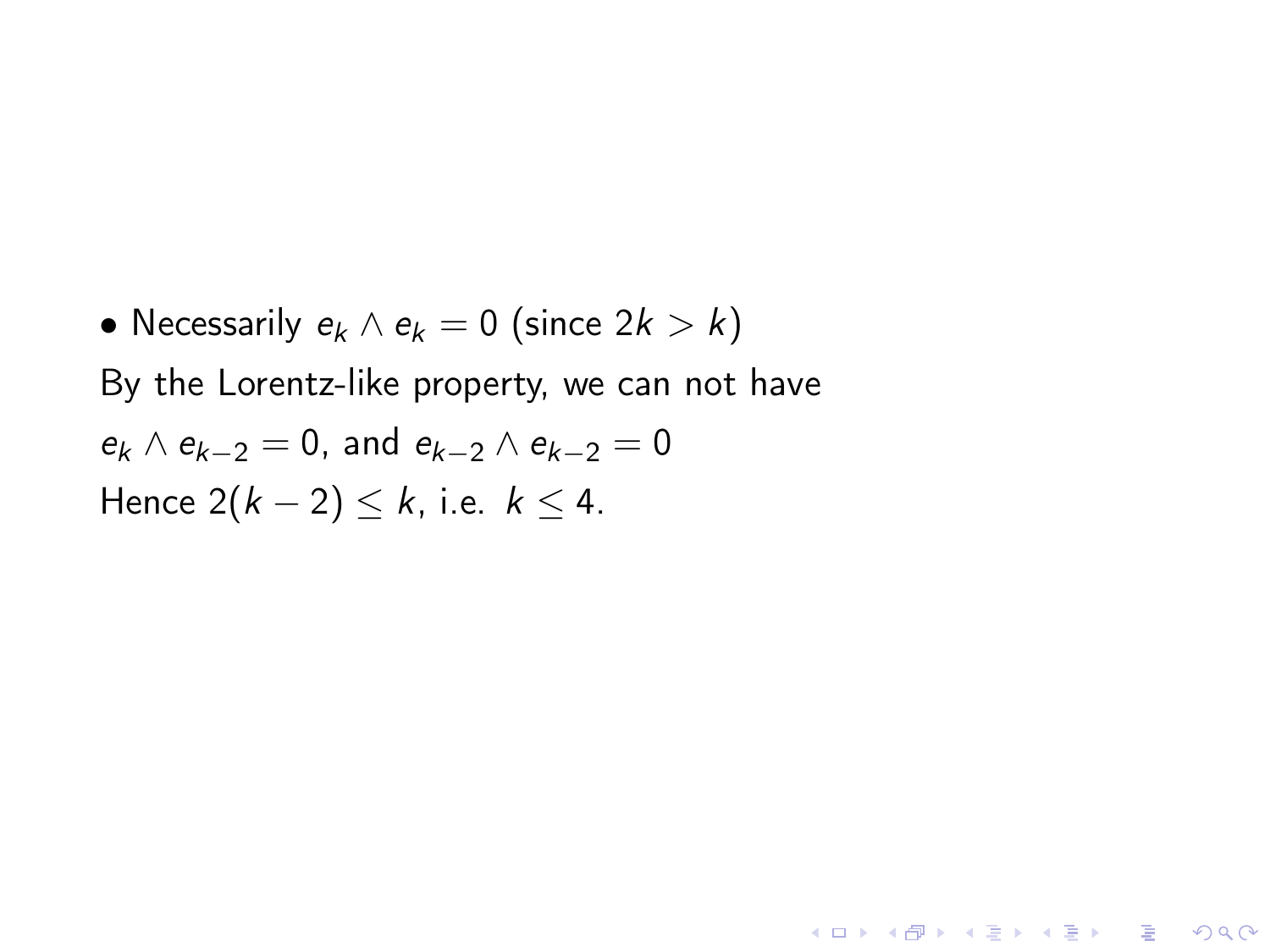## Conclusion

- In dimension 3, by representation theory, we get information on the cohomology
- $-$  Essentially,  $H^{1,1}(M,\mathbb{R})=H^{1,1}(\mathbb{T}^3,\mathbb{R})\oplus \mathcal{T},$

where the representation on  $T$  is trivial,

– Other structures on the cohomology are needed, e.g. The Kähler cone....

**KORKAR KERKER EL VOLO** 

– All this is a crucial step in the proof...

In dimension  $> 3$ , other approach...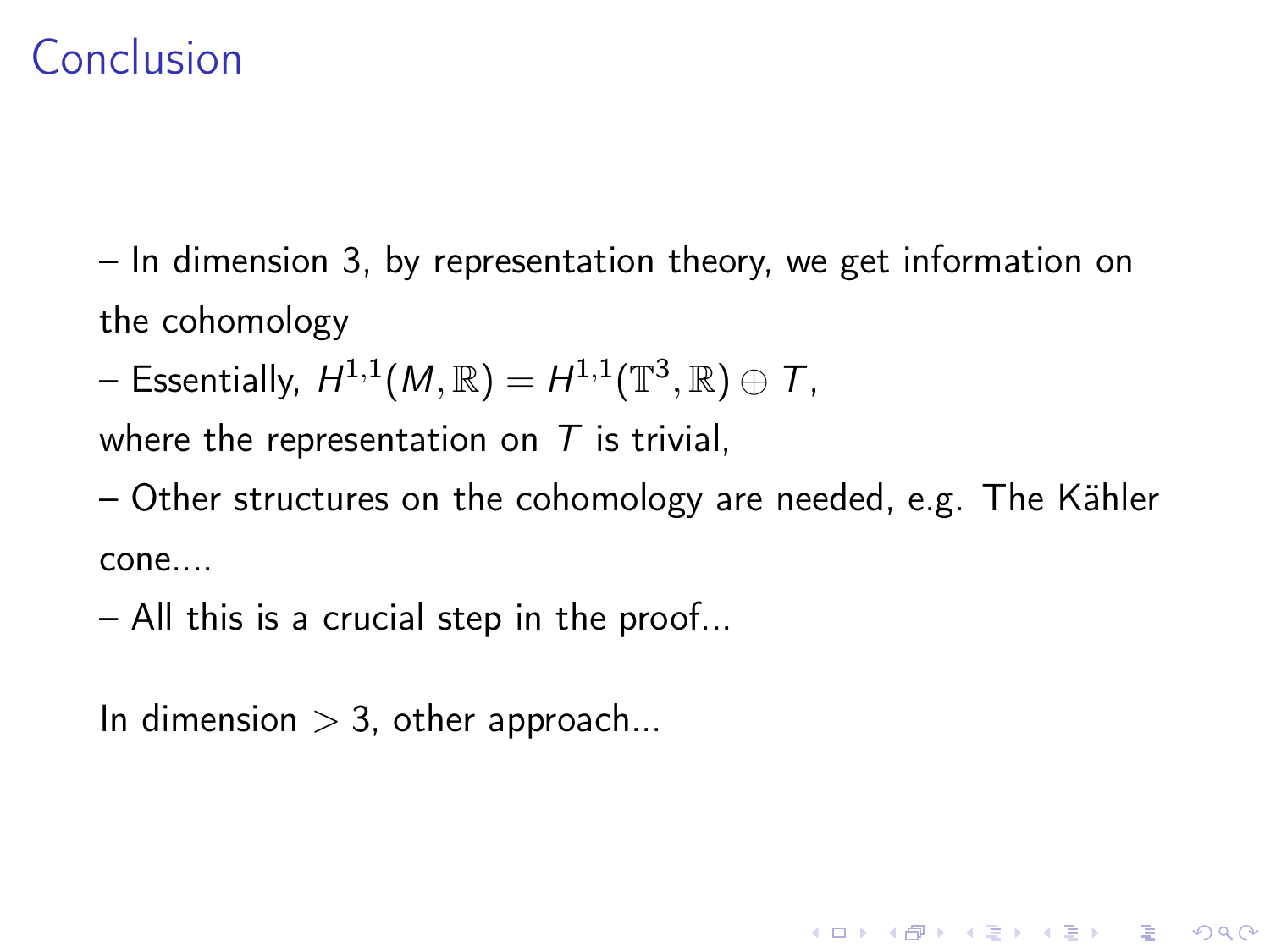イロト イ部ト イミド イミド ニミー のんぴ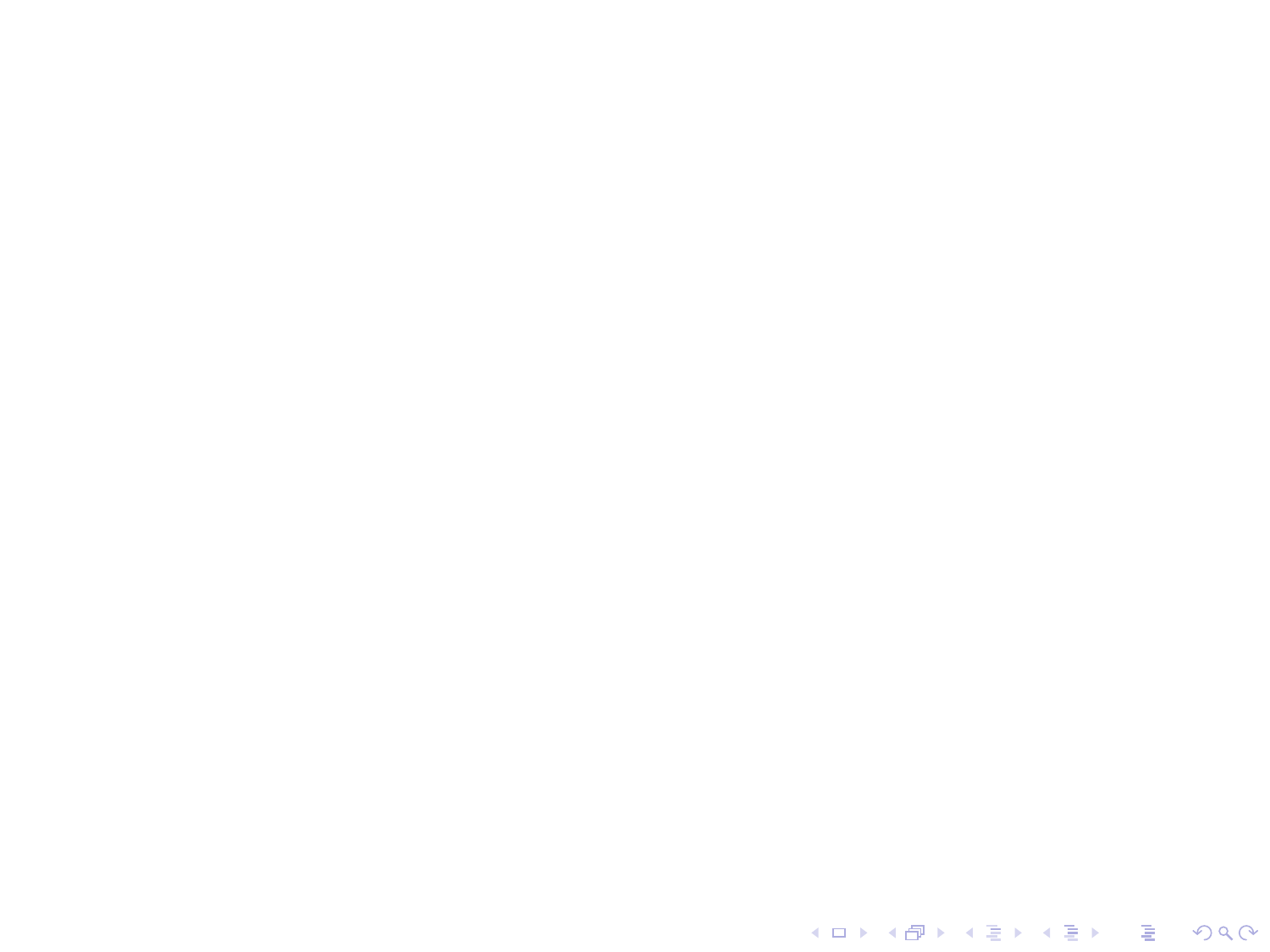Non-algebraic structures on the cohomology: The Kaehler cone

W is a ordered linear space:

 $\mathcal{K} \subset \mathcal{W}$  the space of  $\alpha \in \mathcal{W}$  having a reprensentative  $\omega \in [\alpha]$ , which is Kaehler, i.e.  $g(u, v) = \omega(u, Jv)$  is positive definite. (so  $h = g + \omega$  is a hermitian metric)

 $K$  is a convex non-degenerate cone with a non-empty interior.

**KORKA REPARATION ADD** 

The nef cone is the closure  $\overline{\mathcal{K}}$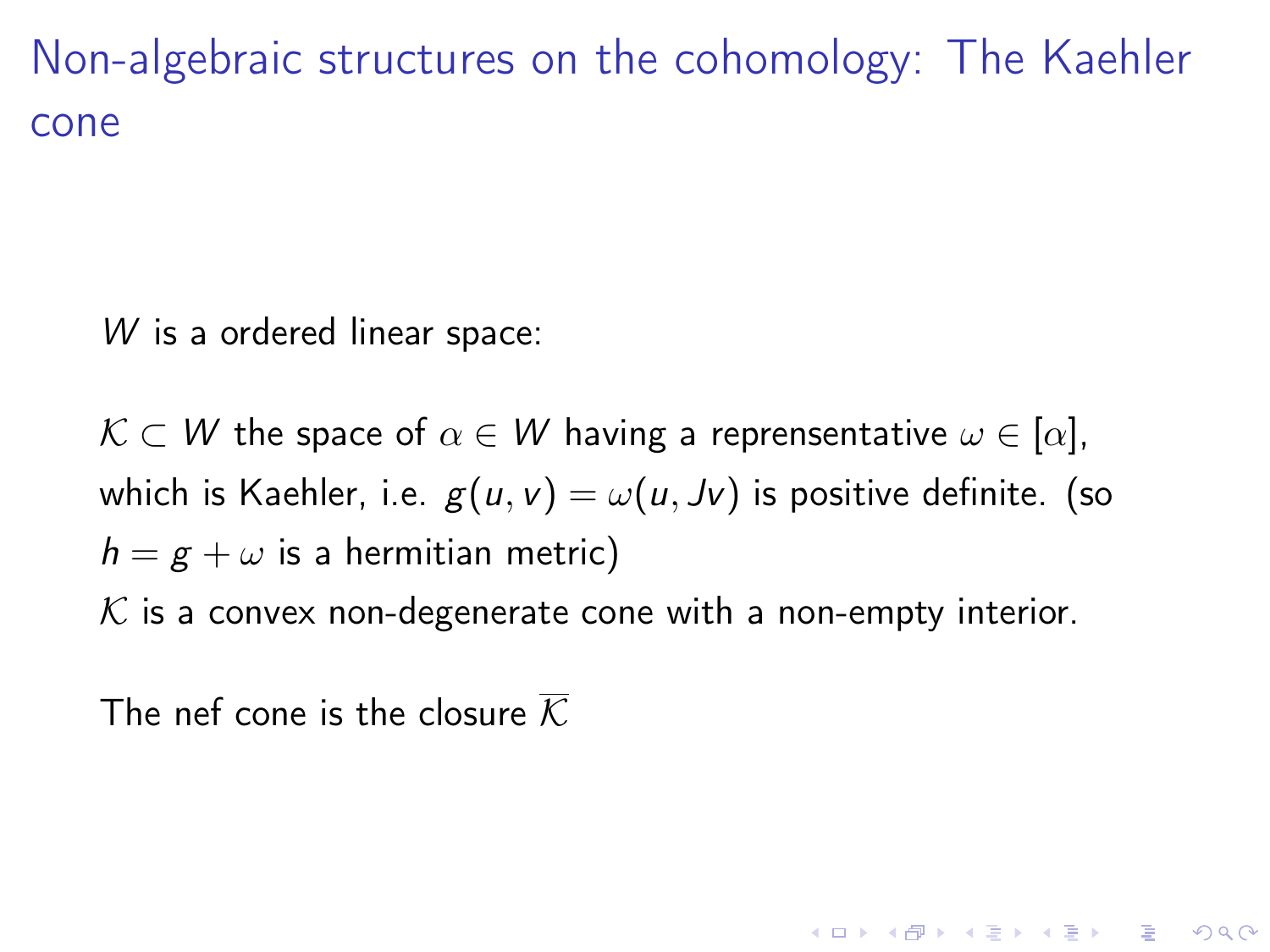### Proposition

Let  $\Gamma$  be a lattice in a semi-simple group G, and  $\rho : G \to GL(W)$ . Assume  $\rho(\Gamma)$  preserves a non-degenerate cone K. Then  $\rho(G)$ preserves a non-degenerate cone  $K'.$ 

**KORKA REPARATION ADD** 

Remarks:

- 1) The cone is unique if  $\rho$  is irreducible.
- 2) This is not true if Γ is merely a Zariski dense subgroup.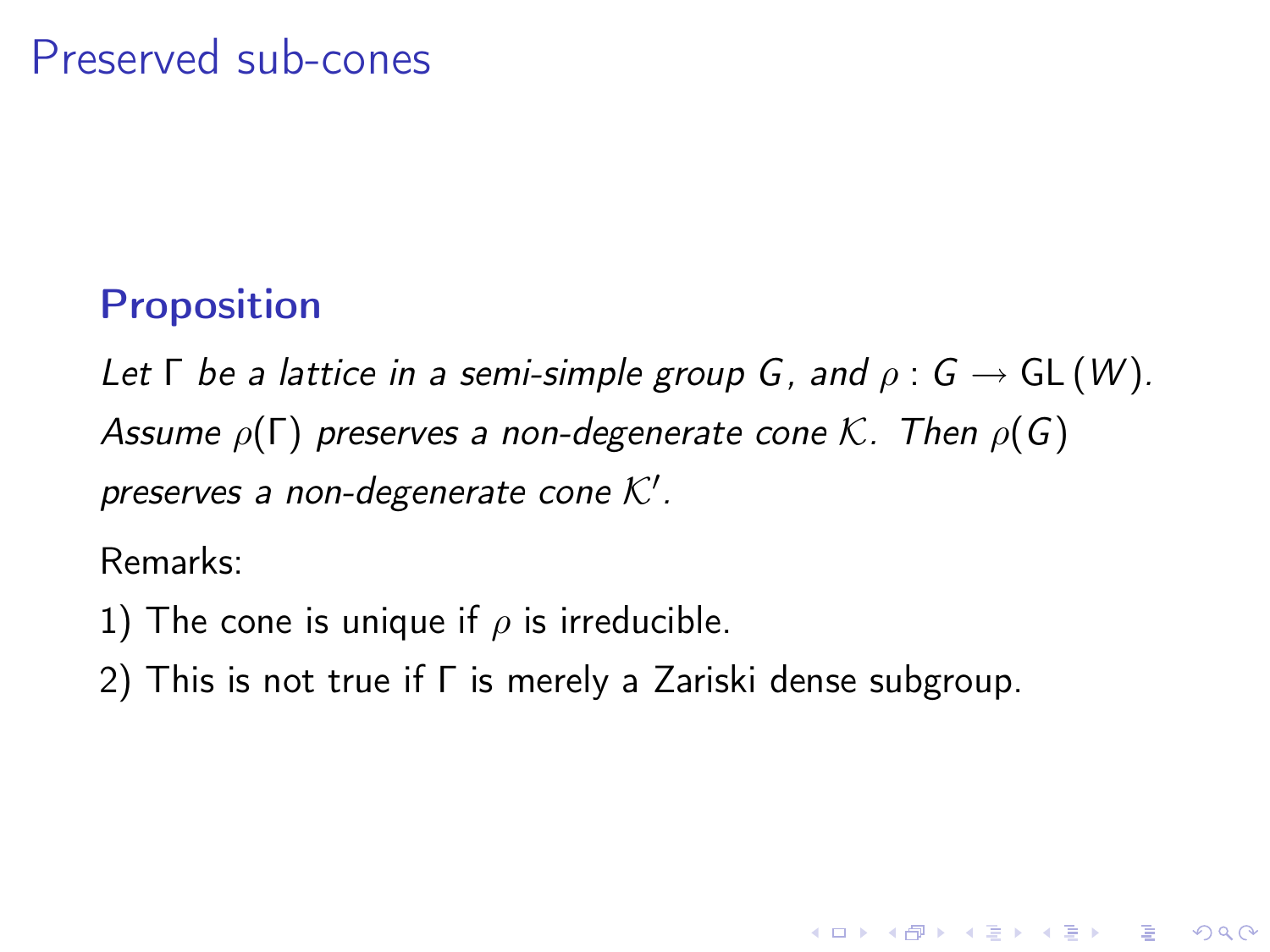イロト イ部ト イミド イミド ニミー のんぴ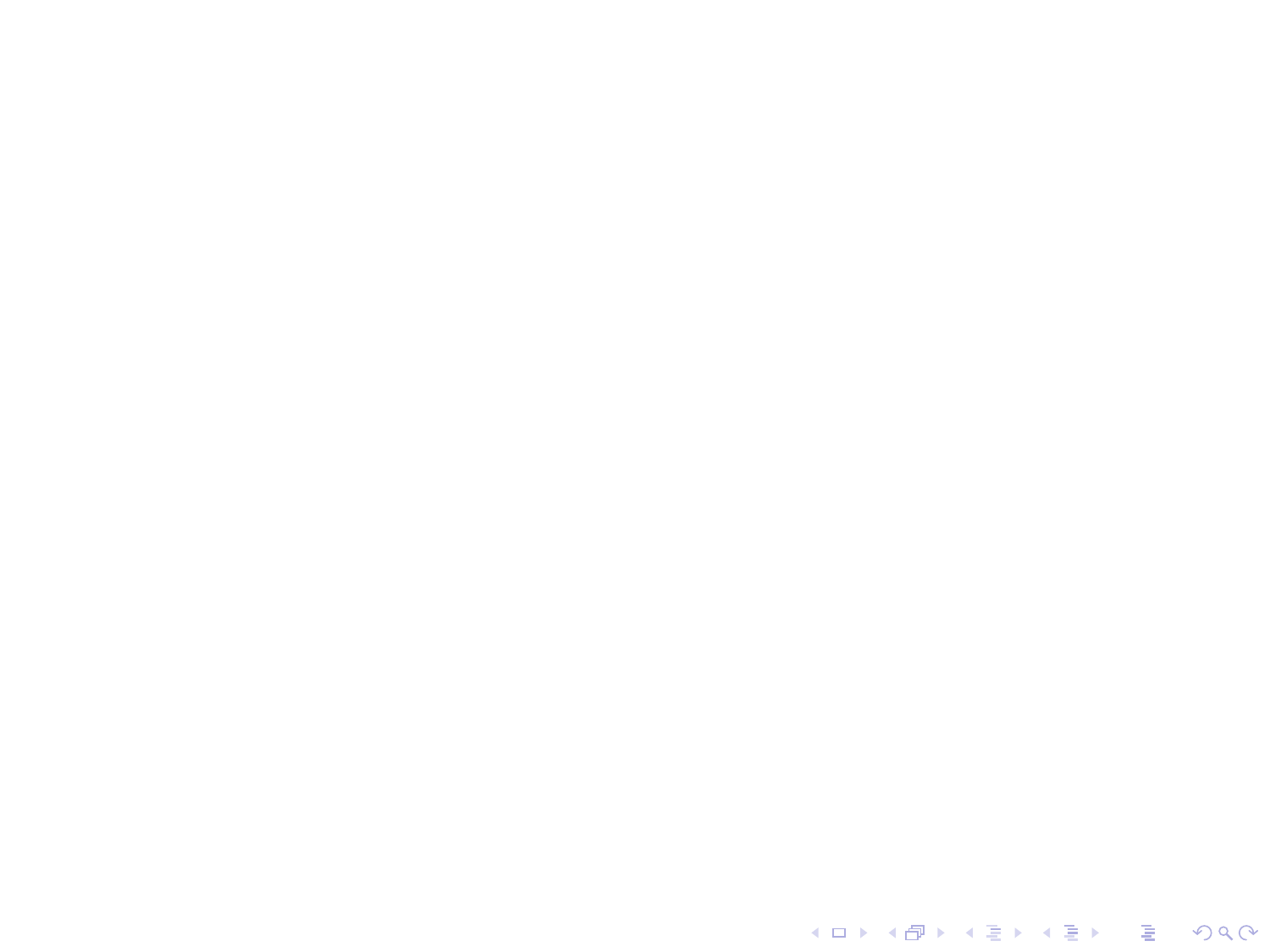# Algebraic geometry

K ロ ▶ K @ ▶ K 할 ▶ K 할 ▶ | 할 | 19 Q Q ·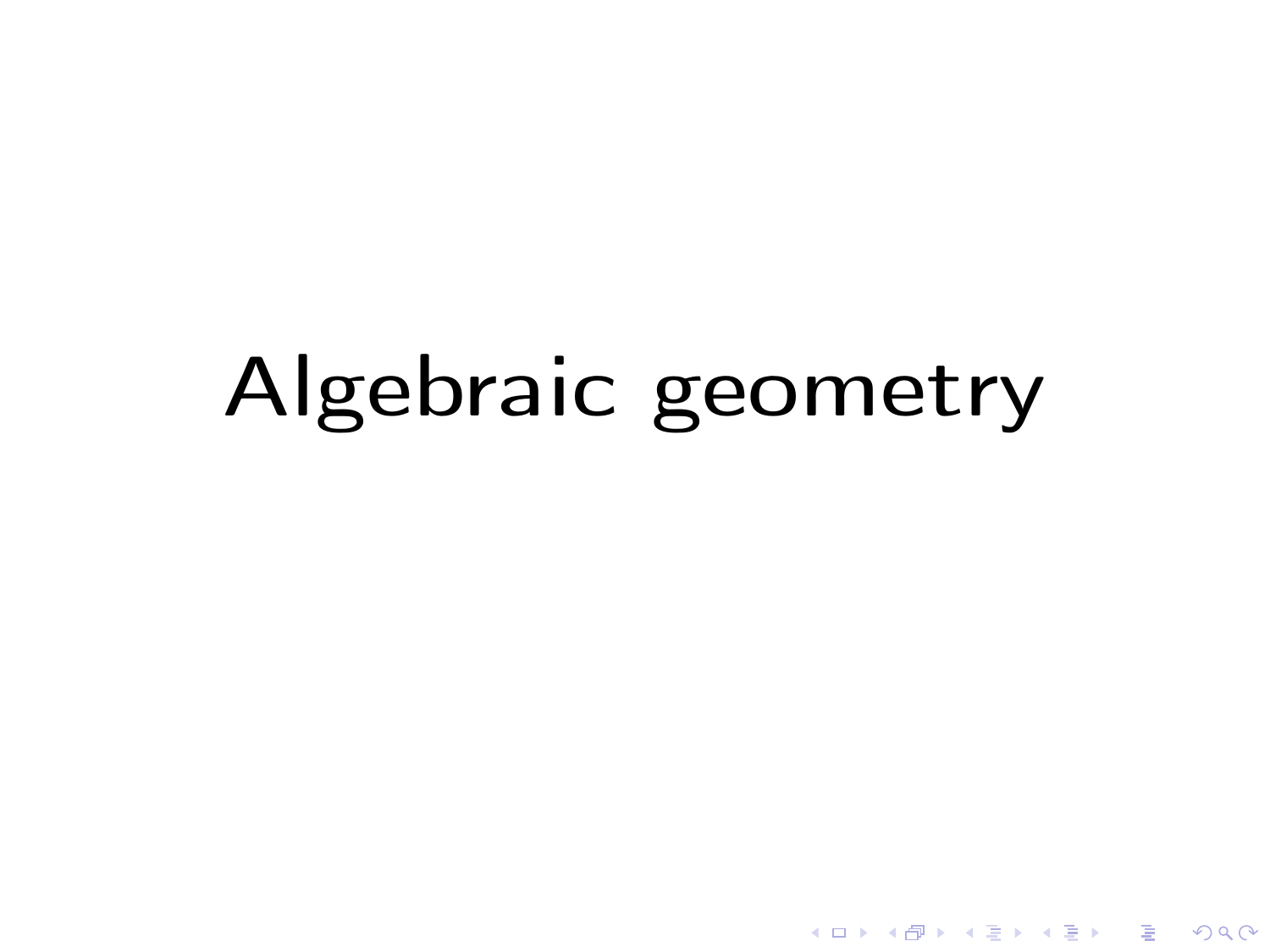#### What is the torus

M a Kähler manifold, M is covered by a torus  $\iff$  $c_1(M) = c_2(M) = 0$ 

K ロ X (日) X (日) X (日) X (日) X (日) X (日) X (日) X (日) X (日) X (日) X (日) X (日)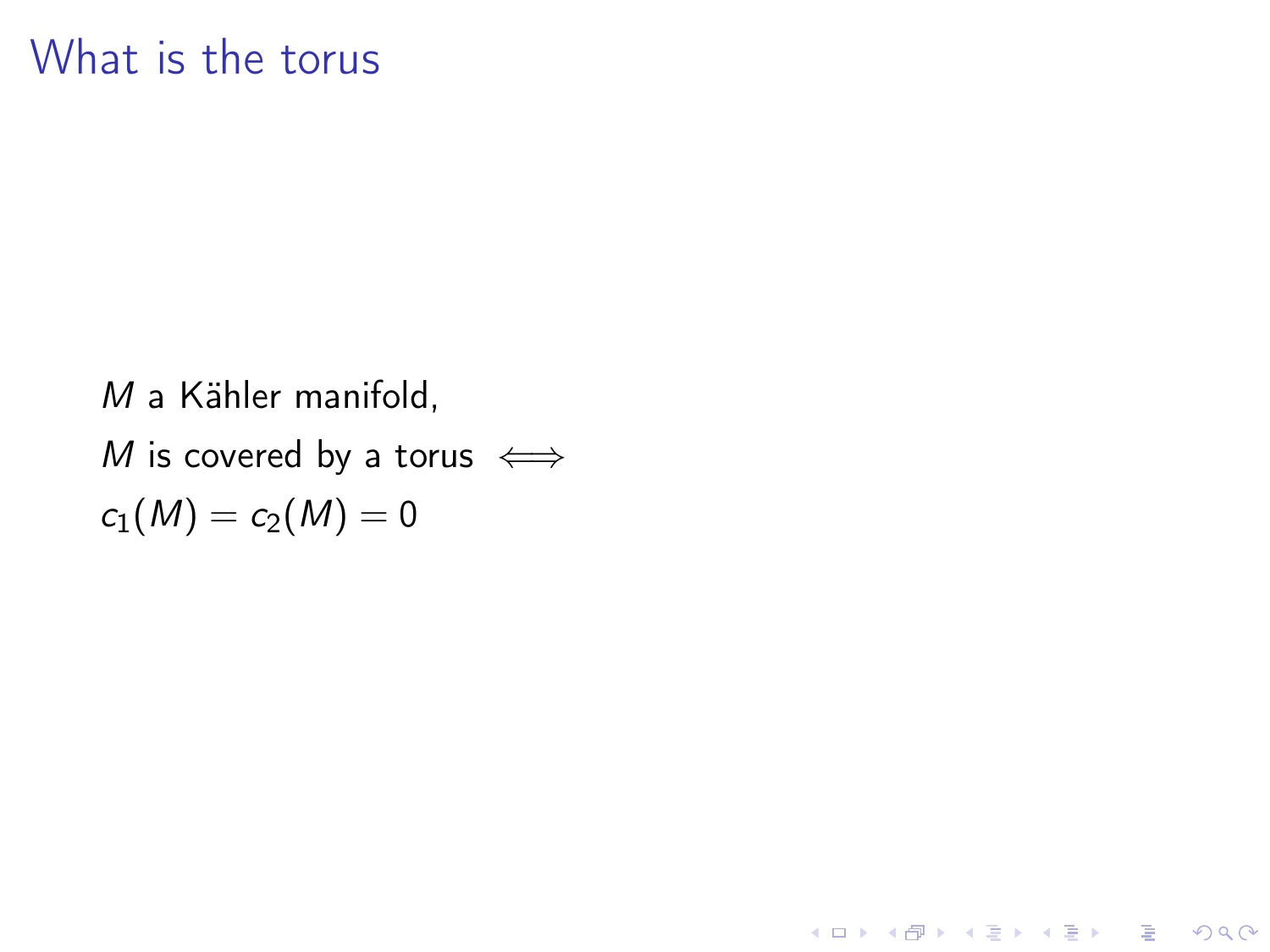$c_1(M) \in W = H^{1,1}$ ,  $c_2(M) \in H^{2,2} = W^*$  $c_1$ ,  $c_2$  are invariant by Aut $(M)$  $c_1 \in \mathcal{T}$ 

How to kill the fixed space  $T$  of the cohomological representation  $\Gamma \to GL(W)$ ?

**A DIA K PIA K E A LE A DIA K E A VION**